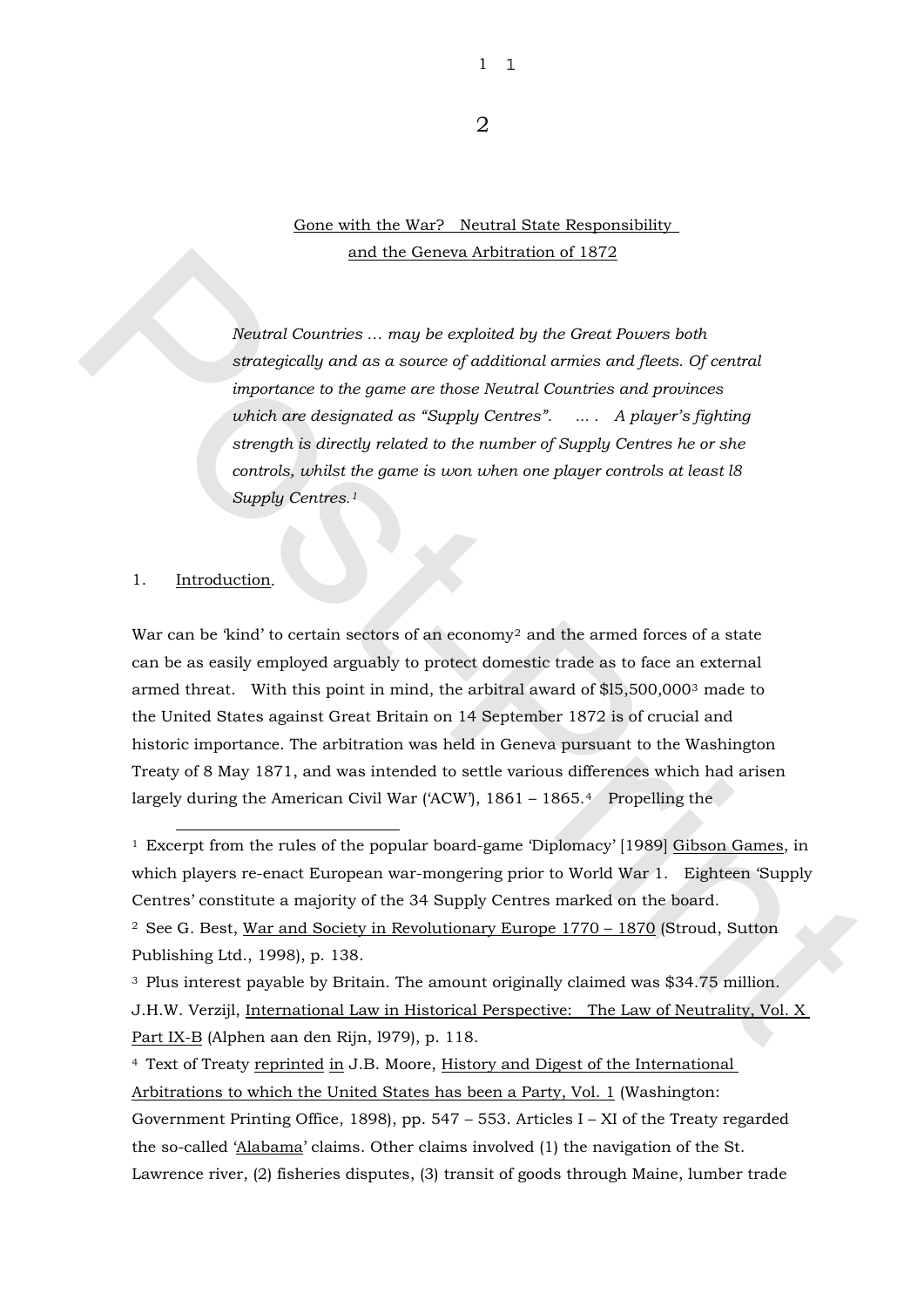arbitration were American accusations that Great Britain had assisted the new Confederacy covertly in its rebellion, and in breach of British neutrality. In particular, Great Britain had declared neutrality soon after the outbreak of the ACW, as had many other European states, but British shipbuilding for or on behalf of the Southern Confederacy during the war was a prime complaint.<sup>[5](#page-1-0)</sup>

The laws of armed neutrality<sup>6</sup> have a long history, as the practice of third states remaining neutral during times of war was derivative of the fact of war. Serious attempts by states to deter or prevent each other from engaging in war only began in the last hundred years or so.7 Thus, by the late Nineteenth Century, the rules of neutrality had crystalised into two main principles, those of abstention and impartiality. First, neutral states were entitled to continue with their peaceful trade during a war. Secondly, belligerent states were entitled, for wartime purposes, to monitor certain forms of trade in order to prevent the delivery of prohibited contraband to an enemy.8 Therefore, the law of neutrality permitted the continuation of neutral peacetime trade during a military war without the neutral having to ally with a belligerent.<sup>9</sup> This did nothing to prevent war; it merely helped to confine The laws [o](#page-1-3)f area[s](#page-1-4)ed ecutrality's have a loog history, as the practice of third states<br>remaining neutral during times of war was derivative of the fact of war. Scribus<br>attempts by states to deter or prevent each other from

down the St. John River and reciprocal trade between the U.S. and the Dominion of Canada, (4) the Manitoba boundary, (5) the San Juan water boundary, (6) British claims arising from the ACW, and (7) Canadian claims for Fenian raids. See, e.g., J.T. Adams, A History of the American People (London: Routledge, 1933), pp. 141 – 144; J.B. Moore, above, this note, pp. 539, 540 - 541.

<span id="page-1-0"></span>5 The Tribunal would examine a total of l8 such claims.

 $\overline{a}$ 

<span id="page-1-1"></span> $6\,$  By which is meant neutrality made applicable during war, rather than a stance of neutrality pronounced during a time of peace.

<span id="page-1-4"></span><span id="page-1-3"></span><span id="page-1-2"></span>7 Fuelled in part by the need to harness new military technology. I.P. Trainin, 'Questions of Guerrilla Warfare in the Law of War' [1946] 40 A.J.I.L. 534, 536 n.2. See also G. Best, 'The Restraint of War in Historical and Philosophical Perspective', in Humanitarian Law of Armed Conflict – Challenges Ahead (A.J.M. Delissen and G.J. Tanja, eds.) (Dordrecht: Martinus Nijhoff, 1991), pp. 3, 19; General Treaty for the Renunciation of War 1928, U.K.T.S. 29 (1929), Cmnd. 3410, 94 L.N.T.S. 57. 8 F.E. Smith (Earl of Birkenhead), International Law (London: Dent (The Temple Primers), 1900), p. 145. See also Y. Dinstein, 'The Laws of Neutrality' [1984] l4 Isr. Y.B.H.R. 80. 9 See, e.g., C.H. Stockton, 'The Declaration of Paris' [1920] 14 A.J.I.L. 357, who refers to the Crimean War (1853 – 1856) as 'in fact, a practical example of that anomaly of "a military war and a commercial peace"'. No lawful trade could be conducted between the citizens of states at war with each other, without special permission. G.G. Wilson (ed.),  $H.$ Wheaton's Elements of International Law: the Literal Reproduction of the Edition of 1866 by R.H. Dana, Jr. ['Dana'] (Oxford: Clarendon Press, 1936), p. 358.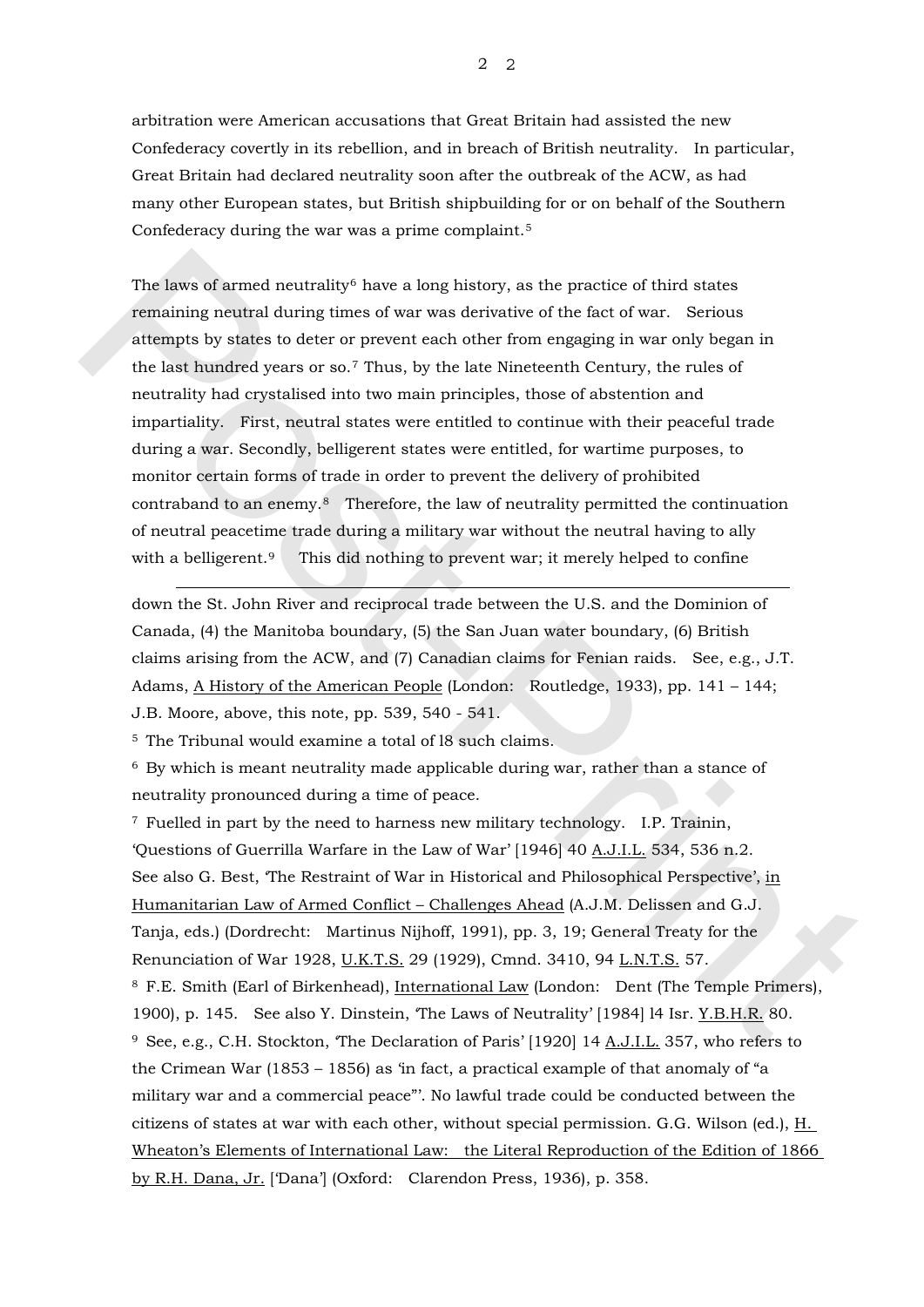war's effects. Moreover, as a breach of neutral duties by one state could place serious diplomatic pressure on its neighbours, it was in the interests of the international community to ensure observance of the rules of neutrality by both belligerents and neutrals.

However, and in step with steady technological progress,  $10$  neutral states were forced slowly to devote greater efforts to policing their neutrality. Higher levels of neutral state 'due diligence' were demanded as the price for remaining uninvolved. To do otherwise meant risking the appearance of aiding one belligerent to the detriment of the other. However, as higher levels of 'due diligence' came to be expected from neutrals, a contradiction at the heart of Nineteenth Century neutrality, and thus at the heart of the bases for arbitration at Geneva, was exposed. Continued trade between a neutral and a belligerent could secure a corresponding degree of advantage to each.<sup>11</sup> At what point, then, would a 'practical example of that anomaly of a military war and a commercial peace<sup>'12</sup> operate in practice to the advantage of one belligerent, and the disadvantage of another? At what point could 'neutral' trade become 'un-neutral' service? At what point could a mere perception of un-neutral activity be serious enough to trigger a declaration of war by an aggrieved belligerent upon that neutral? H[o](#page-2-1)wever, and in [s](#page-2-2)tep with steady technological progress, "inectual states were forced polys to desote greate efforts to policing their neutrality. Higher levels of neutral<br>state due diligence were demanded as the price fo

In short, while rules of neutrality were indeed a fact of international life, their precise content was not. The observance of any particular set of rules was designed more to secure a stance of neutrality within given circumstances than to express 'disapproval' of a war. As a decision to declare neutrality involved cost-benefit considerations as well, such as whether and to what extent a belligerent state might secure 'natural' advantages from geographic position, or historic trade links,13 consideration had also to be given to modes of 'permissible' assistance. The tasks, therefore, of the Geneva arbitrators in 1872 included re-defining the modern content of 'due diligence', assessing for purposes of compensation the many claims for damage allegedly caused

<span id="page-2-0"></span><sup>&</sup>lt;sup>10</sup> For instance, the use of the telegraph, railways, steamships, and new armaments. See, e.g., A. Haughton, 'Braxton Bragg and Training in the Army of Tennessee 1861 – 1863' [1998] 3(2) War Studies Journal 96; I.P. Trainin, supra note 7.

<span id="page-2-1"></span><sup>&</sup>lt;sup>11</sup> Cf. the recent furore surrounding Swiss 'neutrality' during World War 2. See Book Review, de Waal, 'Dangers of Discretion' [1999] 21(2) London Review of Books 27. 12 C.H. Stockton, supra, note 9.

<span id="page-2-3"></span><span id="page-2-2"></span><sup>13</sup> See F.A. Boyle, 'International Crisis and Neutrality: U.S. Foreign Policy Toward the Iraq-Iran War', in Neutrality: Changing Concepts and Practices (A.T. Leonhard, ed.) (London: University Press of America, 1988), pp. 59, 64; E.C. Phillips, 'American Participation in Belligerent Commercial Controls 1914 – 1917' [1933] 27 A.J.I.L. 675.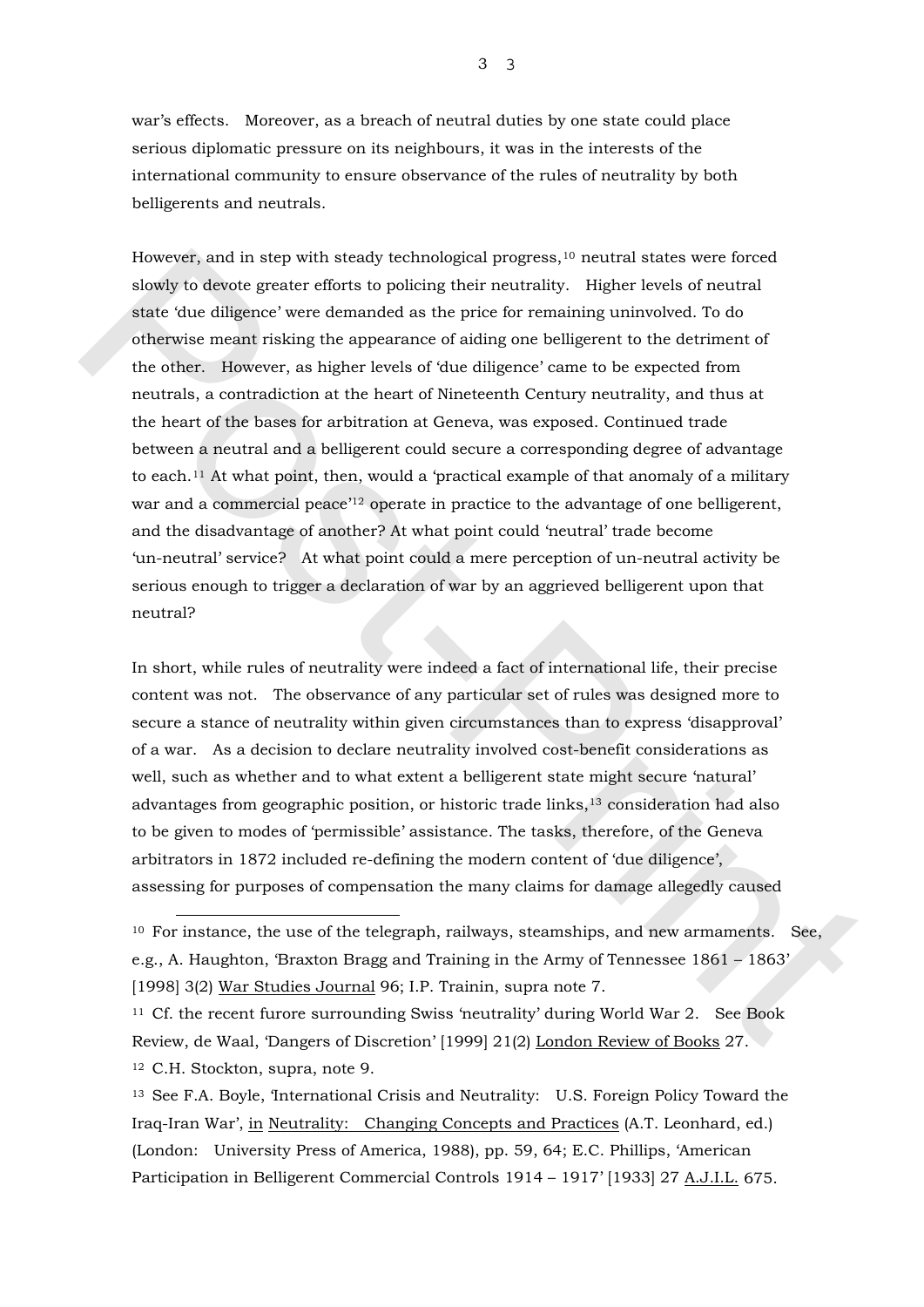by the breach of neutrality by Great Britain,  $14$  and facilitating an agreement between the parties regarding operative rules for future use.[15](#page-3-1)

American demands for compensation from Britain after 1865 were essentially ignored for nearly two years after the war,  $16$  during which time Britain maintained that its neutrality had not been compromised. Nevertheless, the emergence of the United States as a new world force, capable increasingly of inflicting damage on British interests, meant that the compensation claims made by the United States were not merely a challenge to British political and judicial interpretations as to its neutral obligations; the claims involved substantial and practical questions of international law and conduct. As post-war proposals to change American neutrality laws contained various retaliatory elements which would have infringed British freedom of trade, Great Britain was convinced ultimately of the wisdom of adjudicating the financial claims arising from the ACW. Most importantly, Britain agreed to arbitrate on the basis of rules which were not yet accepted as principles of general international law, and which clearly favoured the case of the United States from the outset. $17$ 

The convening of the Geneva Arbitration to determine definitively, as between the two countries, the content of the laws of neutrality was also viewed as more appropriate to the times. There was otherwise a risk of 'the exercise of force by bodies politic, for the purpose of coercion'.18 However, when the arbitrators awarded a gross sum in compensation to the United States on grounds that stated categorically which 'rules' of neutral duty had been breached by Britain, the inference was sealed that either British domestic laws had not been adequate to the task of ensuring compliance with international obligations, or the actual interpretation and application of the laws by British customs officers, the judiciary, and others, were somehow at fault. Either way, Britain was found liable for its failure to ensure that its interpretation of the content of the laws of neutrality – and the commercial advantage to be secured through it - remained above reproach. neutrality had not been compromised. Nevertheless, the emergence of the United States as a new world force, expable increasingly of inflicing damage oo British interests, meant that the compensation claims made by the Uni

<span id="page-3-0"></span> <sup>14</sup> Article VII of the Treaty of Washington, and specifically, 'the claims of the U.S. against G.B. on account of acts committed by rebel cruisers'. J.B. Moore, supra note 4, p. 541.

<span id="page-3-1"></span><sup>&</sup>lt;sup>15</sup> See statement of Lord Granville, quoted in id., p. 540.

<span id="page-3-2"></span><sup>16</sup> Id., p. 497.

<span id="page-3-3"></span><sup>17</sup> E. Castrén, The Present Law of War and Neutrality (Helsinki: Academia Scientiarum Fennica, 1954), p. 505.

<span id="page-3-4"></span><sup>18</sup> Dana, supra note 9, p. 378 n. 171, who adds: '[m]odern civilisation has recognised certain modes of coercion as justifiable'.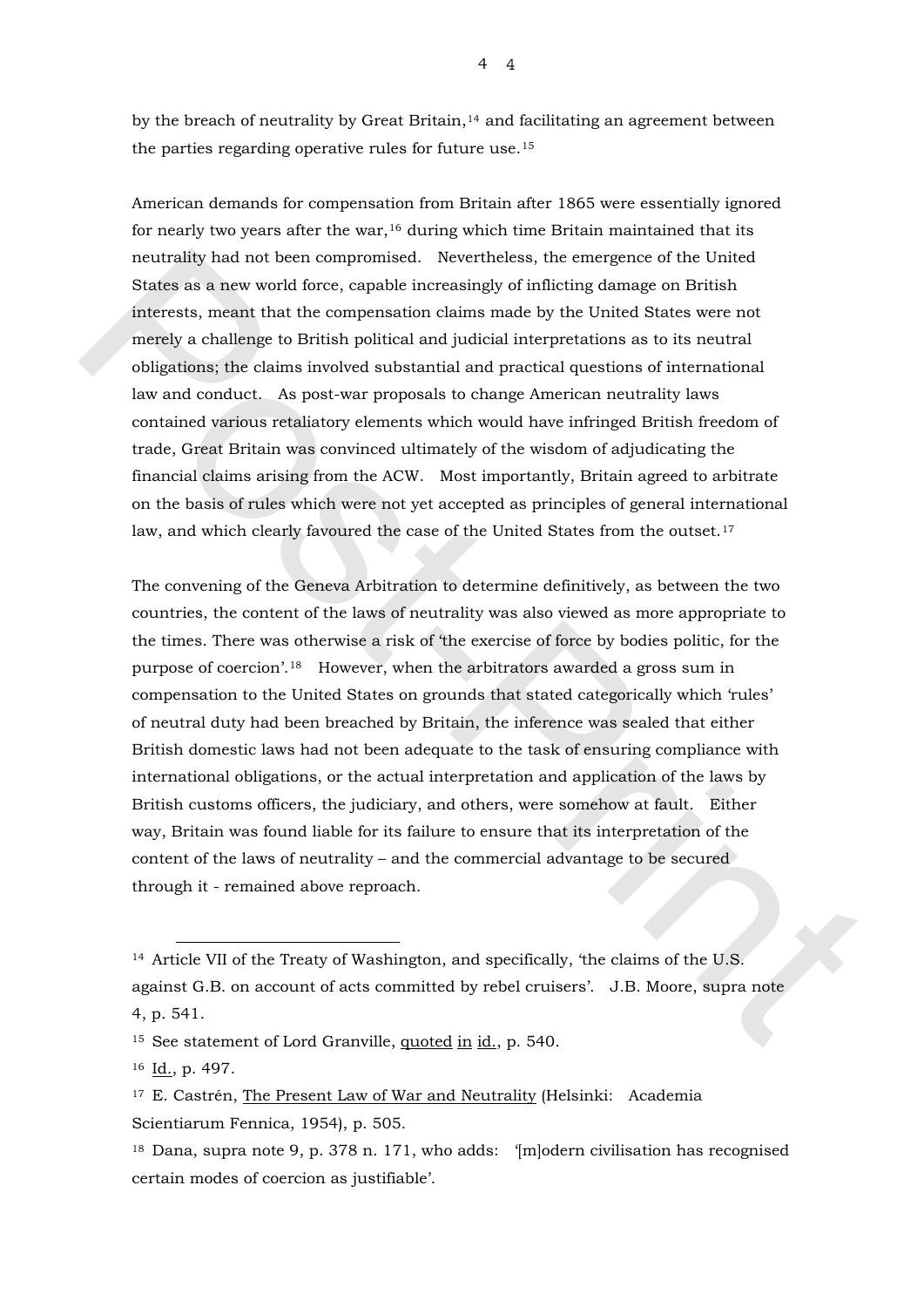Naturally, the history of the Geneva Arbitration of 1872 has been recounted extensively elsewhere, but it is the specific purpose of this discussion to explore the conventional flexibility which propelled the development of the laws of neutrality for so long, and which was greatly circumscribed by the Geneva Arbitrators in 1872. The structure of this discussion is as follows. First, the historical framework for the rules of neutrality is briefly outlined; the primary emphasis is on the modern (post-1815) period19 in order to foreground the events that unfolded in 1861. A short review of third state reaction to the outbreak of the ACW is then made. The opposing positions taken by Great Britain and the United States regarding the rights and duties of neutrality, and the course of the arbitration at Geneva, are then discussed. It is concluded that, for reasons largely to do with the specific circumstances of the ACW, the finding of British liability in 1872 would mark the beginning decline of the laws of armed neutrality.

# 2. The 'Standardisation' of Neutrality.

By the mid-Nineteenth Century, a stance of neutrality was the best, if not the only, mechanism by which third states could avoid involvement in the wars of other states. It was also the case by 1861 that a neutral state could profit hugely from continued trade relations with one or both of the warring parties. However, should geographic position or historic trade links lead in fact to the enjoyment by one belligerent of an advantage greater than that of another, any resulting perception of 'un-neutral' service could quickly endanger a neutral state's more formal stance. When coupled with the risk that an aggrieved belligerent might view 'un-neutral' activity as serious enough to provoke a wider war, the operation of the law of neutrality could only be as good as each state's ability to police and enforce its own position within the rules. of extentiality is briefly outlined; the primary emphass is on the modern foost-1815) random point and the acceleration of the ACW is then mude. The opposing positions their action to the outweak of the ACW is then mude.

In other words, a certain 'equality of arms' was a pre-requisite to the success of any state's particular neutral policies. As mere expediency is often the key to action taken regarding the outbreak and resolution of any war, it is the purpose of this section to discuss in brief outline the background and framework of those rules of neutrality which were perhaps better 'known' by 1861, in order then to evaluate the level of actual consensus in existence between 'civilised' nations at that time.

## 2.a. The Pre-Modern Era of Neutrality – An Overview.

<span id="page-4-0"></span><sup>19</sup> The writer is of course aware of the recent debates surrounding the conceptualisation of pre-modern/modern/post-modern, etc., periods. See, e.g., A. Giddens, The Consequences of Modernity (Cambridge: Polity Press, 1990). However, engagement with those debates is beyond the scope of this discussion.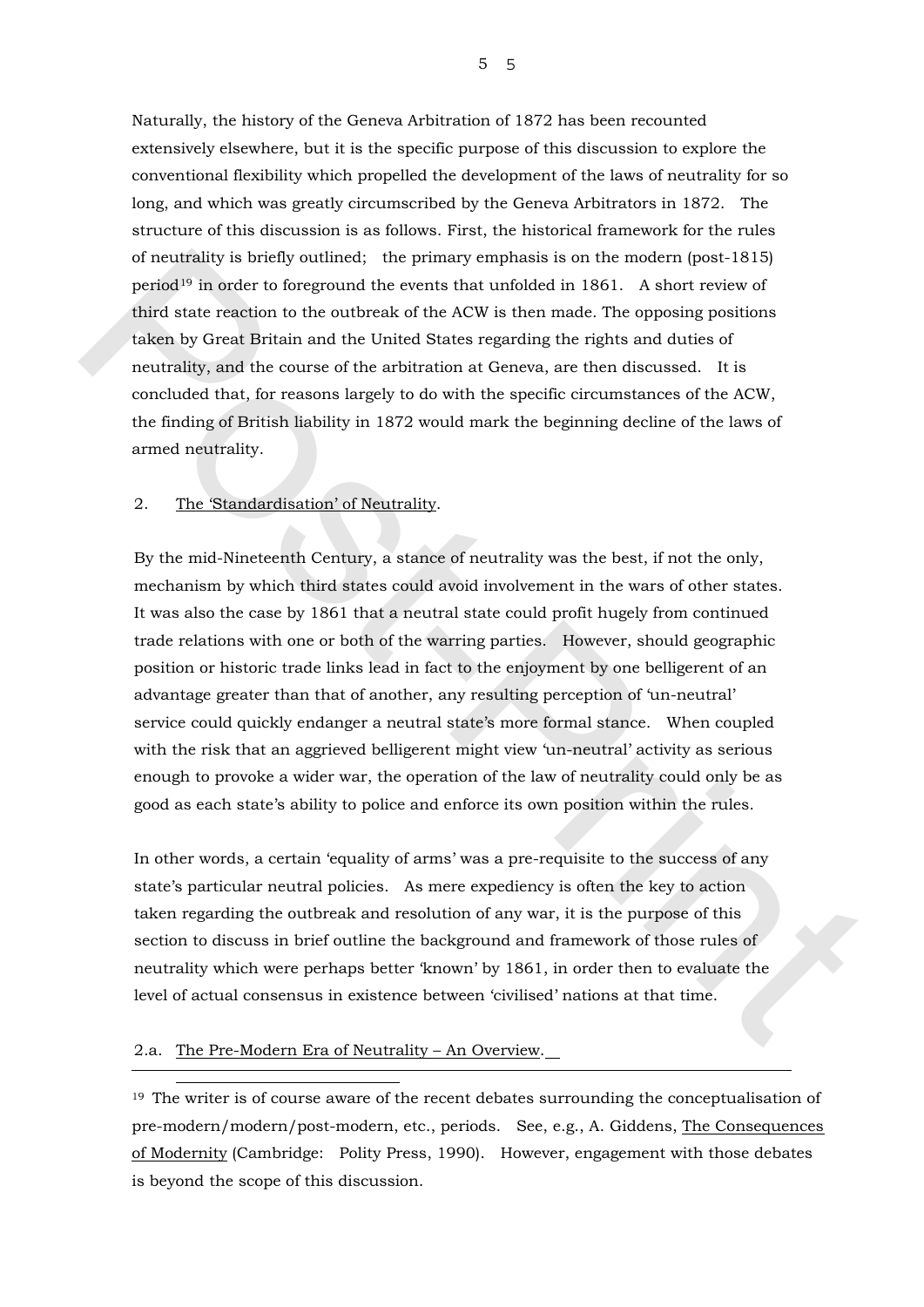The rules of neutrality, as they existed in 1861, were the direct result of the non-prohibition of war in international relations. In terms of the development of the relevant rules, three stages are of crucial importance: the demise by the Sixteenth Century of the ecclesiastic 'just war' doctrine, the growth throughout the Seventeenth and Eighteenth Centuries of bi-lateral treaties of defensive alliance, and friendship and amity, and the advent during the late Eighteenth and early Nineteenth Centuries of wars of national liberation. While it is controversial to what extent the ancient world systematised warlike arrangements, the law of neutrality in its modern sense was largely unknown generally speaking until the last centuries of the Middle Ages.20 As there could be no 'legal' basis for a stance of neutrality between states in the absence of any ascertainable body of international law and few shared rules for waging war, any attempt at a stance of neutrality, or rather, of non hostes, could only be viewed as a temporary political fact.<sup>21</sup> Even then, the general practice, particularly where deemed necessary for geographic or economic reasons, was for third states to affiliate with, and/or provide assistance to, one of the belligerents. and Eighteentic Centuries of bi-lateral treaties of defensive allatteric, and friendship<br>and annity, and the advert during the late Eighteenth and early Nineteenth Centuries<br>of wars of nuclional liberation. While it is co

In time, the search for limits to the 'right' to use force was facilitated in Europe by the Christianity held increasingly in common, and ever-expanding commercial relations.22 Older debates in the classical bellum justum which required the justification of war by reference to a 'just cause' thus constituted an attempt to assign war a place in the Christian theological and moral universe.23 However, new controversies incident to the discovery of the New World and the blood-filled exploitation of the Amerindians began to weaken the centuries-old ecclesiastic 'just war' doctrine, and the idea arose

<span id="page-5-0"></span> $20$  See E. Castrén, supra note 17, p. 12.

<span id="page-5-1"></span>21 A.P. Rubin, 'The Concept of Neutrality in International Law', in A.T. Leonhard (ed.), supra note  $13$ , pp.  $9 - 15$ .

<span id="page-5-2"></span>22 See, e.g., T.E. Holland, Studies in International Law (Oxford: Clarendon Press, 1898), pp. 20, 40 – 58. An example of standardisation is the 'Consolato del Mare', a work dating from the Twelfth Century but first published in 1474 in Barcelona, in Catalán. See Morratiel V., 'The Spanish School of the New Law of Nations' [Sept.-Oct. 1992] 290 I.R.R.C. 416, 424 – 425; H. Wheaton, History of the Law of Nations in Europe and America (New York: Gould, Banks and Co., 1845, reprinted 1973), pp. 36 – 42, 106 – 107; H. Lauterpacht (ed.), Oppenheim's International Law, Vol. II (London: Longmans, 7th ed. 1952), p. 628

<span id="page-5-3"></span><sup>23</sup> 'As such, it [the 'just war' doctrine] constituted an attempt to impose restrictions on a practice of recourse to force which was virtually endemic, and could not simply be outlawed given the fragility of the institutions'. P. Haggenmacher, 'Just War and Regular War in Sixteenth Century Spanish Doctrine' [Sept.-Oct. 1992] 290 I.R.R.C. 434, 437.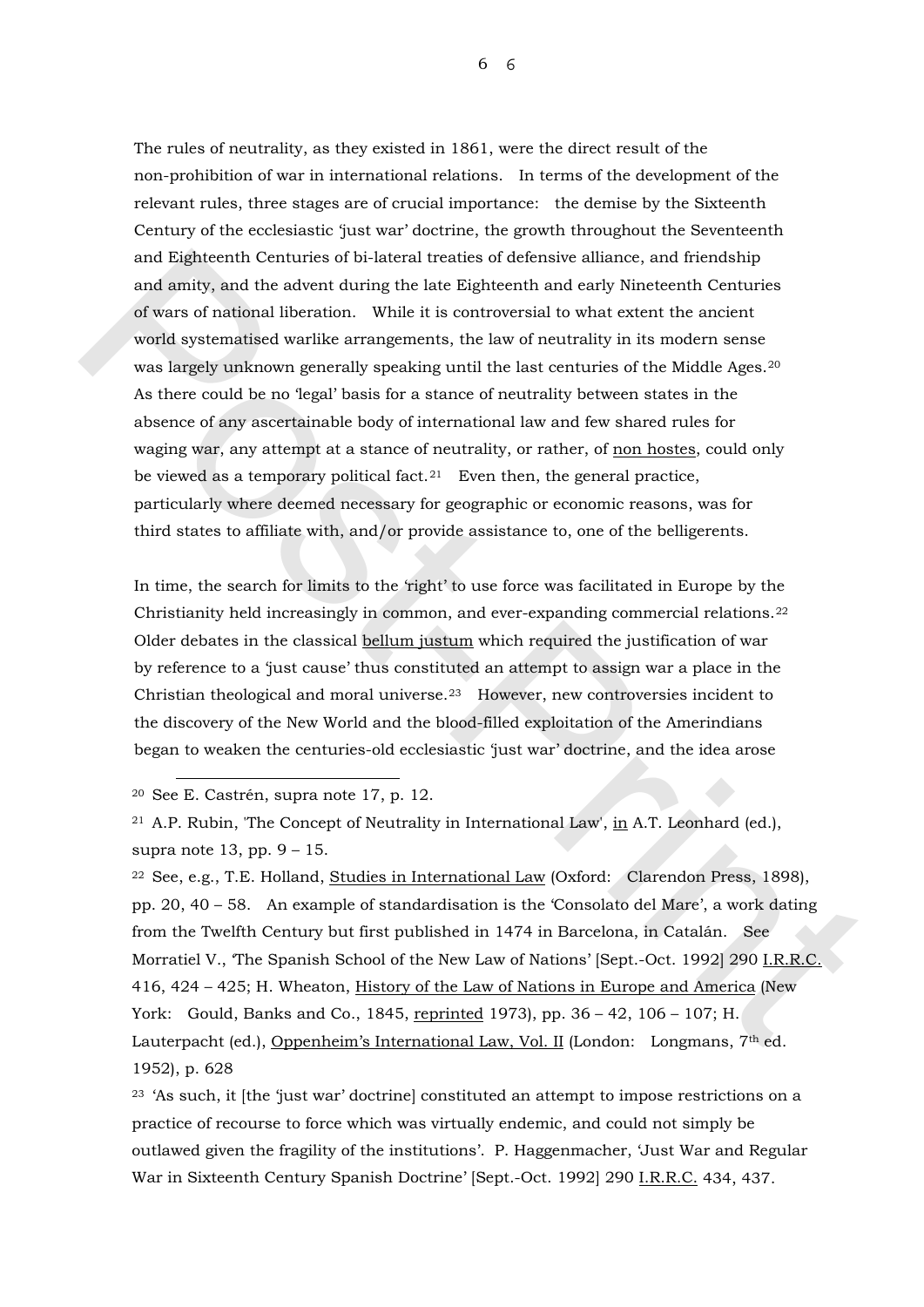that those who lack a personal 'just cause' also lack the standing to fight, and could have no moral or legal grounds for resorting to arms or otherwise assisting a belligerent.[24](#page-6-0) This development lent a new rational basis to a formal stance of third-party neutrality during war which simultaneously diminished the importance of ideological justifications for war. Thus, neutrality could become an obligation.[25](#page-6-1)

Arguably more important than the gradual demise of the 'just war' doctrine, however, was the steady conclusion of treaties of 'qualified' neutrality which contributed to the emergence of a formalised stance of impartiality during war.<sup>26</sup> In practical terms, waging war was expensive then, as now, and a stance of 'qualified' neutrality permitted a form of alliance, or amity, to be signalled simultaneously with the retention of non-combatant status. 'Qualified' neutrals were thus unlikely to find themselves automatically within the pool of warlike actors, yet retained their freedom to profit from war by agreeing in advance to furnish a belligerent with money, troops, and similar assistance. In this way, a 'qualified' neutral state could benefit more from the wars of others in commercial and economic terms than it would lose.27 Moreover, bi-lateral treaties of defensive alliance, and of commerce and amity, expired in due course, at which point participant countries were free to alter their prior mutual agreements, and to develop new conventional obligations.28 The resulting scope for manoeuvre and advantage meant however there was little evidence of the emergence of a 'body' of generally accepted rules of international law in this context.29 Argiably more important than the gradual denise of the "just war" decrine, however,<br>weal the steady conclusion of treaties of 'qualified' neutrality which contributed to the<br>compone of a formalised stance of impartiality

The transition of Europe to industrialisation accompanied a slow but gradual centralisation of power in the hands of ever more powerful states. This in turn

<span id="page-6-0"></span><sup>24</sup> See id.; H. Lauterpacht (ed.), supra note  $22$ , pp.  $623 - 626$ ; T.E. Holland, supra note  $22$ , p. 52.

<span id="page-6-1"></span> $25$  A.P. Ruben, supra note 21, p. 14.

<span id="page-6-2"></span><sup>26</sup> Treaties of defensive alliance, and of commerce and amity, were used for this purpose.

H. Lauterpacht (ed.), supra note 22, p. 663. See also J.H.W. Verzijl, supra note 3, pp. 3, 5  $-7, 40 - 42.$ 

<span id="page-6-3"></span> $27$  See H. Wheaton, supra note 22, p. 122, who notes a similar Dutch stance following the Peace of Westphalia.

<span id="page-6-4"></span><sup>28</sup> Id., p. 202.

<span id="page-6-5"></span> $29$  As in the case of seizure of private property at sea. See, e.g., H. Lauterpacht (ed.), supra note 22, p. 460. G.B. usually passed prize acts to meet each new war. Dana, supra note 9, p. 392 n. 176. Exceptions existed regarding other aspects of maritime neutrality, as well. See H. Wheaton, supra note 22, pp. 106, 115, 206 – 217, 300 – 301, 305; J.H.W. Verzijl, supra note 3, p. 46 (the Armed Neutrality of 1780); Dana, supra note 9, pp. 507, 508 n. 223.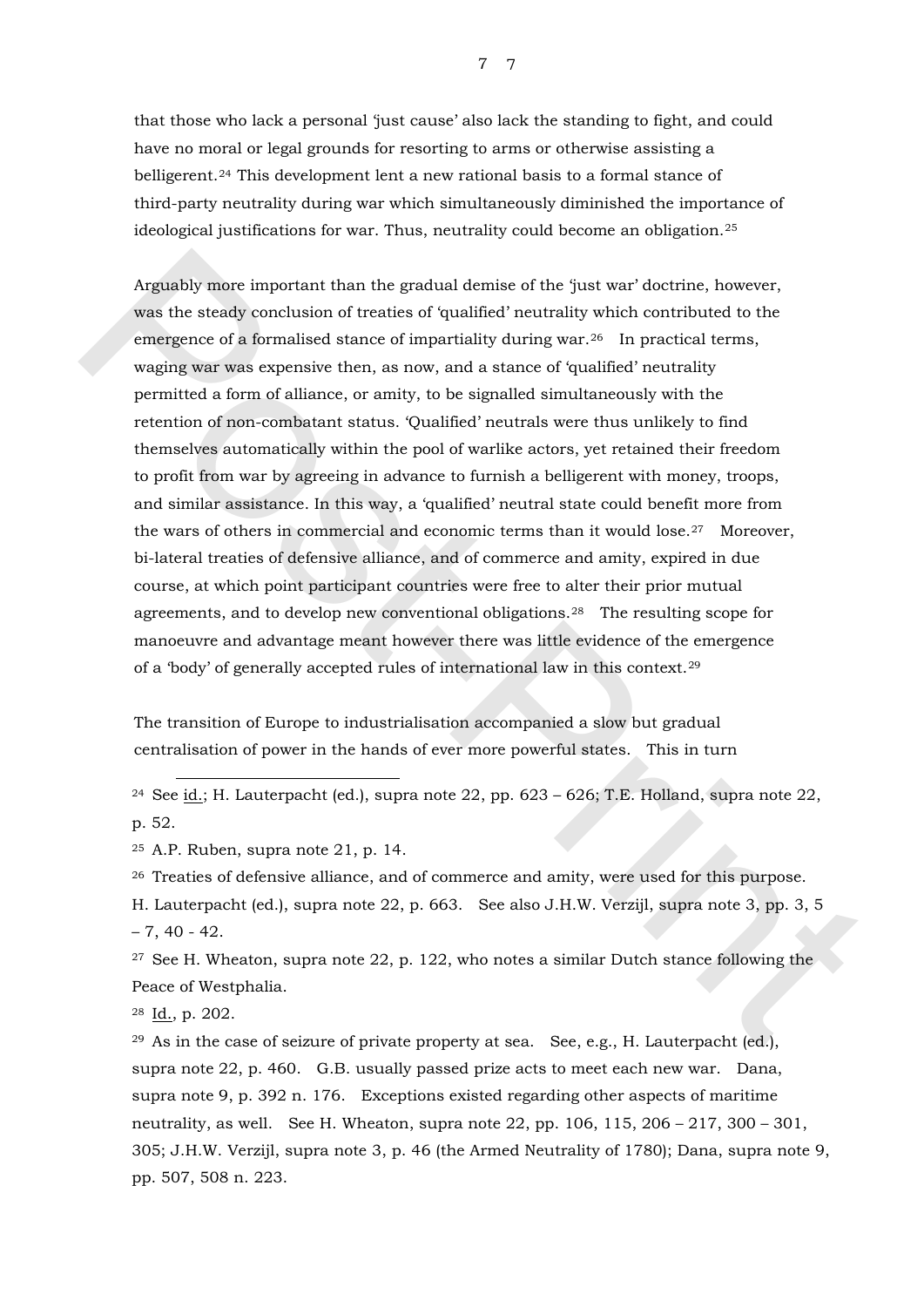altered the 'equality of arms' formerly held between smaller 'state' entities,[30](#page-7-0) and certainly by the Nineteenth Century, higher levels of 'perfect' or 'impartial' neutral obligations were demanded by belligerents.[31](#page-7-1) In turn, a more 'perfect' observance of neutrality required higher levels of 'due diligence' to maintain the demarcation between 'neutral' and 'un-neutral' service. Industrial progress merely complicated inter-state relations during war in this regard, as growing lists of prohibited contraband constituted a warning of the coming erosion of neutral freedoms. Generally speaking, trade in warlike instruments such as munitions could be seized as prohibited contraband. Gradually, as industrialisation began slowly to change the manner of waging war, articles declared contraband, and hence, forbidden to the enemy through belligerent seizure, came to include more everyday commodities such as pitch and tar, rosin, sail cloth, and even food, the acquisition of which could also prolong a war.32 While neutral nationals who continued to profit from trade in contraband articles did so at their own risk, neutral states became increasingly aware that to act in defence of private commercial interests against belligerent attack increased the risk of neutral state involvement in foreign wars. inter-state relations during war in this regard, as growing fails of probabited<br>controlsnot constituted a worsing of the coming erosion of neural freedoms.<br>Cenerally speaking, trade in wartike instruments such as munition

# 2.b. The Post-1815 Importance of Neutrality.

The American position at Geneva in 1872, that the applicable laws of impartial neutrality 1861 – 1865 were well-known to 'civilised' states, was to some extent true. The four decades which elapsed between the Congress of Vienna in 1815 and the Crimean War (1853 – 1856) were 'relatively calm from the point of view of war and neutrality'.33 The peace settlement in 1815 at the end of the Napoleonic wars had

<span id="page-7-1"></span><span id="page-7-0"></span> 30 Cf. the meaning of the term 'state' which Vitoria, writing in the mid-Sixteenth Century, characterised as '…for example, the kingdom of Castile and Aragon, the Republic of Venice, and the like ...'. Quoted in H. Wheaton, supra note 22, p. 37.  $31$  E.g., the 'right' of neutrals to trade freely with each belligerent was increasingly drawn into question during the maritime wars of the Seventeenth Century.  $Id_{.}$ , p. 121 n. 'u' (citing Jenkinson [Lord Liverpool], Discourse on the Conduct of Great Britain in Respect to Neutral Nations [1801], p. 48).

<span id="page-7-3"></span><span id="page-7-2"></span> $32$  Neutral trade in items such as food destined for areas under siege or blockade was of course always prohibited. See, e.g., E. Castrén, supra note 17, p. 546; infra notes 55, 69. Article 10 of the 1766 Treaty between G.B. and Russia restricted contraband to 'munitions of war', which Article 11 defined as 'canons, mortiers, armes-à-feu, pistolêts, grenades, boûlets, balles, fusils, pierres-à-feu, mèches, poûdre, salpêtre, soûffre, cuirasses, piques, épées, ceinturons, pôches à cartouches, sêlles et brides, au dêlà de la quantité qui peut être nécéssaire pour l'usage du vaisseau, etc.'. H. Wheaton, supra note 22, p. 298 n. 'u'. 33 J.H.W. Verzijl, supra note 3, p. 106.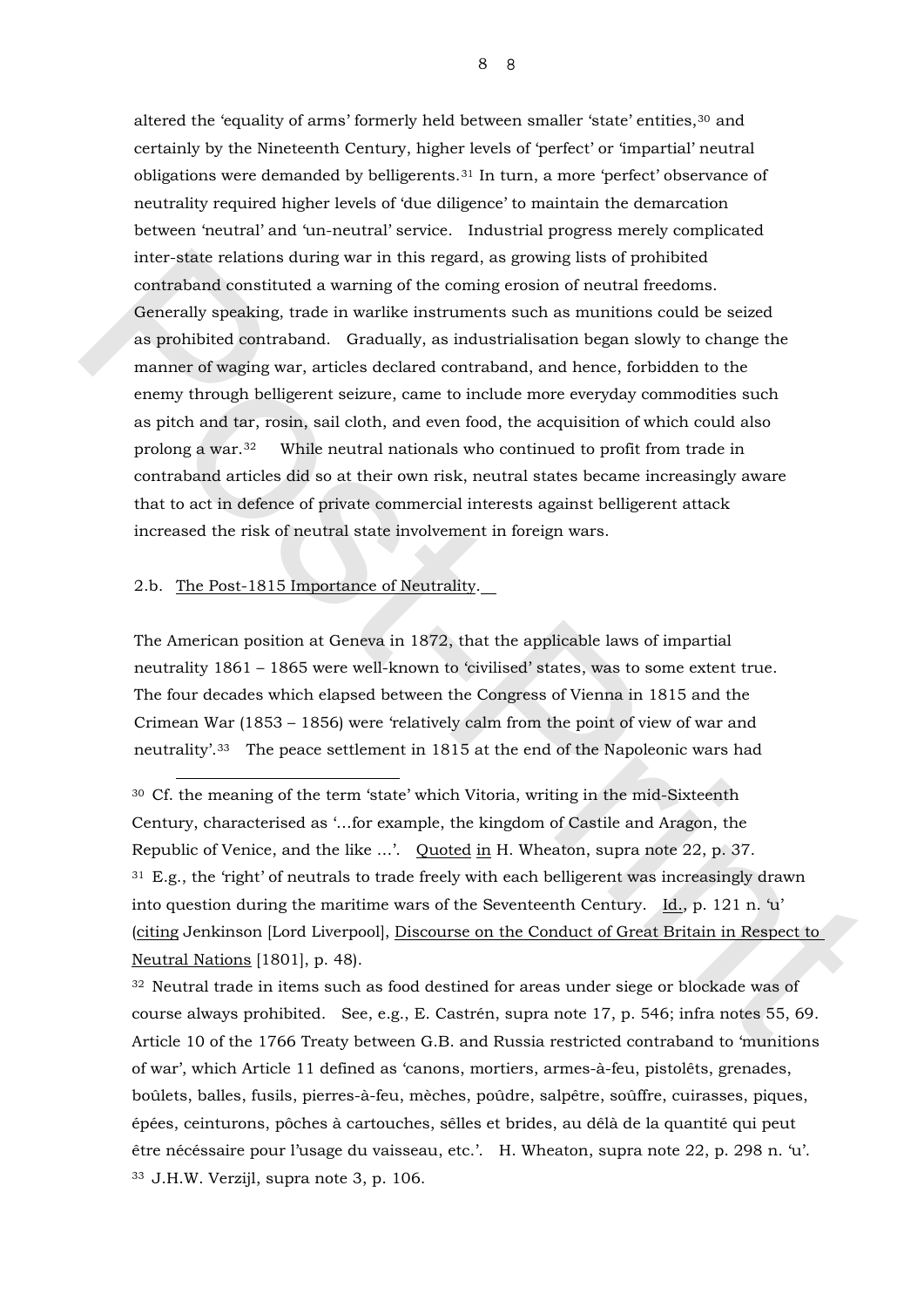left Europe with first a 'Holy Alliance', and later, the 'Concert of Europe', of Great Powers pledged to act together to prevent the outbreak of war in their mutual relations. In turn, the effects of this European defensive alliance were also felt in the Western Hemisphere.<sup>[34](#page-8-0)</sup> Verzijl<sup>[35](#page-8-1)</sup> thus attributes 1815, and the signing of the peace treaties to end the Napoleonic wars, as the end of the early period of neutrality. After 1815 the relative power and influence of the major European players altered; there was a re-balancing and consolidation of territorial control not seen since the Peace of Westphalia in 1648. The Concert of Europe had charged itself with the task of mutually ensuring a Europe of peace and stability. After the treaties of peace were signed at Paris in 1814 – 1815 between France on the one hand, and the other allied European powers of Austria, Britain, Prussia, and Russia on the other, the aim to secure Europe against future French military ambitions was considered complete.36 Uneven developments in imperialism and industrial power continued apace, and fewer entities possessed sufficient war-making power to threaten and complete successfully an interstate conflict. This meant a greater imbalance in state-to-state 'equality of arms', fewer warlike actors, and fewer wars for conquest in Europe. More importantly, fewer 'real' warlike players meant fewer opportunities to challenge the more controversial neutral rights and duties. The appearance of an increasingly strict approach to neutrality was facilitated. 1815 the relative power and infilances of the maps Europa players altered; there are solven to the maps are relationing and consolidation of territorial control not asses are [P](#page-8-3)asce of Westphulia in 1648. The Concert of Eu

A new situation had also now to be confronted. Questions of neutrality had begun by 1815 to arise – albeit rarely – in the case of full-scale civil wars, a phenomenon which was arguably the outgrowth of 'popular guerrilla warfare'<sup>37</sup> as waged by late Eighteenth and early Nineteenth Century national liberation movements in Europe.38 One fairly logical consequence therefore of the post-1815 re-balance of power was that most European wars 1815 – 1870 were civil rebellions fought for some form or other of national liberation, rather than traditional inter-state war, properly so-called.39 Moreover, the new system of intervention designed in 1815 reflected a resolve to

<span id="page-8-4"></span><span id="page-8-3"></span><sup>37</sup> A phrase coined in relation to the doctrine of popular guerrilla insurgency for national liberation which 'crystallised' about l830 in Europe. G. Best, supra note 2, p. 265.  $38$  E.g., the American War of Independence, and the French Revolution. For a brief, but useful overview of the transition to 'civil' war between 1815 and 1870, see id., pp. 257 -295.

<span id="page-8-5"></span>39 One notable exception was the Crimean War.

<span id="page-8-0"></span> <sup>34</sup> E.g., that part of the 'Monroe Doctrine' of 1823 preventing European intervention in American affairs. See Dana, supra note 9, pp. 82 – 94 n. 36.

<span id="page-8-1"></span><sup>35</sup> J.H.W. Verzijl, supra note 3, p. 46.

<span id="page-8-2"></span><sup>36</sup> See H. Wheaton, supra note 22, pp. 423 – 445. The Vienna Congress also declared slavery to be an 'odious crime'. Dana, supra note 9, p. 168.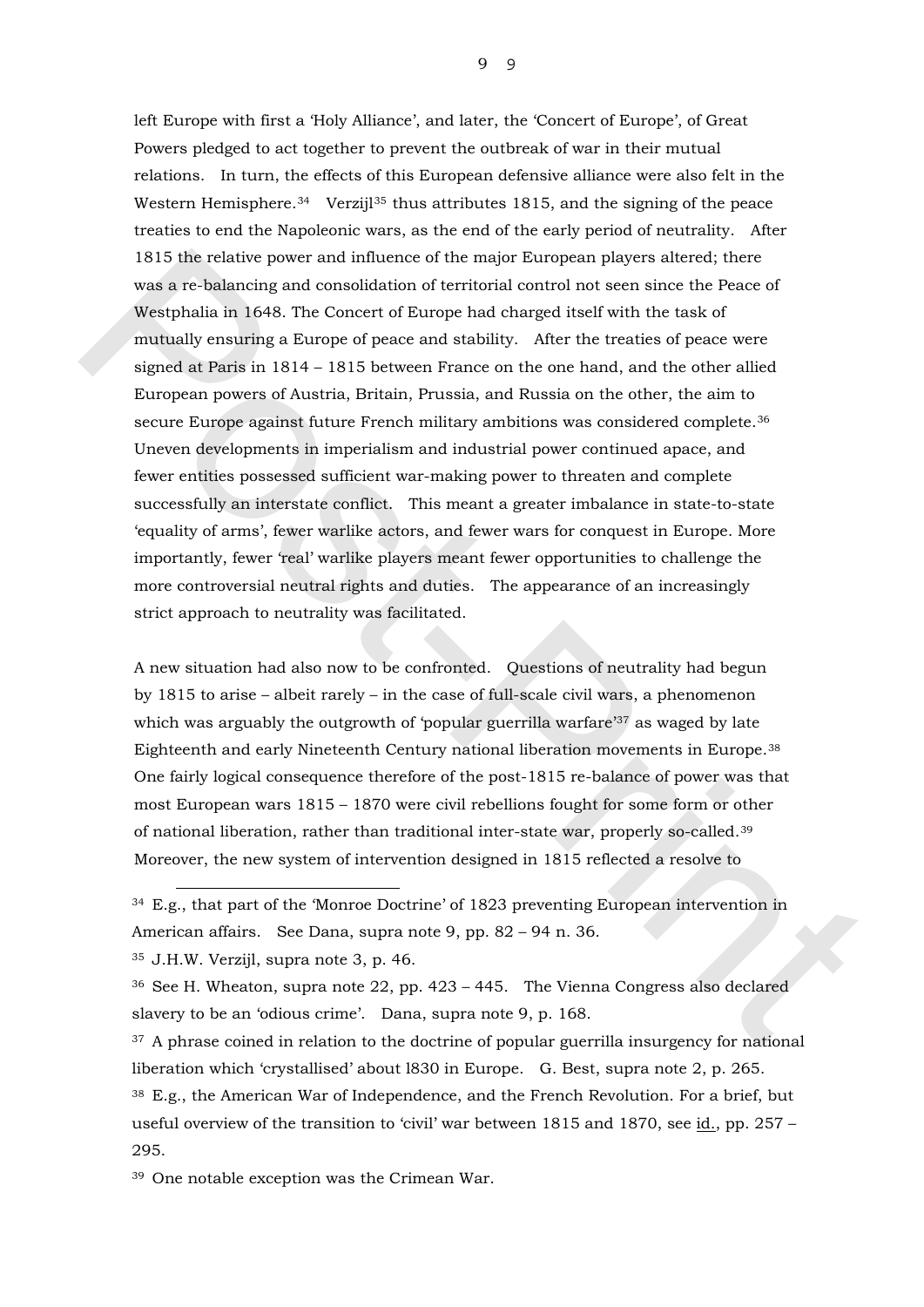maintain a new stewardship over the peace of Europe, and the Concert of Europe was, a fortiori, capable of extension to every revolutionary movement deemed to endanger the new social order. In other words, the view was quickly formed that the Great Powers – which France re-joined in 1818 at the Congress of Aix-la-Chapelle – had in fact afforded themselves a perpetual pretext to prevent disruption to the newly re-established monarchical system.40

Friction also resulted from so-called 'mixed' external-internal state conflicts.41 The collective efforts of the Great European Powers came in turn to be divided between those states which wished to nominate an 'intervenor' state and those which preferred to exercise more collective rights of interference. Thus, states continued to develop laws of neutrality, if only in order to make it less likely that the activities of their citizens might draw the neutral state into a war,  $42$  and many began slowly and unilaterally to curtail particular activities of their nationals from the outset of a foreign war.43 To this end, each neutral state was faced with a choice: it could either expressly prevent or prohibit various private activities during a foreign war, or it could challenge the actions taken by an over-zealous belligerent against its private neutral commercial activity. As previously mentioned, the latter option required a considerable neutral ability to self-help, either through the possibility of strong diplomatic protest, or armed reprisals. re-established m[o](#page-9-3)narchical system.<sup>46</sup><br>
Priction also resulted from so-called 'mixed' external-internal state. The<br>
collective effocts of the Great European Powers came in turn to be divided between<br>
cholective effocts of

<span id="page-9-0"></span> $40$  H. Wheaton, supra note 22, pp. 517 – 519, 521. This view led to the 'Monroe Doctrine', supra note 34. See also A. Carty, The Decay of International Law (Manchester: Manchester University Press, 1986), p. 92; Q. Wright, 'The American Civil War, 1861 – 1865', in The International Law of Civil War (R. Falk, ed.) (Baltimore: Johns Hopkins Press,1971), pp. 99 – 102.

<span id="page-9-3"></span><span id="page-9-2"></span><span id="page-9-1"></span>41 E.g., French intervention in 1822 in the Spanish revolution, Spanish intervention during the Portuguese constitutional crisis of 1826 and during the Portuguese civil war of 1834, and the collective offer of assistance in the negotiated separation of the Netherlands and Belgium in 1830. Wheaton notes that a show of Christian solidarity prompted action taken in the 1828 Greek Revolution by France, Britain, and Russia; this followed similar intervention in 1826 to place Greece under Western protection against the Turks. H. Wheaton, supra note 22, pp. 560 – 563. See also Dana, supra note 9, pp. 88 – 93 n. 36. 42 See, e.g., H. Wehberg, 'La Guerre Civile et le Droit International' [1938] 63 Recueil des Cours 7, 85 – 89; J.H.W. Verziijl, supra note 3, pp.  $106 - 109$  (enactments passed  $1818$  – 1849), ll4 - 115 (neutrality proclamations issued regarding the Austro-Sardinian/French war and the war between the Argentine Confederation and Buenos Aires, both in l859). 43 E.g., the U.S. Neutrality Law of 20 April 1818, c. 88, S.8, 3 Stat. 449. See A.P. Rubin, supra note 21, pp.  $21 - 26$ ; C.S. Hyneman, 'Neutrality during the European Wars of 1792 – 1815 [1930] A.J.I.L. 279. Cf. A. Carty, supra note 40, pp. 91 – 93.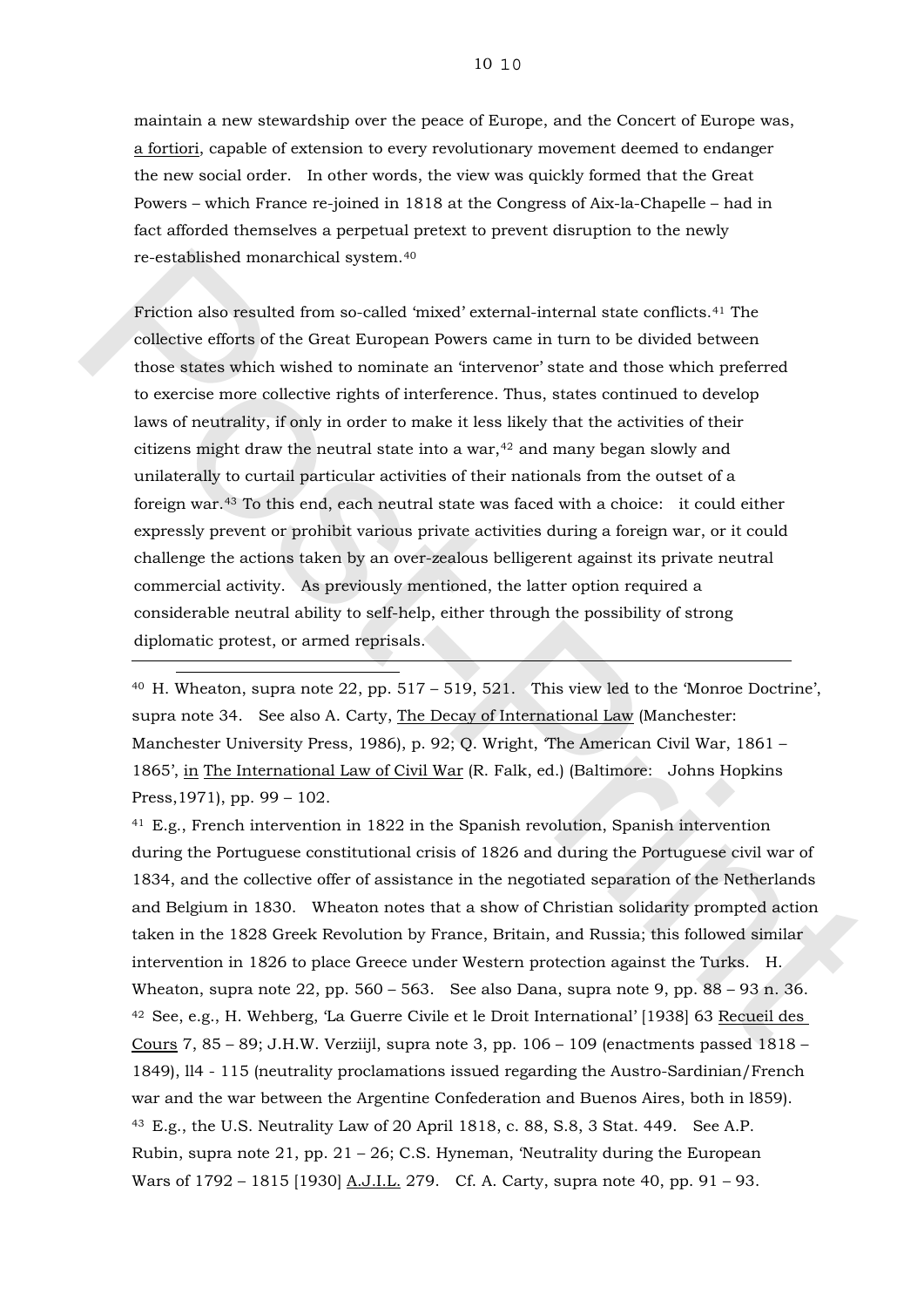As for the extension of neutrality laws to civil wars, the difficulty was that interstate war is one thing, but civil wars or insurrections, by definition, are generally matters of internal, domestic concern which at first sight appear to give far less scope to the issue of inter-state neutrality. The adoption of an 'equal', impartial approach towards revolutionaries fighting against their government was also more difficult to reconcile within the context of rules developed to maintain peaceful commercial relations during an inter-state war. Moreover, the conventional origins of neutrality made the extension of this area of law to civil wars difficult. Nevertheless, an analogous application of the rules of neutrality adopted for international wars was possible in a civil war context,44 as a formal stance of neutrality might just as easily be necessitated by the interruption of normal, bi-lateral, peacetime trade during a large-scale civil war, and awkward questions regarding the relevance of neutrality law to a 'civil war' could naturally await the war's conclusion.45 revolutionaries fighting ugnitst their government was also more difficult to reconsidential<br>wishin the context of rules developed to maintain peaceful connercial relations<br>dorring un inter-state wur. Moreover, the convent

#### 2.c. The Declaration of Paris 1856.

In 1856, a major step towards the development of 'known' rules of neutrality was taken. The Declaration of Paris, formulated at the end of the Crimean War, marked a new consensus among 'civilised' nations regarding in particular some of the most problematic aspects of maritime neutrality. More importantly, this consensus in treaty form was evidence of a newly emerging commonality of attitude to the non-use of privateers in maritime warfare, a commonality which nonetheless would have little or no effect during the ACW, which followed soon after.

By means of brief overview, the events which led to the Declaration were as follows. The Ottoman Empire had not been included in the system of public law established by the Congress of Vienna.46 While this fact generally did little to lessen the disputes which occurred between Russia and the Ottoman Porte throughout the early Nineteenth Century, the outbreak in 1853 of the Crimean War in the Black Sea between Russia on the one hand, and an uneasy alliance of Turkey, France, Britain, Prussia and Sardinia on the other, effectively destroyed the Holy Alliance. The Crimean War thus led to a proliferation of neutrality declarations and similar decrees

<span id="page-10-0"></span> <sup>44</sup> This is argued, for example, by J.H.W. Verzijl, supra note 3, p. 102.

<span id="page-10-1"></span><sup>45</sup> E.g., the uncertainty underlying the characterisation of the American Revolution, or 'War of Independence'.

<span id="page-10-2"></span> $46$  H. Wheaton, supra note 22, p. 556.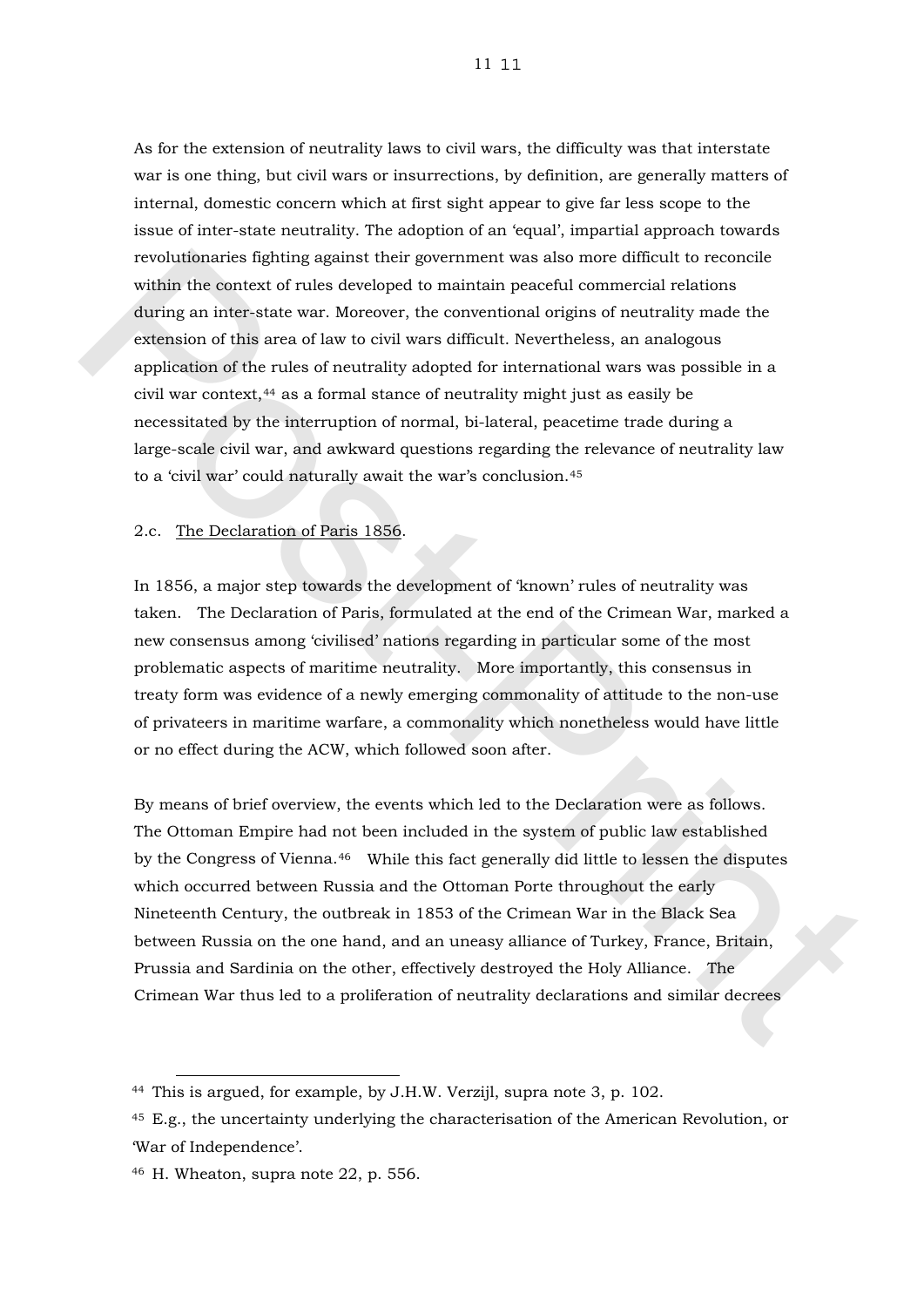by those Powers which did not wish to participate.<sup>[47](#page-11-0)</sup> The content of these many proclamations differed mainly to the extent they each encompassed or stressed particular aspects of neutrality in reflecting various prior, bi-lateral agreements, which again highlights the importance of the conventional origins of neutrality law.<sup>[48](#page-11-1)</sup>

The belligerent powers also adopted specific policies towards the neutrals. Most crucially, all the belligerents from the outset proclaimed voluntarily they would not issue letters of marque to privateers.49 Privateers, as private armed vessels awarded commissions (or, letters of marque) by a state, $50$  allowed a belligerent to increase its sea-power quickly. However, privateers also had an unsavoury reputation, 'as tending to encourage a spirit of lawless depredation'.51 The prohibition of letters of marque effectively prevented the use of privateers between the belligerents. The belligeneral p[o](#page-11-5)wers also adopted specific policies towards the neutratio. Mo[st](#page-11-6) creative consider the state is the matter product that is the matter of matter of matter of matter positive specific serves as private let

At the war's end, and despite variations in practice, the representatives of seven states52 assembled at the Congress of Paris in l856 to conclude the peace terms and to formalise various practices devised for the Crimean War. In particular, they adopted as the last Act of the Congress the four rules of the Declaration of Paris Respecting Maritime Law.53 Article One abolished privateering between the signatories.54 Articles Two and Three provided for the commercial rights of neutral

<span id="page-11-2"></span>49 A 'letter of marque' was a privateer's licence to commit acts of hostility.

<span id="page-11-3"></span><sup>50</sup> The term 'privateer' may refer both to a private vessel and its owner. The privateer was officially licensed to seize and plunder enemy ships. A term frequently used synonymously with that of 'privateer' in the literature of the time is 'cruiser', meaning a speedy warship.

<span id="page-11-4"></span>51 Dana, supra note 9, p. 380 n. 173, refers to the abolition of privateering in Article 23 of the U.S.-Prussian Treaty of 1785 (not renewed in the treaty in 1799), and to other efforts to abolish the practice in the early Nineteenth Century.

<span id="page-11-5"></span>52 Austria, France, Britain, Prussia, Russia, Sardinia, and Turkey.

<span id="page-11-6"></span><sup>53</sup> Reprinted in A. Roberts and R. Guelff (eds.), Documents on the Laws of War (Oxford: Clarendon Press, 2d ed. 1989), p. 24. See also C.H. Stockton, supra note 9, pp. 356 – 368; H.W. Malkin, 'The Inner History of the Declaration of Paris' [l927] VIII B.Y.I.L. l.

<span id="page-11-7"></span>54 The Declaration of Paris is merely a compact between the signatories, which can only treat each other's privateers as pirates. Dana, supra note 9, pp. 380, 381 n. 173.

<span id="page-11-0"></span> $47$  See J.H.W. Verzijl, supra note 3, pp. 109 – 114, for citation to the relevant neutrality declarations and similar decrees.

<span id="page-11-1"></span><sup>48</sup> Id., p. 114. For example, G.B., which entered the war alongside France on 24 March 1854, had earlier issued a proclamation which banned the fitting-out or equipping of warlike vessels in her ports.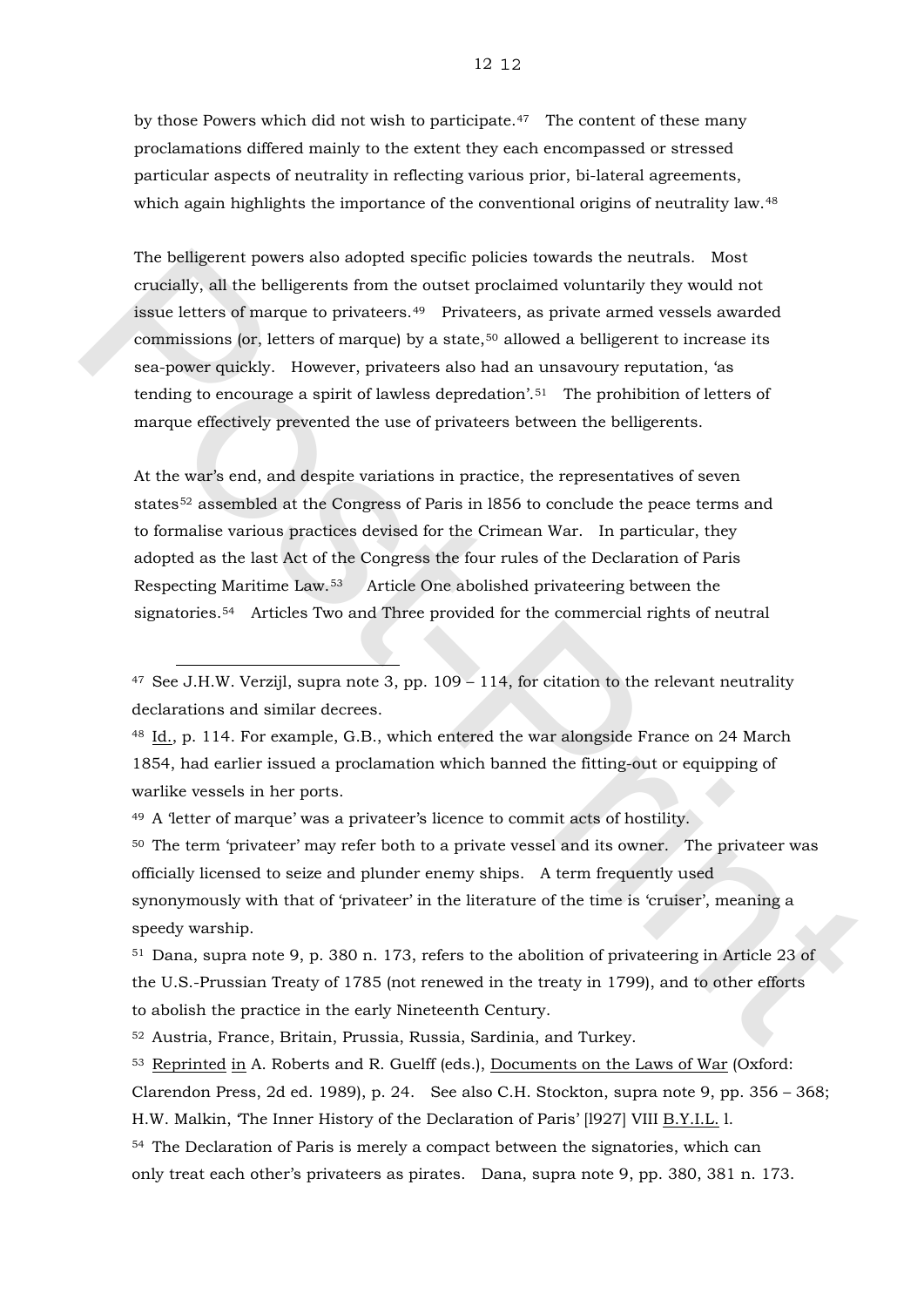merchant ships during war.<sup>[55](#page-12-0)</sup> Article Four required blockades to be effective.<sup>[56](#page-12-1)</sup> The total number of parties to the Paris Declaration grew to fifty-one. The United States did not join because, as a young country, it insisted it must remain able to call up privateers, a situation which would be re-thought at the outbreak of the ACW.[57](#page-12-2)

### 2.d. Privateering and the ACW.

<span id="page-12-0"></span>With the outbreak of the ACW in 1861, the issue of privateering leapt quickly to the forefront. The first rule of the Declaration of Paris, which was applicable only between its signatories, had made it all the more clear that the conversion of merchant ships into warships was to be a controversial side-effect.58 The conversion of merchant ships, which were otherwise largely immune from attack, allowed states

l The Declaration has never been formally abandoned. A. Roberts and R. Guelff, supra note 53, p. 23. See also H. Lauterpacht (ed.), supra note 22, p. 462 n. l. 55 'Free ships make free goods, with the exception of contraband' meant that neutral merchant ships were safe from capture or attack, even when carrying enemy goods (except contraband). There was no attempt to define 'contraband' in the 1856 Declaration, as this was often left to the belligerents of each war. See H. Lauterpacht (ed.), supra note 22, p. 460 n. 3, adds that 'only the neutral flag covers enemy goods, not the flag of a belligerent …'. See also E. Castrén, supra note 17, p. 546. 56 To be lawful denial, belligerent blockades had to be effective, in the sense of preventing access to an enemy coast. An ineffective blockade or 'paper' blockade, and a 'pacific' blockade were considered acts falling short of war. See F.E. Smith, supra note 8, pp. l46 - 148; E. Castrén, supra note 17, pp. 290 ff.; T.E. Holland, Lectures on International Law (T.A. Walker and W.L. Walker, eds.) (London: Sweet and Maxwell, 1933), pp. l30 - 150. 57 See A. Roberts and R. Guelff, supra note 53, p. 23; Q. Wright, supra note 40, pp. 80, 82, 94 – 97; Dana, supra note 9, pp. 380 – 381 n. 173. A rejected American amendment to the Declaration provided for the complete immunity of all private property at sea not contraband. See, e.g., Article 23, Treaty of Friendship between the U.S. and Prussia, l785, quoted in H. Wheaton, supra note 22, p. 306. See also H. Fujita, 'Commentary: 1856 Paris Declaration', in The Law of Naval Warfare: A Collection of Agreements and Documents with Commentaries (N. Ronzitti, ed.) (London: Martinus Nijhoff, 1988), pp. 66, 70; Dana, supra note 9, pp. 381 – 383 n.173. See also H. Lauterpacht (ed.), supra note 22, p. 46l n. l (citing Smith, [1938] 63 Hague Recueil 624, [1939] 55 Law Quarterly Review 237, and Rowson [1947] XXIV B.Y.I.L. 160, l66). 2.d. Privateerime and the ACW.<br>With the outbreak of the ACW in 1861, the issue of private<br>ering leapt quickly to the fortefront. The first rule of the Declearation of Paris, which was applicable only<br>forefront. The first

<span id="page-12-3"></span><span id="page-12-2"></span><span id="page-12-1"></span>58 The conversion of merchant ships into warships at sea was particularly controversial. Cf. A. Roberts and R. Guelff, supra note 53, p. 79.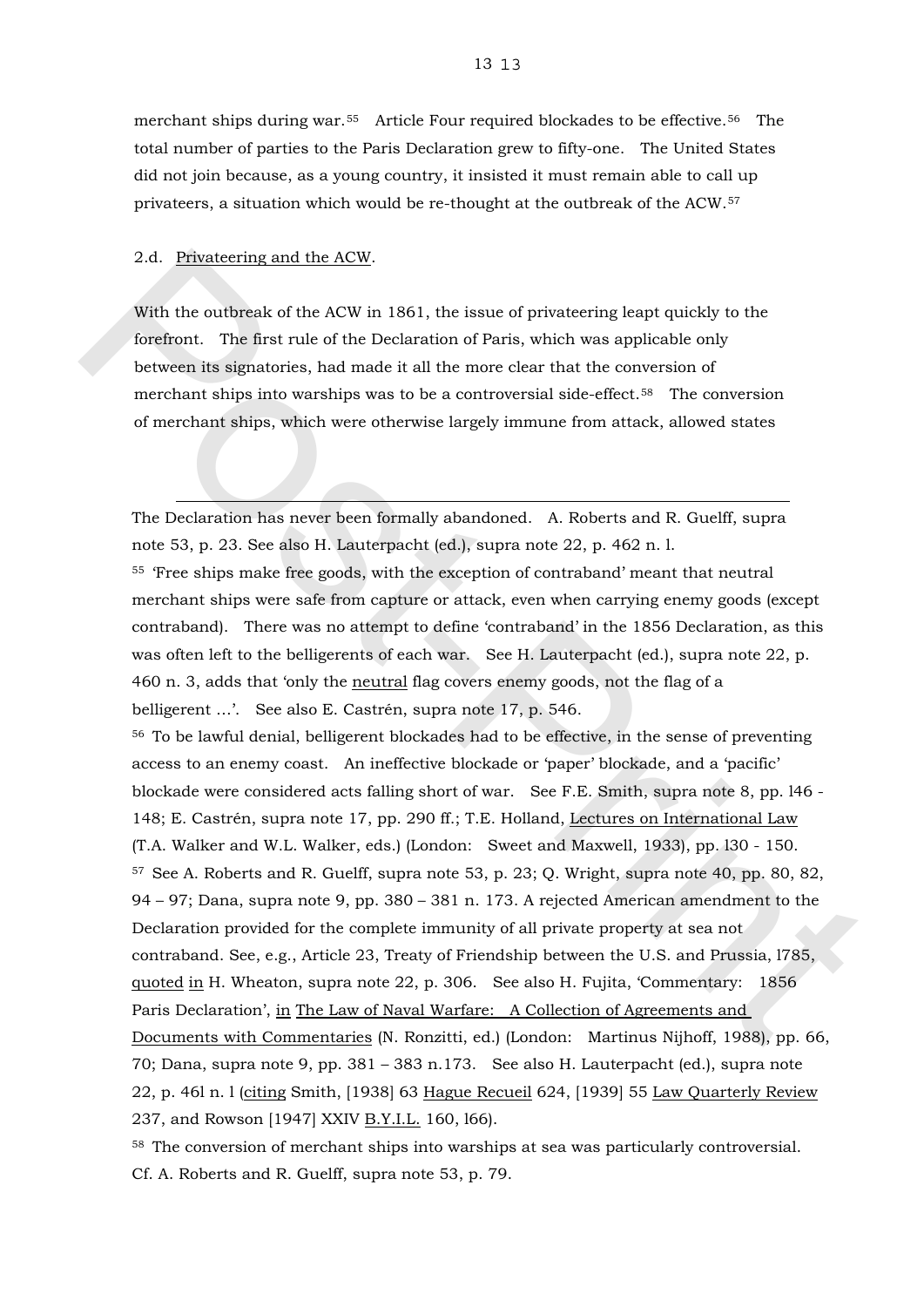to fill gaps in regular navies almost as quickly as had privateers.[59](#page-13-0) The Southern Confederacy, which prior to secession did not have an independent navy, offered letters of marque to subjects of all countries by proclamation of Mr. Jefferson Davis, the President of the new Confederacy, on l7 April 1861. This meant the Southern Confederacy was in a position only to recognise Articles Two and Three of the Declaration. The Northern Federal Union quickly began negotiating to accede to the Declaration of Paris in its entirety a few days after this, but only on condition neutral third state signatories to the Declaration did not recognise the validity of Confederate letters of marque.<sup>60</sup>

In turn, Lord Russell of the British government sent inquiries on 6 May 1861 to the French government regarding the means by which to obtain from each of the belligerents a formal recognition of Articles Two and Three of the Declaration.<sup>61</sup> British and French acceptance of a Confederate undertaking to observe only these two Articles meant in effect that the Confederacy would enjoy the advantages of commissioned privateers,62 which would not only increase the power of the Confederate naval forces, but also afford greater protection to blockade-runners. Continuing Federal assertions of sovereignty over Confederate territory further complicated this attempt at compromise. There was the risk Confederate privateers would be treated as pirates or public enemies by the United States, while receiving treatment as 'legal' belligerents by the other signatories of the Declaration.<sup>63</sup> Such a Declaration. The Northern [P](#page-13-1)ederal Union quickly began magnitulaty to uccele to the<br>Declaration of Paris in its entirety a few days after this, but only on condition extital<br>third state signatories to the Declaration did n

<span id="page-13-0"></span> <sup>59</sup> J. Stone, Legal Controls of International Conflicts (London: Stevens, l954), p. 576. Merchant ships converted into warships of the regular navy can thus be distinguished from privateers granted letters of marque.

<span id="page-13-1"></span> $60$  J.B. Moore, supra note 4, p. 564. After G.B. opened direct negotiations, the Confederate government in Richmond, Virginia, passed resolutions to declare the observation of the Second and Third Articles of the Declaration of Paris, 'but to maintain the right of privateering …' . Id., p. 565.

<span id="page-13-2"></span> $61$  See id., pp. 563 – 4; Dana, supra note 9, pp. 380, 382 n. 173.

<span id="page-13-3"></span> $62$  See supra notes  $49 - 50$ , and accompanying text; the U.S. ultimately declined to sign the Declaration. Dana, supra note 9, pp. 380, 382 n. 173. The Americans hinted in Geneva that such a Confederate advantage could have 'unhappily force(d) the U.S. into a war with G.B.'. J.B. Moore, supra note 4, p. 565. Cf. H.W. Malkin, supra note 53, pp. 42 – 43.

<span id="page-13-4"></span> $63$  In view of the dangers, 'no avowedly foreign private armed vessels took letters of marque from the Confederate government'. Dana, supra note 9, pp. 380, 383 n. 173. Congress authorised President Lincoln to issue letters of marque, but he declined to make use of this power.  $Id., p. 382 n. 173.$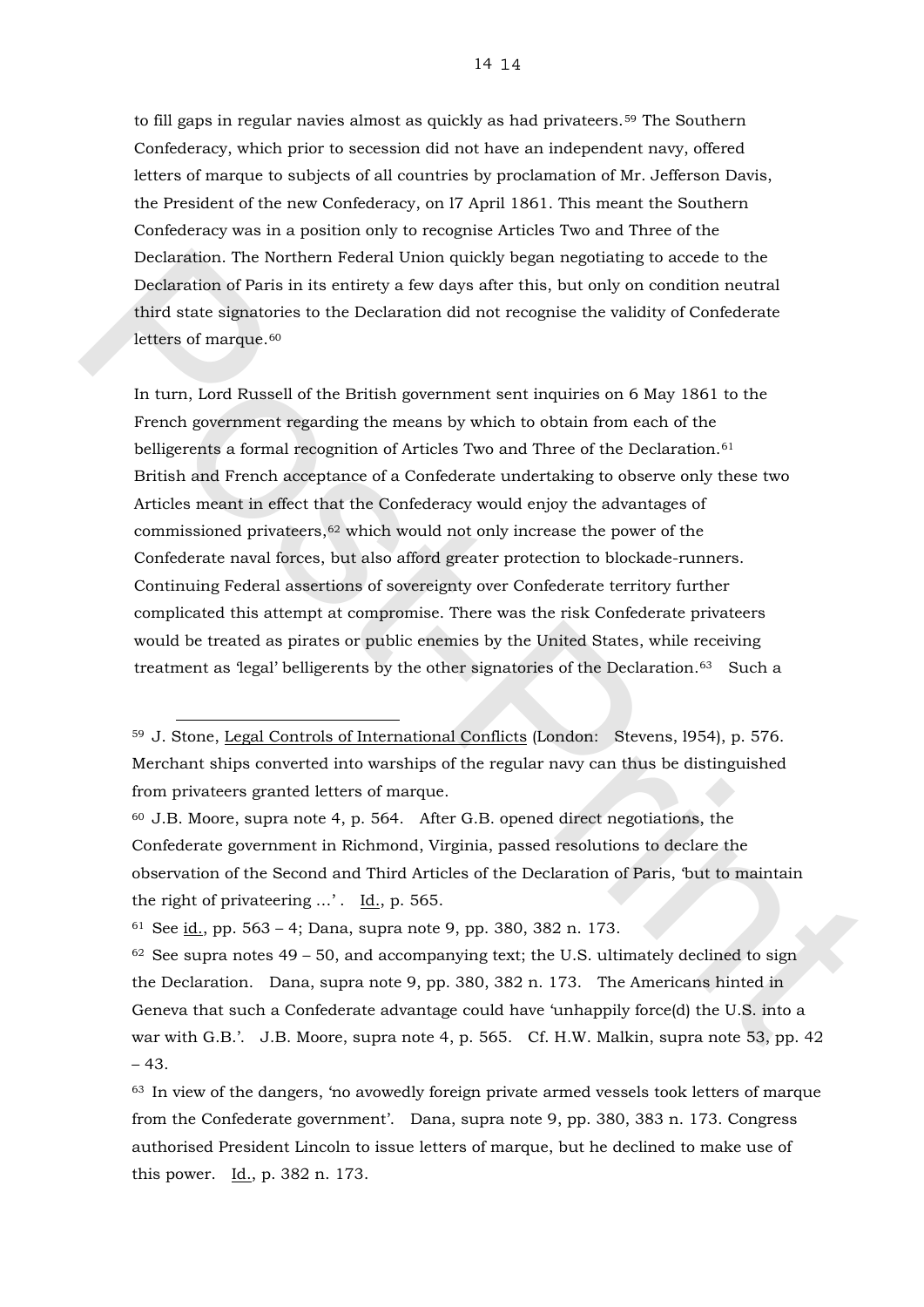result would be divisive as regards practice on the high seas, particularly with regard to belligerent rights of stop and search for contraband.

<span id="page-14-3"></span>The Confederates managed to fit-out by May 1861, or soon afterward, a number of armed vessels, mostly of small tonnage, which made a considerable number of captures.64 To complicate matters further, the anticipated success of Confederate blockade-runners in eluding the Federal blockade was accompanied by the extension of the doctrine of continuous voyage by the Federal authorities regarding the carriage of merchandise by neutral vessels.65 Even though neutral trade generally was prohibited if destined for areas under siege or blockade, Great Britain argued throughout the ACW that the Federal Union's blockade was not 'effective', which in turn 'offered extraordinary inducements to persons to attempt to elude it'.66 This meant in turn that the issue of 'free ships, free goods (except contraband)' became relevant. The most simple case of the carriage of goods by neutral merchant ships occurs when the goods are taken directly to a belligerent port. In view of the risks involved in running an enemy blockade, however 'ineffective', a more common method is to go first to a neutral port, off-load, pay import duties, and re-load the goods for ultimate transport or transhipment to the 'real' enemy destination. The second (or final) leg of the journey can of course be made by land or sea. Ships papers reflect only the first, neutral port. If stopped and searched mid-Atlantic and en route between neutral ports, the carriage of goods, or contraband for that matter, appears innocent. equares.<sup>44</sup> To complicate matters further, the unit<br>cipated success of Confederate comparison by the extension of the doctrine of continuous voyage by the [P](#page-14-0)ederal autho[ri](#page-14-4)ties regarding the carriage of the doctrine of con

<span id="page-14-4"></span>The presumption on the part of the Federal authorities that such 'partial' contracts of carriage must also imply a further, or final, destination was based on the principle of dolus non purgatur circuitu,<sup>67</sup> and resulted in a 'neutral' consignor having a 'paper duty' to prove that the ultimate destination of his cargo was innocent.68 Moreover, the presumption that innocent trade carried on between two neutral ports would in fact result in supplies reaching the Confederacy in breach of the blockade led to incidents which did little to lower existing levels of Anglo-American tension, or to verify the existence of many 'known' rules of neutral duty during the ACW. Thus, merchant ships which supplied either the Northern or the Southern states were entangled in a war on trade as much as were warships and privateers, as ship losses

<span id="page-14-0"></span> $64$  These vessels were said to have taken from 60 to 70 prizes'. J.B. Moore, supra note 4, pp. 594 – 595.

<span id="page-14-1"></span><sup>65</sup> Practice in this respect began to alter before the Crimean War. H. Lauterpacht (ed.), supra note 22, pp. 814 - 820.

<span id="page-14-2"></span><sup>66</sup> J.B. Moore, p. 604. See infra notes 156, 168, and accompanying text. See also Article Four of the 1856 Declaration of Paris, supra note 56.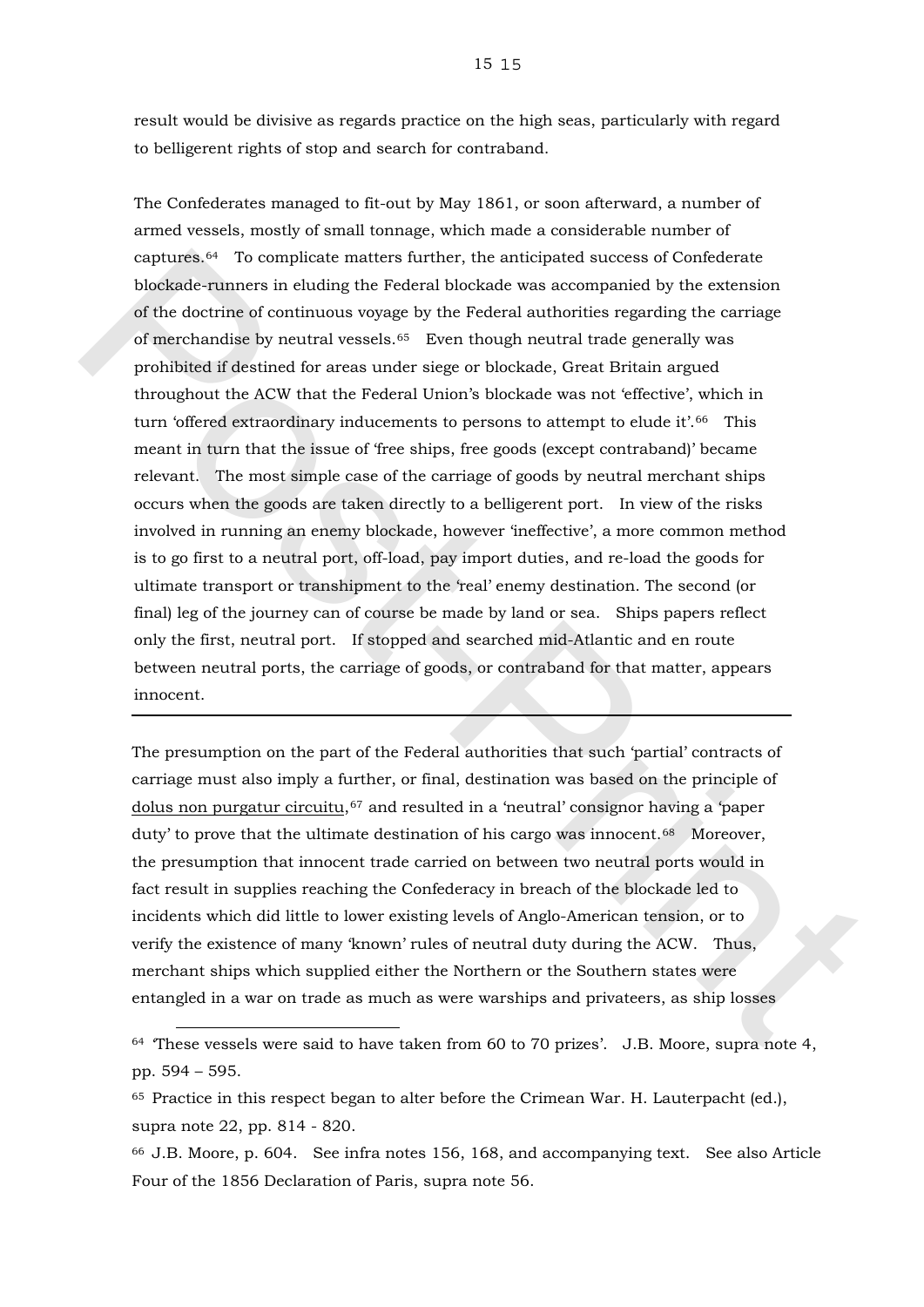fell into two basic categories: privateers and warships lost in actual naval combat, and merchant vessels lost in attempting to run the blockade.<sup>[69](#page-15-0)</sup> In particular, a somewhat over-zealous Federal surveillance of British trading interests and practices nearly enlarged the war on many occasions, as is now discussed.

#### 3. The Outbreak of War 1861 – 1865: an Overview of British Neutrality.

The ACW was viewed factually, and from the outset, as an 'international' conflict, an event attributable neither to the automatic operation of treaties of alliance and defence, nor to gratuitous foreign meddling in internal state affairs.70 The war lasted from 13 April 186171 to 9 April 1865,72 ending in defeat for those Southern states

 $67$  H. Lauterpacht (ed.), supra note 22, p. 816. See also J.B. Moore, supra note 4, p. 581; infra note 148, and accompanying text.

<span id="page-15-0"></span>68 H. Lauterpacht (ed.), supra note 22, p. 46l.

69 D. Stick, Graveyard of the Atlantic: Shipwrecks of the North Carolina Coast (Chapel Hill: University of N.C. Press, 1952), p. 50. The profit motive was crucial. For example, the acting ensigns of one blockading vessel received \$9,589.67 each as their share from the sale of just one captured ship; the cabin boy of another received the equivalent of six years pay.  $Id_{.}$ , pp. 64 – 65. Cf. T.E. Holland, supra note 56, p. 131 n. l: 'no questions of "contraband", or of "free ship, free goods", are raised by the institution of a blockade, but for the fact that some members of Parliament seem to be of the contrary opinion'. As privately owned vessels, blockade runners were required by Confederate law to provide at least one-third of their cargo space for government stores. They were 'small, fast steamers, able to run past the blockading vessels under cover of darkness', and operated largely between Nassau and Bermuda, and Wilmington, N.C.. D. Stick, above, this note, pp. 61, 63 - 64. 3. The Outbreak of War 1865 – 1865: an Overview of British Neutrality.<br>
The ACW was viewed factually, and from the outset, as an international conflict, an<br>
reversi arrivitable either to the automatic operation of readiso

<span id="page-15-3"></span><span id="page-15-2"></span><span id="page-15-1"></span> $70$  See, e.g., J.H.W. Verzijl, supra note 3, p. 116. Several Southern States began to discuss secession immediately upon the election of President Lincoln on 6 November 1860, due in large part to his known views on slavery. See, e.g., D. Lazare, 'America the Undemocratic' [Nov. – Dec. 1998] 232 New Left Review 3, 16 – 22, for a discussion of the entrenchment of the institution of slavery in the U.S. Constitution of 1787, which benefited wealthy planters. In 1861, fewer than 25% of the 1.6 million white households in the South owned slaves, no more than 3% owned more than 20, while only 3,000 planters owned more than 100. Id., p. 17 n.30 (citing R.C. Heilbroner and A. Singer, The Economic Transformation of America: 1600 to the Present (1984), pp. 127 – 128). On 31 January 1865, the U.S. Congress finally voted by 119 votes to 56 for the Thirteenth Amendment abolishing slavery, after which the draft amendment was sent to the states for ratification. 71 The date of the fall of Fort Sumter, at Charleston, South Carolina. Between the election of President Lincoln, and the fall of Fort Sumter, the states of South Carolina, Alabama,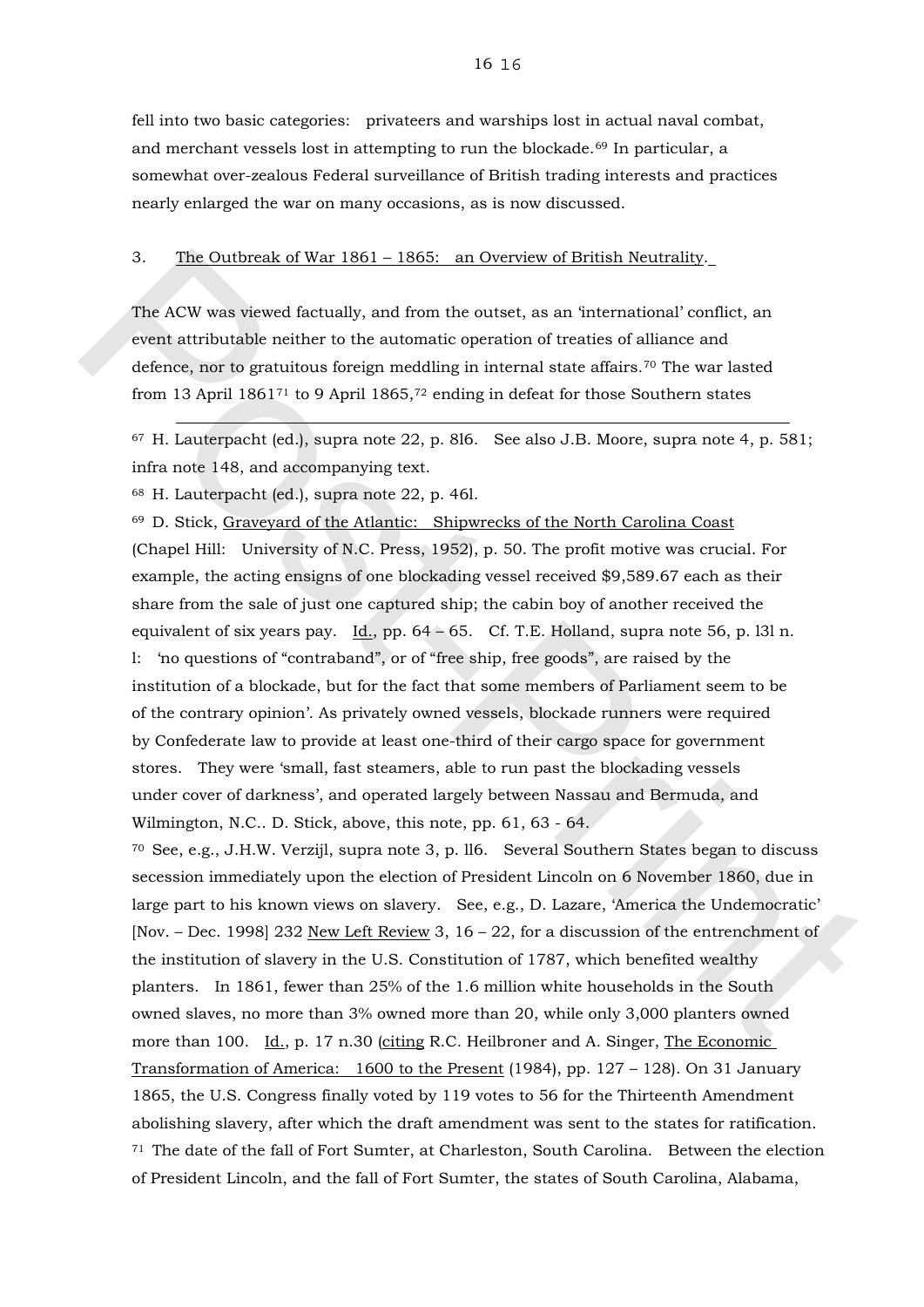which had seceded from the Union to form a break-away Confederacy. Although the Southern defeat was predictable to the extent it conformed with the principle that 'superior force, sooner or later, decides everything',[73](#page-16-0) a military victory by the Northern Federal Union was not always assured.[74](#page-16-1)

Crucially, the United States alleged throughout those four years that Great Britain's declaration of neutrality on 13 May 1861 had been 'premature', and that the Confederates were thereby 'encouraged' to continue fighting.75 There were also many points throughout the rebellion when Federal accusations were made regarding many alleged breaches of Great Britain's declared neutrality. By the end of the war in 1865, Anglo-American relations were at their worst since l8l4.76 The sections which follow are limited to factual circumstances faced by neutral third states which are of crucial importance to an understanding of the bases for British liability in Geneva in 1872. Crecially, the United States alleged throughout those four years that Great Britain's<br>
declaration of neutrality on 13 May 1861 had been 'premature', and that the<br>
Confederates were thereby 'encouraged' to continue fighti

### 3.a. Neutrality and Civil War in the Context of the ACW.

The United States President, Abraham Lincoln, effectively asserted a state of belligerency77 on 19 April 1861 when he declared a maritime blockade of the Southern coastline,78 an international act which should not be confused with a municipal decree of closure which does not involve the international consequences of neutrality law.<sup>79</sup> So far as Great Britain, the first state to proclaim neutrality,  $80$  was concerned,

- Georgia, Florida, Mississippi, Louisiana, and Texas announced their secession from the Union. See J.B. Moore, supra note 4, pp. 561 – 562.
- 72 The date of the Confederate surrender in Appomattox, Virginia.
- <span id="page-16-0"></span>73 G. Best, supra note 2, p. 275.

-

- <span id="page-16-1"></span>74 Stick credits Southern cotton production for the Confederate ability to fight four years of war. D. Stick, supra note 69, p. 60.
- <span id="page-16-7"></span><span id="page-16-2"></span>75 See infra, notes 120, 131, and accompanying text.
- <span id="page-16-3"></span>76 J.B. Moore, supra note 4, p. 495.
- <span id="page-16-4"></span><sup>77</sup> See The Prize Cases [1862] 2 Black 635; the Hiawatha [1862] 2 Black 676.

<span id="page-16-5"></span>78 South Carolina, Georgia, Alabama, Florida, Mississippi, Louisiana and Texas, and extended 27 April to North Carolina and Virginia. J.B. Moore, supra note 4, p. 594; J.H.W. Verzijl, supra note 3, p. 116. The blockade stretched about 2500 nautical miles, and was universal in the sense it was impartially applied. H. Lauterpacht (ed.), supra note 22, pp. 770 - 77l.

<span id="page-16-6"></span>79 T-C. Chen, The International Law of Recognition (London: Stevens, 1951), p. 384. The blockade was characterised as being 'for the purpose of collecting the revenue in the disturbed part of the country, and for the protection of the public peace, and of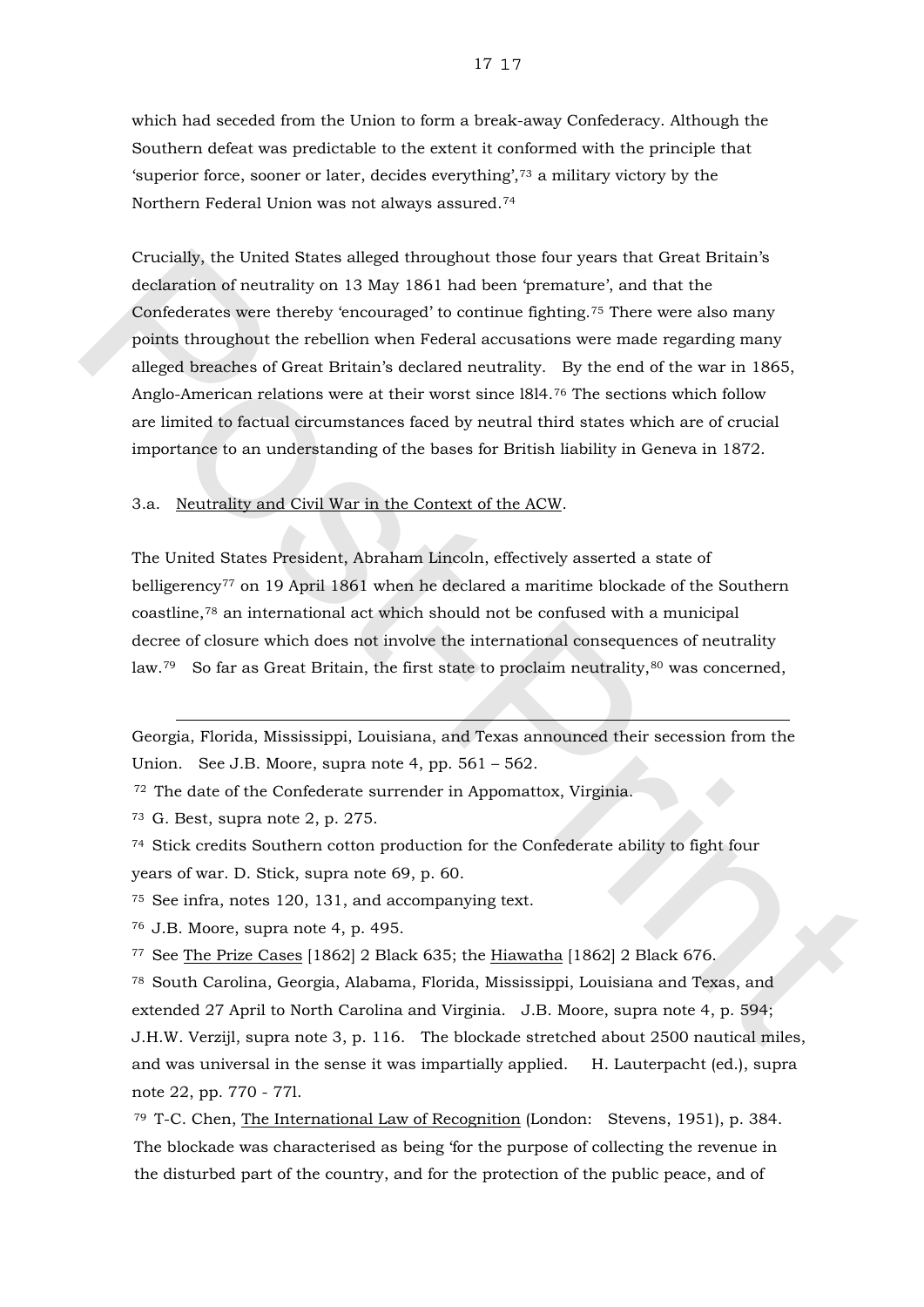the proclamation of blockade automatically triggered the law of neutrality for third states. The French government issued its declaration of neutrality on l0 June 1861; the Queen of Spain followed on 17 June; the Dutch Government $81$  declared neutrality in the same month, followed by the Emperor of Brazil on l August. Neutrality declarations, the content of which all varied in accordance with past state practice, were also issued by Prussia, Denmark, Belgium, Russia, Portugal, Hawaiian Islands, Bremen, and Hamburg.<sup>82</sup>

As mentioned previously, the practice of applying rules of neutrality during a civil war was a relatively new one which developed analogously within a slowly emerging consensus in Europe as to the neutral practices required between 'civilised' nations. Moreover, predictions regarding the expected extent and scale of the ACW, as well as general uncertainty concerning the Constitutional legality of the secession by the Southern states, <sup>83</sup> led neutral third states quickly to regard the war as a full-scale belligerency rather than a domestic insurgency. While there has never been any general 'right' to a recognition of belligerency during a civil war, such a recognition is possible when a de facto state of affairs disturbs international peace, neutral trade, and diplomatic relations to a significant degree. A stance of neutrality in accordance with known conditions of fact is better substantiated. Thus, while a rebellious non-state belligerent generally lacks the legal, or de jure, qualification to wage war, a belligerent community can be treated by analogy as if it were a 'sovereign state' once its actual ability to wage war correctly is recognised.<sup>84</sup> To gain, or be accorded, a contemporaneous, third state recognition of war, rebels needed, among other things, to demonstrate were also issued by [P](#page-17-3)russia, Denmark, Belgium, Russia, Portugal, Huwaiian Islands,<br>
Bromen, and Hamburg 42<br>
As mentioned prividently the practice of applying rules of neutrality during a civil war<br>
As mentioned prividentl

the lives and properties of quiet and orderly citizens', until Congress could meet on 4 July. J.B. Moore, supra note 4, p. 562.

l

 $80$  J.H.W. Verzijl, supra note 3, p. 115. See Dana, supra note 9, pp. 439, 440 n. 208, regarding the general regulations of all British ports, and special regulations for the ports in the British West Indies.

<span id="page-17-0"></span><sup>81</sup> For example, Dutch neutrality instruments excluded privateers from Dutch ports, prohibited privateering by Dutch nationals, and prescribed the observance of neutral duties by Dutch commerce. J.H.W. Verzijl, supra note 3, p. ll5.

<span id="page-17-1"></span>82 See J.B. Moore, supra note 4, p. 595, regarding the many declarations, decrees, or notifications issued by maritime powers.

<span id="page-17-2"></span>83 For a recent discussion of the ACW as a 'second American revolution', see, e.g., D. Lazare, supra note 70, pp.  $17 - 20$ .

<span id="page-17-3"></span> $84$  T-C. Chen, supra note 79, pp. 304 – 306 (citation omitted); Dana, supra note 9, pp. 29, 30 n. 15.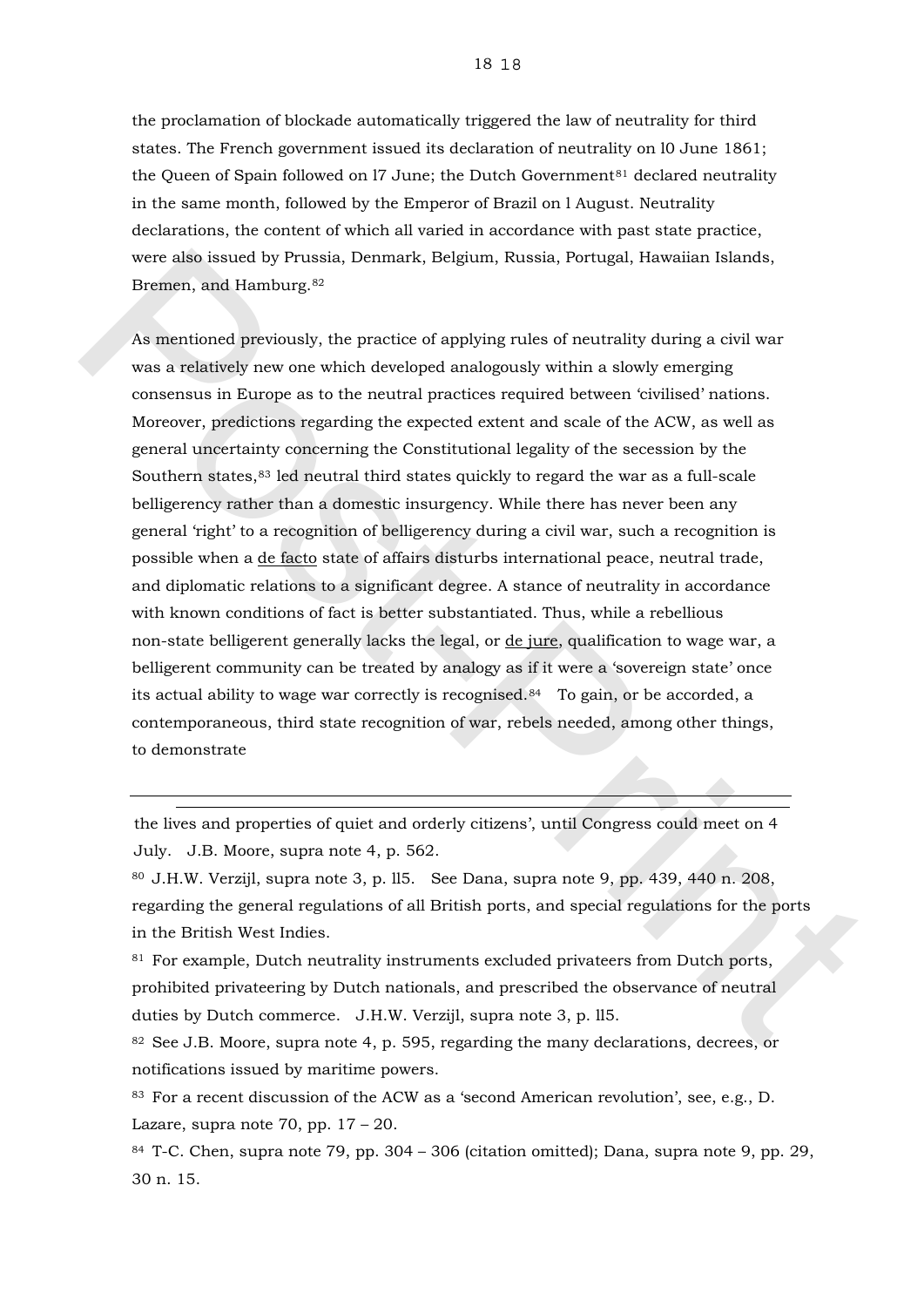19 19

... [T]he existence of a de facto political organisation of the insurgents, sufficient in character, population and resources, to constitute it, if left to itself, a state among the nations, reasonably capable of discharging the duties of a state; the actual employment of military forces on each side, acting in accordance with the rules and customs of war, such as the use of flags of truce, cartels, exchange of prisoners, and the treatment of captured insurgents by the parent state as prisoners of war; and, at sea, employment by the insurgents of commissioned cruisers, and the exercise by the parent government of the rights of blockade of insurgent ports against neutral commerce, and of stopping and searching neutral vessels at sea. If all these elements exist, the condition of things is undoubtedly war; and it may be war, before they are all ripened into activity.85

In such a situation, belligerency should be recognised,<sup>86</sup> the result of which was of course to trigger the laws of neutrality, and the outbreak of the ACW presented the community of nations with just such a de facto state of affairs. However, as a parent government might never concede to its rebels any recognition of 'true' belligerency,<sup>87</sup> third states were faced also with the practical consequences of their attitude to the ACW.88 Foreign recognition of civil war as 'belligerency' carried the risk of diplomatic rupture, as third states which were sufficiently powerful both to recognise the civil war and to enforce their neutral rights effectively transformed the

 85 Dana, supra note 9, pp. 29, 30 n. 15. The Confederacy had formed a government, commanded territory, and possessed organised armed forces. See also T-C. Chen, supra note 79, pp. 312 – 332; The Prize Cases [1862], supra note 77, p. 670.  $86$  See H. Lauterpacht (ed.), supra note 22, pp. 248 – 249; L. Moir, The Historical Development of the Application of Humanitarian Law in Non-International Armed Conflict to 1949' [1998] 47 I.C.L.Q. 337. Cf. C. Greenwood, The Concept of War in Modern International Law' [1987] 36 I.C.L.Q. 283; J.L. Kunz, 'Bellum Justum and Bellum Legale' [l95l] 45 A.J.I.L. 528. relasion of customs of war, such as the use of flage of true coincing<br>exchange of prisoners, and the treatment of captured insugents<br>by the parent state as prisoners of war; and, at eas, employment<br>by the insurgants of co

<span id="page-18-3"></span><span id="page-18-2"></span><span id="page-18-1"></span><span id="page-18-0"></span><sup>87</sup> Chen notes that the term 'recognition of belligerency' was unknown in the literature before 1856. T-C. Chen, supra note 79, p. 337 (citing W.L. Walker, 'Recognition of Belligerents and Grant of Belligerent Rights' [1937] 23 Grotius Transactions 178 – 179). 88 While some writers take the view that the recognition of belligerents is an act of unfettered political discretion, H. Lauterpacht (ed.), supra note 22, p. 250 n. 2 (citations omitted), third state recognition may be viewed as 'a gratuitous demonstration of moral support to the rebellion, and of censure upon the parent government'. Dana, supra note 9, pp. 29, 30 n. 15.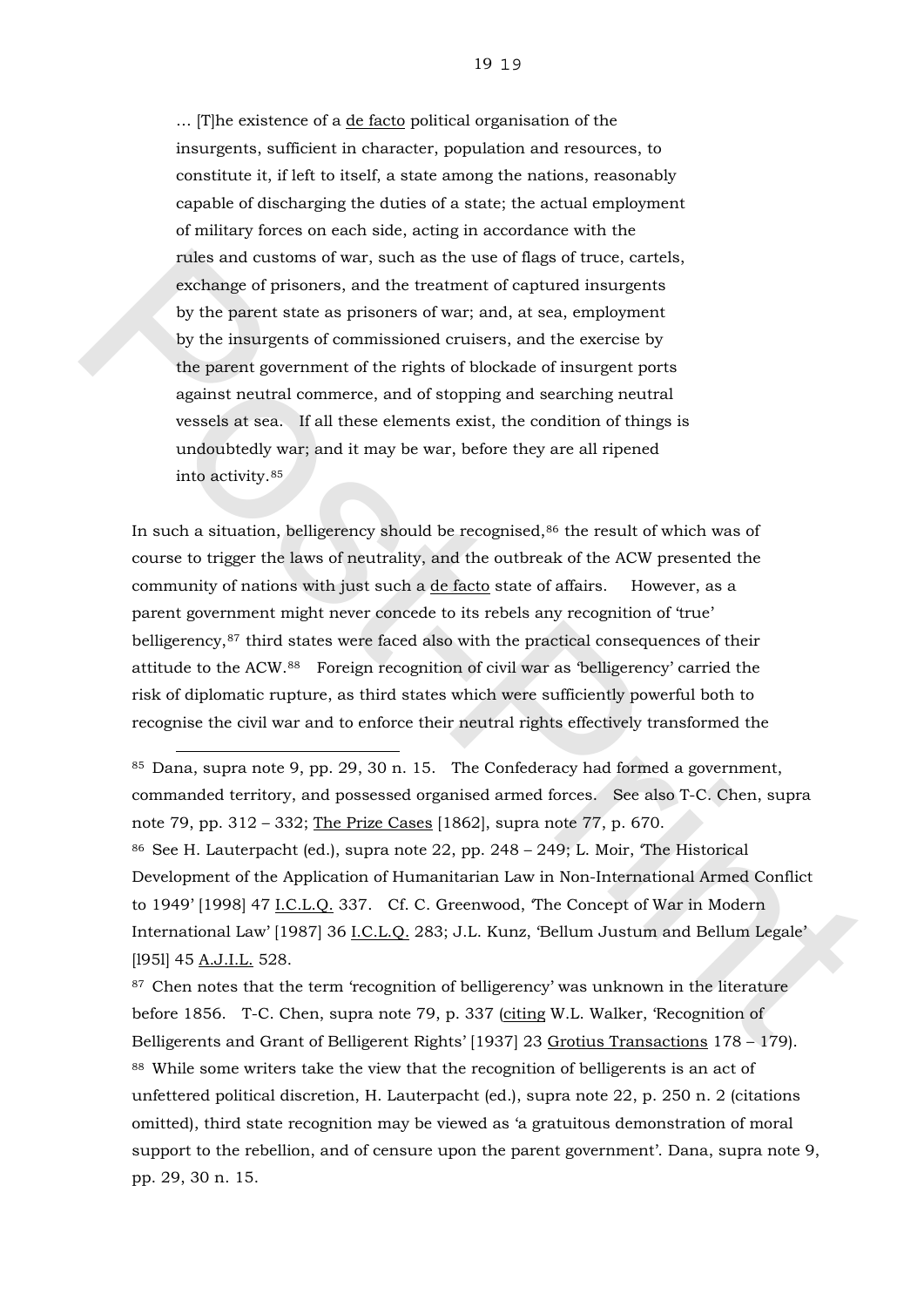'rebels' into de facto belligerents for purposes of international consumption. In this way, neutral self-help was an essential ingredient of the law of neutrality, yet a decision to recognise belligerency in the face of parent government opposition was and remains a serious matter.

# 3.b. Neutral 'Due Diligence' and British Practice.

The degree of neutral state 'due diligence' required to maintain an attitude of impartiality toward belligerents in 1861 varied in accordance with prior diplomatic practice, economic links, geographical position, and the ability of each neutral state to self-help. Above all, 'due diligence' was largely a function of neutral state necessity.<sup>89</sup> Therefore, any evidence of states adopting neutral policies designed, inter alia, to prohibit private individuals from supplying war material or loans of any kind to a belligerent<sup>90</sup> could also be viewed as a function of that state's ability to self-help. In other words, as powerful states were in a better position to enforce their vision of 'due diligence', many of the operative and largely self-regulatory rules of neutrality at the time continued to exhibit some interesting distinctions. In turn, the issue of whether, and to what extent, additional, self-imposed neutral state duties, assumed unilaterally, might be indicative of an emerging consensus in approach among 'civilised' nations would arise at the Geneva Arbitration. 3.b. Neutral 'D[o](#page-19-1)e Diligence' and British Practice.<br>
The degree of neutral state 'due diligence' required to maintain an attitude of<br>
impartality toway of belligencest in 1861 varied in accordance with prior diplomatic<br>
pr

For example, it was a generally held view that a neutral State could choose whether or not to place itself under a duty to repress trade in armaments, even though a stance of state neutrality was not compromised by such trade; it was in any event the practical duty of an opposing belligerent to police it. Britain's own proclamation of l3 May l86l, which 'recalled' the prohibitions laid down in the Foreign Enlistment Act of 3 July l8l9,91 had little or no effect beyond the strict confines of the twelve articles of this l8l9 instrument, which were aimed primarily at preventing three things: foreign enlistment, the premeditated equipping of armed ships for use in a war against a belligerent which was at peace with Britain, and the reinforcement of belligerent

<span id="page-19-1"></span><span id="page-19-0"></span> $89$  Cf. H. Wehberg, supra note 42, p. 89; T-C. Chen, supra note 79, pp. 366 – 367. 90 For specific reference to so-called 'real' neutrality programmes l8l5 - l907, which lay down precise rules for the behaviour of government and citizen alike towards belligerents, see J.H.W. Verzijl, supra note 3, pp. l04 – 147.

<span id="page-19-2"></span> $91\,59$  Geo. iii. c. 69 (in force 6 June by proclamation). Dana, supra note 9, pp. 448, 450, 471 – 473 n. 215. This Act was replaced by the Foreign Enlistment Act of 9 August l870. See J.H.W. Verzijl, supra note 3, p. l07 (citation omitted).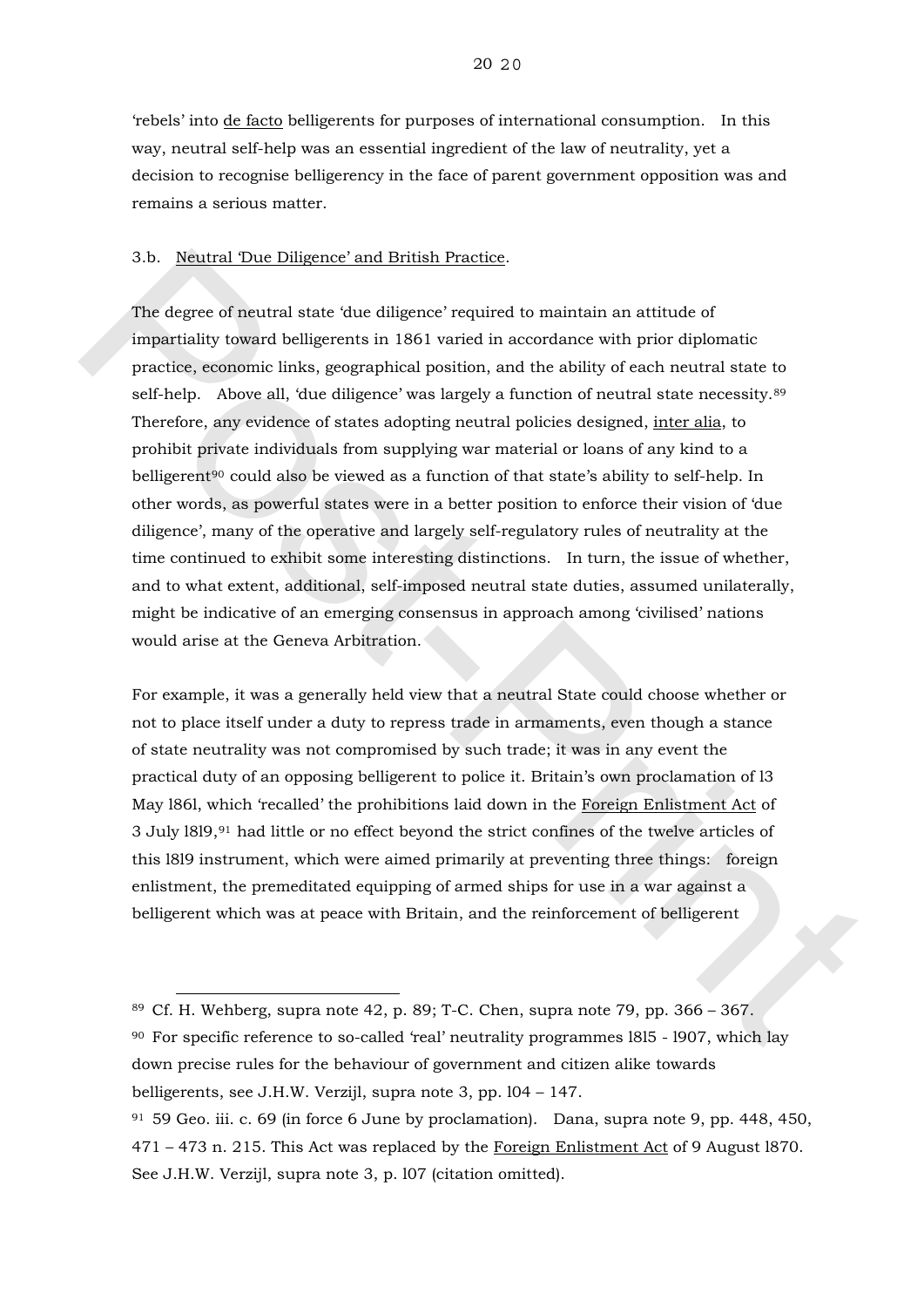warships in British waters without Her Majesty's licence.<sup>[92](#page-20-0)</sup> Thus, Britain did not prohibit its citizens from supplying arms to the Confederates, and the British government was involved in armaments transactions with Commission agents for both sides.  $93$  Moreover, while it was illegal in both the United States  $94$  and Great Britain  $95$ for private individuals to raise loans to assist rebels fighting the government of a friendly foreign state, elsewhere the issue could turn on the charging of a reasonable rate of interest.96

Nevertheless, Britain had to prohibit separately on l June 1861 the bringing into British waters of captured vessels and cargoes by belligerent warships and privateers in order to preserve British neutrality. In January l862, Britain instructed its Admiralty to prevent hostilities occurring in British waters. Warships of both parties were admitted in British harbours on an equal footing within the confines of British

<span id="page-20-0"></span><sup>92</sup> The latter two prohibitions were to prove the most difficult to monitor, and are excerpted in pertinent part as follows:

VII. ... [I]f any Person, within any part of the United Kingdom ... shall ... equip, furnish, fit out, or arm ... any Ship or Vessel, with intent or in order that such ship or Vessel shall be employed in the service of any foreign prince ... as a Transport or Store Ship, or with intent to cruise or commit hostilities against any Prince ... or against the Subjects or Citizens of any Prince ..., with whom Her Majesty shall not then be at War; or shall ... issue or deliver any Commission for any [such] Ship or Vessel ..., every Person so offending shall be deemed guilty of a misdemeanour ...; friendly foreign state, elsewhere the issue could turn on the charging of a reasonable<br>
rate of interest.<sup>36</sup><br>
Newth<sup>-1666</sup>s, Britain had to probibit separately on 1.1une 1861 the bringing into<br>
Neuthah wasters of capture

VIII. ... [I]f any Person in any part of the United Kingdom ... shall, by adding to the number of the guns of such Vessel, or by changing those on board for other guns or by the addition of any equipment for War, increase or augment ... the warlike Force of any ship or Vessel of War, or Cruiser, or other armed Vessel ... in the service of any Foreign prince ..., every such person so offending shall be deemed guilty of a misdemeanour ... .

<span id="page-20-1"></span>[Emphasis added.] See infra notes 123, 132, 145 - 151, and accompanying text. 93 This principle held firm at the Geneva Arbitration, where there was no complaint regarding the sale of military supplies or arms in the ordinary course of business. See infra note 180, and accompanying text.

<span id="page-20-2"></span><sup>94</sup> Kennet v. Chambers [1852] l4 Howard 38.

<span id="page-20-3"></span><sup>95</sup> De Wütz v. Hendricks [1824] 11 State Trials 125, 9 Moore 586. See also F.E. Smith, supra note 8, p. l33.

<span id="page-20-4"></span> $96$  The issue of private loans to a belligerent was less clear. F.E. Smith, supra note 8, p. 133; H. Lauterpachht (ed.), supra note 22, pp. 743, 847.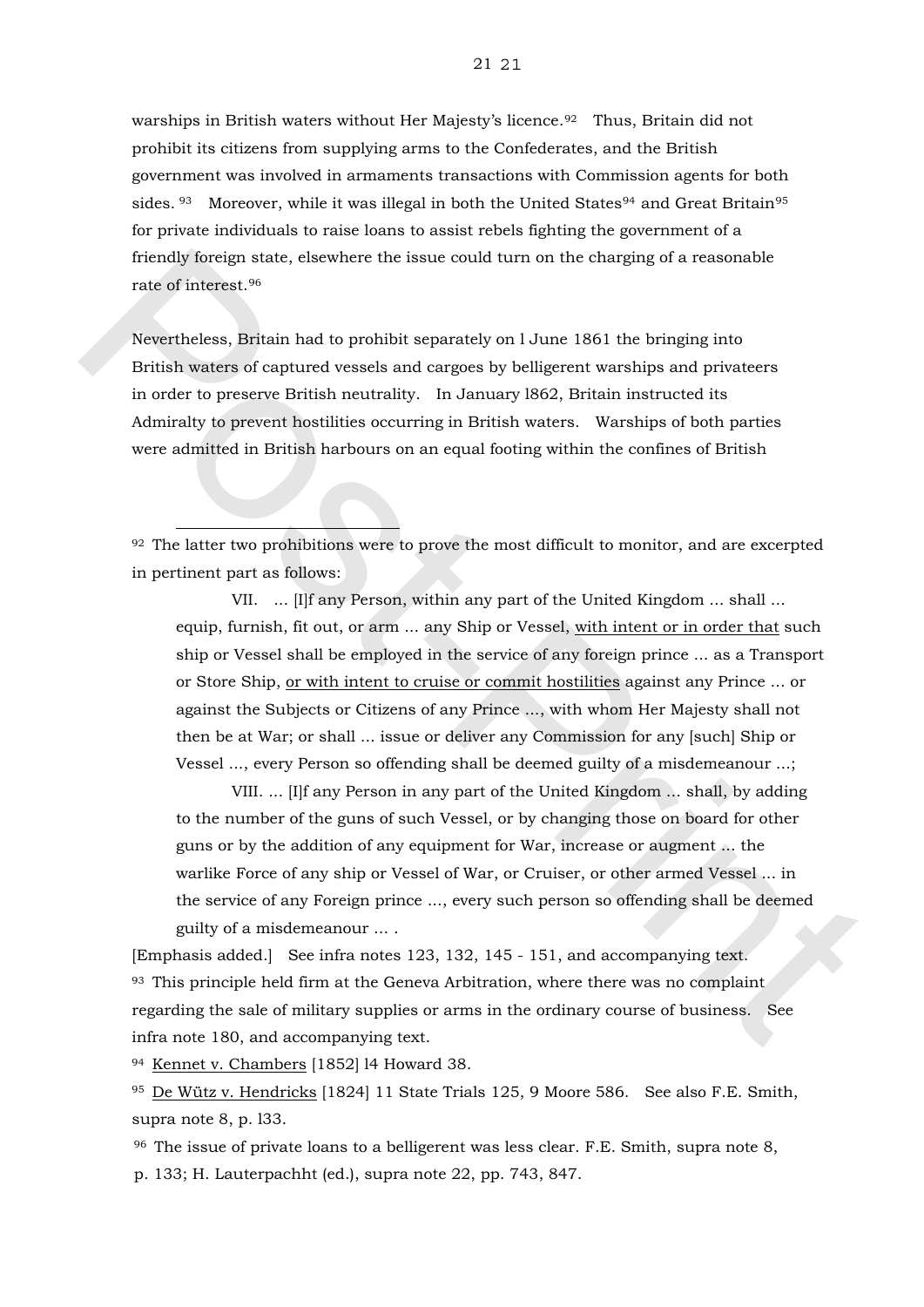practice at the time,  $97$  but the most serious difficulties arose between the United States and Great Britain for the latter's alleged negligence in permitting Confederate warships to be built in and depart from British ports.<sup>[98](#page-21-1)</sup> Despite the evidence in support of many American allegations that Confederate cruisers were being built and equipped in British territory, the English courts refused to convict so long as the ships concerned remained in British waters,<sup>99</sup> or on departure, remained 'incapable of attack and defence'.100 Accusation and counter-accusation thus flew between the two governments regarding whether, and to what extent, the British presumption of a ship's innocence was a breach of neutral duty.

British shipbuilders thus were under no legal obligation to inquire into the use to which a vessel might be put.<sup>101</sup> Instead, the suspect ships would sail from a British port, and complement or assemble their equipment, armament and manning elsewhere, even if actually obtained from their port of departure. For example, the Alabama, regarding which many of the claims made in Geneva were to arise,  $102$  was constructed for Confederate use in Liverpool in l862, equipped and armed on the coasts of neutral Terceira (Azores) with the help of two vessels from Britain, the Agrippina and the Bahama. The Alexandra was released in l863 in Liverpool with incomplete equipment. The Confederate ship Florida was constructed in Liverpool, supposedly for the Italian Government under the name Orebo, and provided with a crew, provisions and armaments with the help of a British vessel, the Prince Alfred, at Green Cay. The Shenandoah departed from London as an ordinary merchant ship, the Sea King, and was later converted to a Confederate cruiser near the island of concerning in Elitial watters.<sup>30</sup> or on departure, remained the<br>rapid or match and defined in Strian where, we can depend the strict and<br>attack and defence is of contact and counter-accuration thus flew between the two<br>g

<span id="page-21-1"></span><span id="page-21-0"></span> 97 Known as the '24 hours rule', a gap of 24 hours must separate the exit of two opposing belligerent ships from a neutral harbour. E. Castrén, supra note 17, pp. 520, 525. Further provisions extended to matters such as the requirement of leave to enter the ports of Nassau, and other Bahama Islands. J.H.W. Verzijl, supra note 3, pp. 119 – 120. 98 The Foreign Enlistment Act of 1819 did not expressly prohibit the construction of ships. See infra note 150. See also D. Stick, supra note 69, p. 61 ('[s]o great was the exodus of steamers from the Clyde to blockade-running activities that the Times, of London, said in 1863: "Should the demand continue at this rate, there will soon be scarcely a swift steamer left on the Clyde"'); E. Castrén, supra note 17, p. 505. 99 J.H.W. Verzijl, supra note 3, p. ll9.

<span id="page-21-3"></span><span id="page-21-2"></span>100 F.E. Smith, supra note 8, p. l37; Dana, supra note 9, pp. 450, 470 n. 215 (discussion of the issue of intent in this context), and pp. 450, 474 - 478 n. 215.

<span id="page-21-4"></span>101 See Atty. Gen'l. v. Sillem and Others [1863] 2 Hurlstone and Caldman 43l; cf. The British Consul v. The Ship Mermaid, Bee's Am. Adm. Rep. 69. See also E. Castrén, supra note 17, p. 505.

<span id="page-21-5"></span>102 Eighteen claims would become known as the 'Alabama claims'.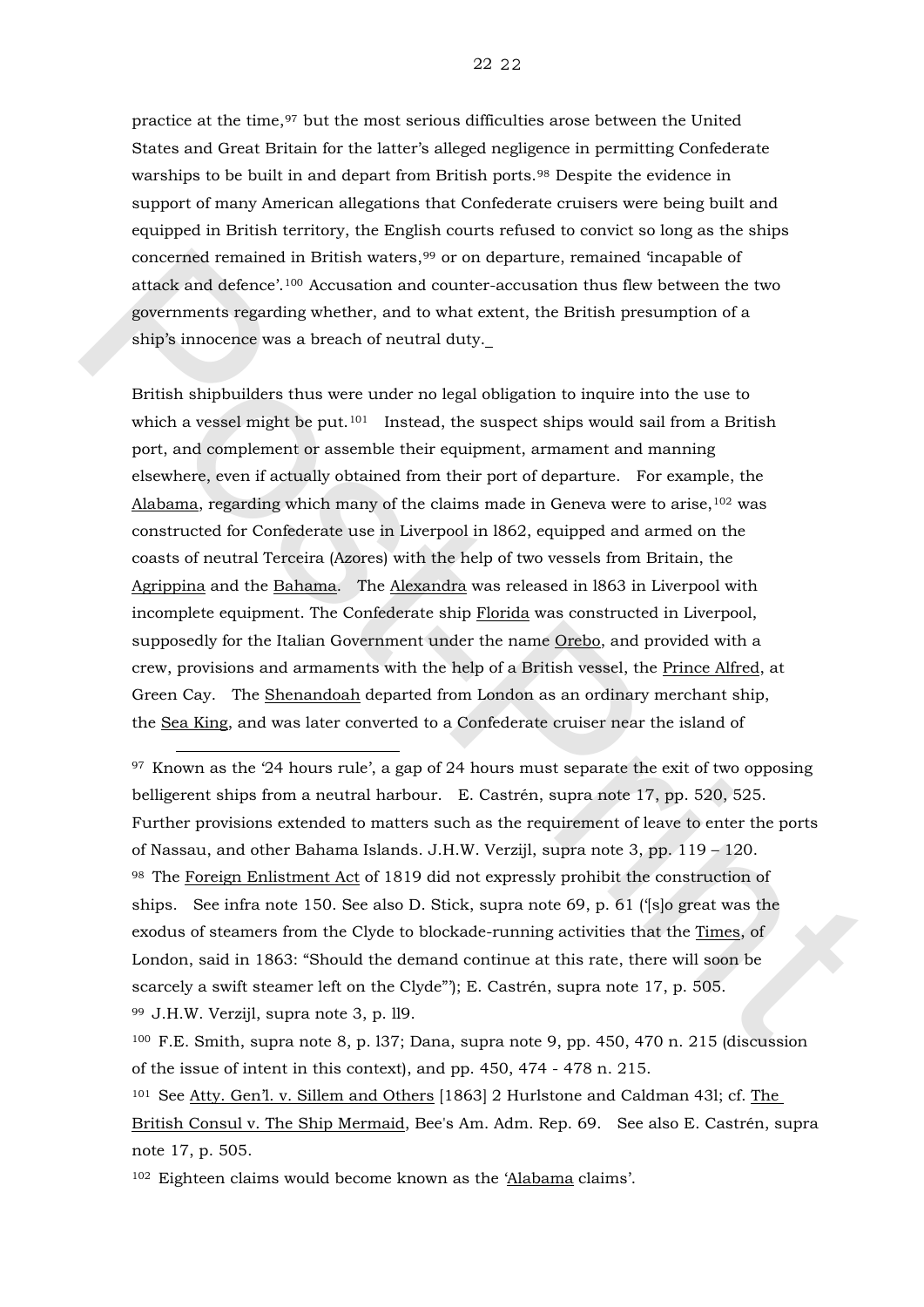Madeira; she augmented her crew at Melbourne.<sup>[103](#page-22-0)</sup> In response, the United States government took the view, over continuing protest from Britain, that a suspect ship might consist of illegal contraband, was destined ultimately for the Confederacy, and hence was presumed to be in breach of the blockade.<sup>[104](#page-22-1)</sup> American cruisers thus began to search for and seize vessels destined for or merely en route to Nassau and other neutral ports.

Further examples abound of disagreement over neutral rules which extended from isolated cases of friction<sup>105</sup> to more specific matters, and regarding which there was no real consensus in practice, and a great deal of correspondence. Moreover, there were many points at which Britain and the United States nearly went to war. The profits of shipbuilding and blockade-running meant that Confederate personnel and agents were welcome in British ports, giving rise to Federal apprehension that Britain would accord full diplomatic recognition of Confederate independence. Strategic and economic considerations such as industrial links with Southern cotton<sup>106</sup> and concern over the territorial integrity of Canada<sup>107</sup> further complicated the Anglo-American diplomatic scene. British protests were voiced regarding the pursuit of American deserters into Canadian territory, and the enlistment in Canada of men to serve in the Federal army. In short, evidence was present of the difficulties encountered by the neutral third state which finds itself in geographical and/or trade proximity to both warring parties.108 o[t](#page-22-4)her neutral ports.<br>
Further examples abound of disagreement over neutral rules which extended from<br>
isolated cases of friction-we none specific matters, and examples which there was<br>
no real conseration in practice, and

# 3.c. The 'Trent'.

The United States alleged throughout the war that the neutral policies adopted by Great Britain in regard to the Confederates were generally inadequate, and constituted proof of negligence, if not of an active intent to assist the rebels. In turn, the United States was accused throughout the conflict of interfering with 'peaceful'

<span id="page-22-1"></span>104 See supra note 67, and accompanying text; H. Lauterpacht (ed.), supra note 22, p. 8l9. The general rule was that a carrying vessel which was deemed ignorant of the ultimate destination of the cargo could not itself be seized - only the cargo. Id., p. 785 n. 4 (citations omitted).

<span id="page-22-0"></span> <sup>103</sup> J.H.W. Verzijl, supra note 3, pp. ll8 - 119; F.E. Smith, supra note 8, p. l37.

<span id="page-22-2"></span><sup>105</sup> H. Lauterpacht (ed.), supra note 22, p. 843.

<span id="page-22-3"></span><sup>106</sup> Stick notes that cotton sold for approximately eight cents per pound in Southern ports, about eighty cents in Europe, and for about one dollar in the Northern states. D. Stick, supra note 69, p. 61.

<span id="page-22-4"></span><sup>107</sup> See, e.g., Q. Wright, supra note 40, pp. 78 - 82.

<span id="page-22-5"></span><sup>108</sup> See J.H.W. Verzijl, supra note 3, p. ll6.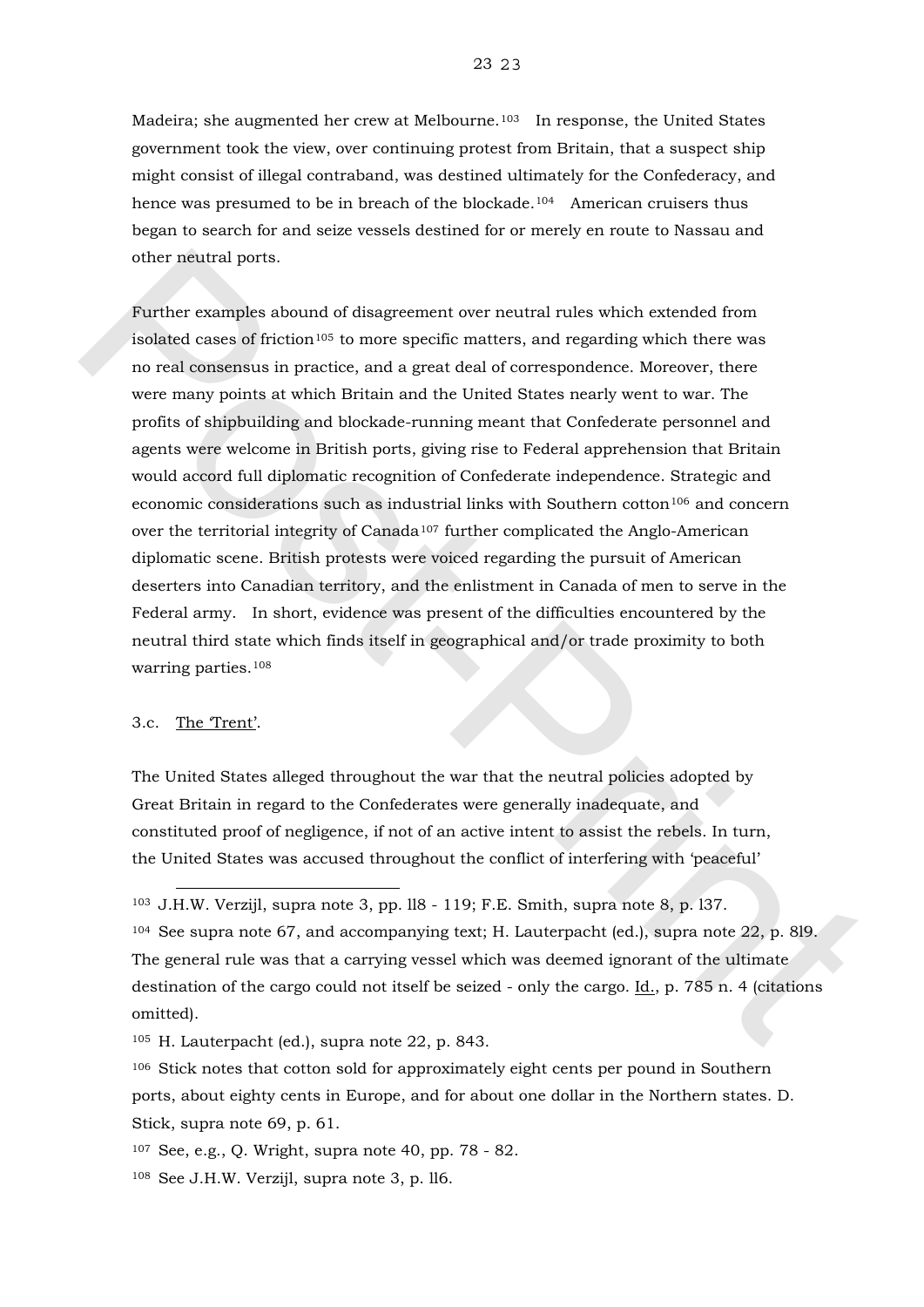British trade, and of a somewhat overly-prescriptive attitude to the rights and duties of neutrality. The vigilance of the American navy in policing sections of the blockade of the Southern ports thus led to many incidents in which normal British maritime intercourse could be disrupted.[109](#page-23-0) As early as the latter part of November 1861, Britain prepared herself to go to war with the United States as a result of what she considered to be a belligerent act of war against one of her ships – the Trent - by the Federal navy.110 The problem, in a diplomatic nutshell, was the unlawfulness of belligerent 'trespass' on neutral British shipping, the peaceful conduct of which should not have given offence.  $111$ 

The incident occurred as follows. The carriage of enemy persons or despatches was considered an un-neutral service by the two states when carriage was on a neutral vessel for, or on behalf of, the enemy. Even then, enemy persons and/or despatches could not be seized validly from a neutral vessel unless the neutral vessel itself was also seized, and the incident investigated properly by a court, as the complicity of the ship's captain required proof. When four Confederate officials, charged with a quasi-diplomatic mission to Britain, were seized by an American steamer from the British mail boat, the Trent, which travelled between the two neutral ports of Havana and Nassau,  $112$  there was no evidence that the commander of the Trent had in any way colluded with the Confederate government. As the vessel was allowed to continue her voyage, the seizure of the men was deemed illegal.<sup>113</sup> The act of stopping a British vessel, and of seizing passengers (whom the American government, but not the British, regarded as 'contraband of war'), was felt to be an act of unaccountable aggression against British neutrality, particularly in view of the fact that the seizure occurred in the Bahaman Channel. Moreover, the fact that the men were considered to be a be<br>thigerent act of war against one of her ships - the Treative by the<br>Federal range.<sup>131</sup> De problem, in a diplomatic mutable), was the undawithess of<br>beligerent trespass on neutral British shipping, t

<span id="page-23-0"></span> 109 Large sections of the Southern ports were effectively neutralised by Federal forces by 1863. Stick notes that '[a]t one time there were three separate lines of blockading vessels past which the [blockade-running] steamers had to go; one some forty miles at sea, a second approximately ten miles out, and a third close to shore'. D. Stick, supra note  $69$ , p.  $62$ . See also Q. Wright, supra note  $40$ , pp.  $90 - 93$ .

<span id="page-23-1"></span>110 See, e.g., Dana, supra note 9, pp. 534, 539 – 553 n. 228; E. Castrén, supra note 17, pp. 570 – 571.

<span id="page-23-2"></span><sup>111</sup> The twin issues of 'continuous voyage' (the Trent's destination was not a hostile port) and the uncertain lawfulness of the seizure of persons as 'contraband', were very much in contention. Dana, supra note 9, pp. 534, 546, 548 - 553 n. 228.

<span id="page-23-3"></span>112 The four men had succeeded in running the blockade in fast steamers to Havana. From Nassau, they were to transfer to one of a regular line of steamers to England. Id., pp. 534, 540 n. 228.

<span id="page-23-4"></span>113 J.H.W. Verzijl, supra note 3, p. ll6; H. Lauterpacht (ed.), supra note 22, p. 843.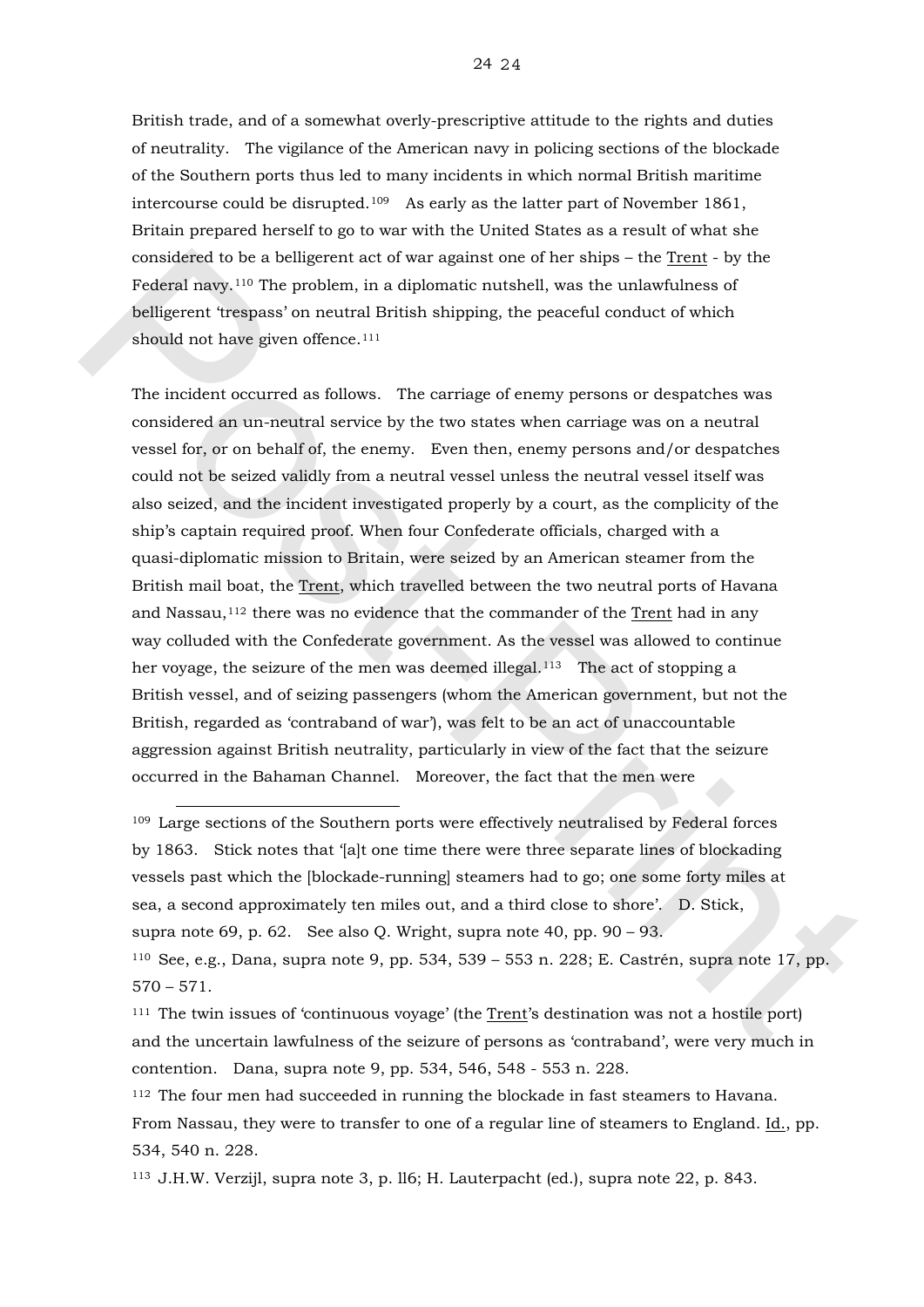subsequently released did little to assuage wounded British pride over this breach of her sovereignty, and the British government began to despatch troops to Canada, and to prepare vessels.

Of perhaps more crucial importance, Dana notes in this context that

At this time, the United States was straining its utmost efforts to subdue a rebellion of gigantic proportions. Its navy was not then sufficient to blockade the entire Southern coast, and its armies were slowly gathering from the people; and all, and more than all the forces collected were required for the civil war. It was well understood that the necessity of preparing to meet England at that moment, in even a probable or possible war by sea and land, would require the raising of the blockade, the withdrawal of a large part of our troops from the Southern frontier, and, substantially, the leaving of the Confederates to a de facto independence. A war, of course, made them the allies of England, and secured their recognition as a sovereignty. … . At this time, the United States was straining its utmost efforts to<br>subdue a rebellion of gigantic proportions. Its navy was not then<br>entirelevent in bolocolate the entire Southern coast, and its armies<br>were silevily gath

[A]s things stood, it did not require actual war with England to compel the raising of the blockade, and the withdrawal of the chief part of the army from the South, thus effecting the success of the rebellion and the severance of the Republic.<sup>114</sup>

As one example of the ease with which a belligerent could over-step its perceived 'rights' and breach those claimed by neutrals, provoking a wider war, the Trent is illustrative. By early December 1861, however, the British government received the apologies and remedial action it had demanded, and the 'Trent crisis' was diffused.

# 4. The Arbitration at Geneva.

After the war's end in April 1865, the British Law Officers urged the British government to end wartime relations, which it did on 2 June. On 23 June, the blockade was raised by Presidential proclamation, and by October, relations of peace were fully restored between the two countries.<sup>115</sup> Uneasy negotiations began soon after to arbitrate Britain's alleged infractions of the laws of neutrality and, in particular, complaints about British shipbuilding for the Confederates. The British

<span id="page-24-0"></span> <sup>114 [</sup>Emphasis added.] Dana, supra note 9, pp. 534, 547 - 548 n. 228.

<span id="page-24-1"></span><sup>115</sup> T-C. Chen, supra note 79, p. 395 (citations omitted). Chen adds that 'this is a simple case where fact and law coincided'. See also Q. Wright, supra note 40, p. 86.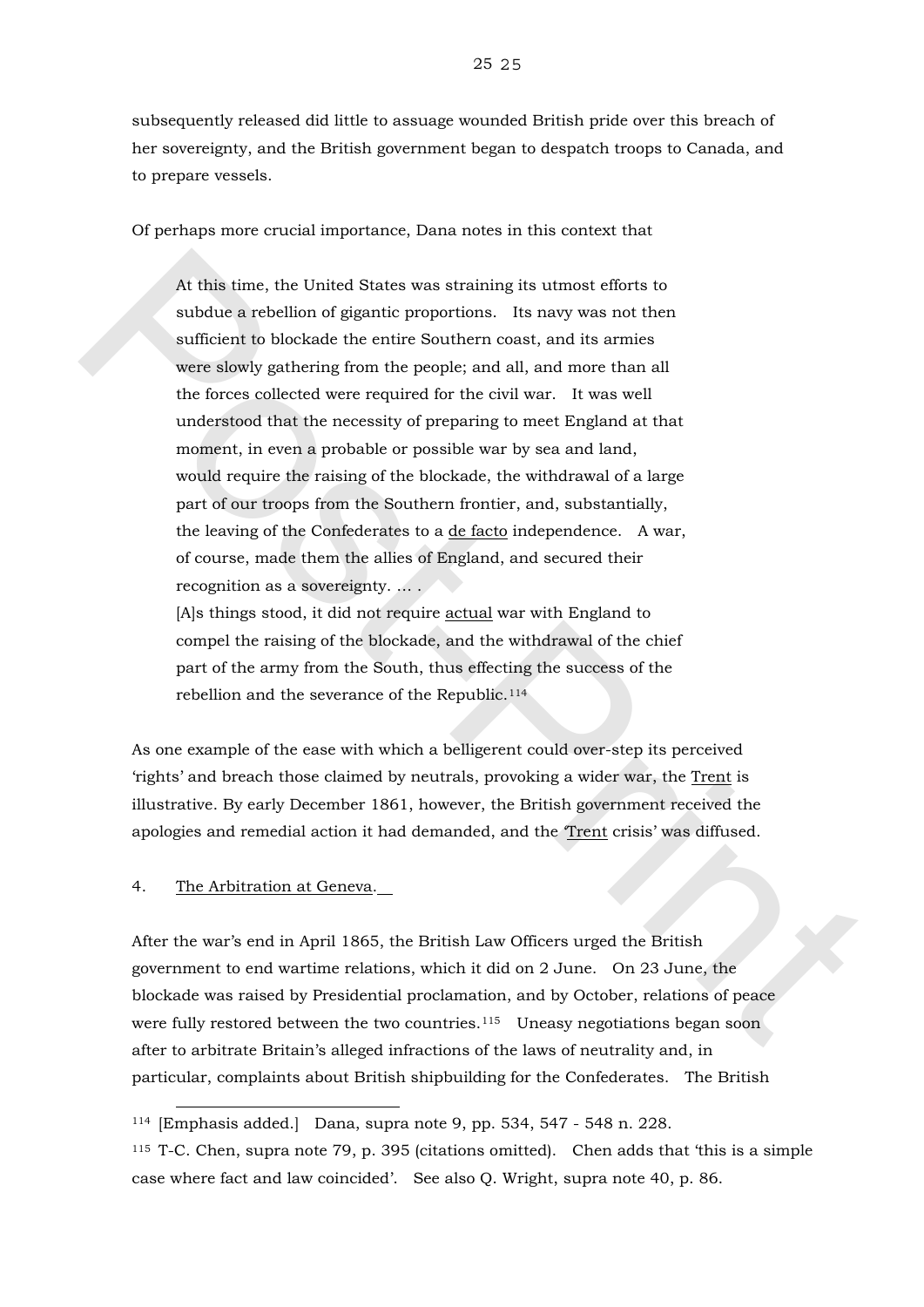government, too, had claims, and negotiations went on for some years. It was finally agreed to adjudicate their differences before an Arbitration Tribunal situated in Geneva.<sup>[116](#page-25-0)</sup> The parties entered into the Treaty of Washington on 8 May 1871 for this purpose, and the award was made by the five-member Tribunal on l4 September l872.[117](#page-25-1)

To abbreviate somewhat the facts underlying the agreement to arbitrate, the British were unwilling for some time to allow the issue of British liability for the depredations of Confederate cruisers to go forward, though the government was prepared to express official regret for the damage caused. Moreover, the British government had modified their Foreign Enlistment Act in 1870 in such a way as to conform generally with the rules the arbitration would employ, but this did not obviate the fact that such rules which now were new to the domestic law had not, in the British view, formed part of the law of nations during the ACW. Therefore, the fact that British liability in Geneva would hinge on the fundamental issue of 'due diligence', or as the British preferred to characterise it, the 'good faith and honesty' with which the British had observed neutral duties, did little to assuage apprehension regarding the ultimate definition to be ascribed to this term. To abbreviate somewhat the facts underlying the agreement to arbitrate, the British<br>were unwilling for some time to allow the issue of British hability for the depredations<br>of Cofiedrate chilosts to go forward, though the

Moreover, and in order to prove British negligence, the 'theory' of the American case would rest on allegations of hostile British government 'animus', in the sense of an inclination to ignore international obligations so as to 'affect their [H.M. Government's] own course, (and) affect the action of their subordinates'.118 This meant generally that the British would face allegations that the government did not act with 'due diligence' (yet to be defined), and related allegations that the law officers of the Crown did not properly understand, and hence, properly interpret, the Foreign Enlistment Act. However, to the extent that proof of hostile 'animus' might depend on a particular interpretation of individual acts which under normal circumstances form no part of the formal duty of neutral non-discrimination,119 such as the establishment of

<span id="page-25-0"></span> <sup>116</sup> Treaty of Washington of 8 May l87l, supra note 4. G.B., the U.S., Brazil, Italy, and Switzerland each chose one arbitrator: Sir Alexander Cockburn (G.B.), Mr. C.F. Adams (U.S.), Mr. J. Staempfli (Switz.), Baron (later Viscount) d'Itajuba (Brazil), and Count Sclopis di Salerano (It.).

<span id="page-25-1"></span><sup>117</sup> The award is printed in full in J.B. Moore, supra note 4, pp. 653 - 659.

<span id="page-25-2"></span><sup>118</sup> Id., p. 592.

<span id="page-25-3"></span> $119$  See id., p. 661. The duty of non-discrimination means the duty to treat belligerents formally, not materially, on the basis of equality, and thus does not cover activities such as neutral state expressions of sympathy with one belligerent and disapproval of the other.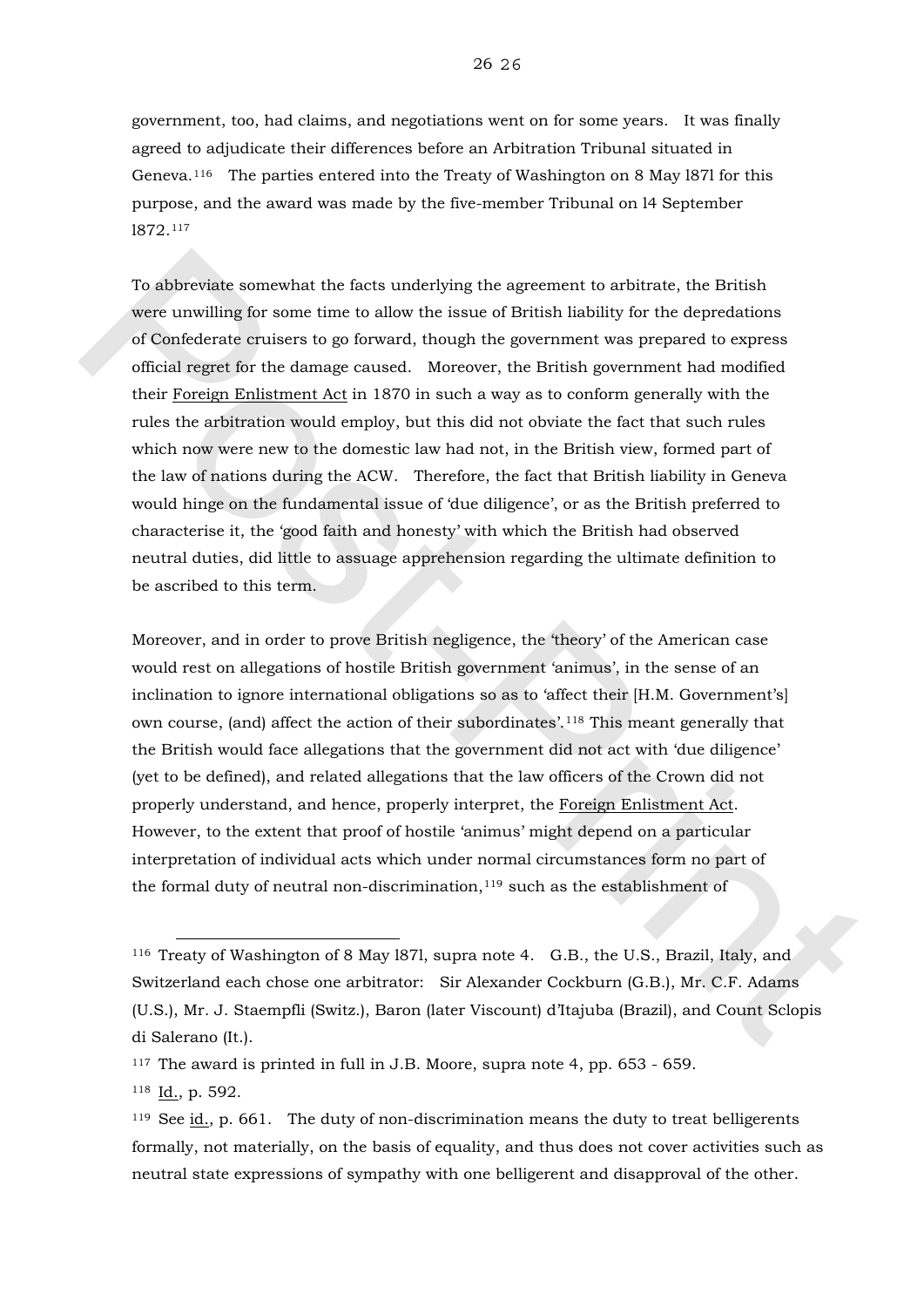Confederate agencies in England, the open favouritism shown to the Confederate cause by the great commercial houses of Liverpool, or public pronouncements which speculated on the improbability of the re-establishment of the Union, the British showed little concern, and ignored these latter completely.

The breadth of issues which was raised between the United States and Great Britain both before and during the Geneva Arbitration is wide in scope and detail, and it is the purpose of this section therefore to confine it as follows. First, the extent of the damages claimed by the United States is outlined, after which the operative rules of the arbitration are given. The structure and merits of the case are then sketched, with particular attention given to the issues of 'due diligence', the 'Alabama claims', and the claims for compensation. The award is then placed in context.

## 4.a. The Assessment of Damages.

l

The claim against the British government after the war was estimated by Senator Sumner, the Chairman of the United States Senate Committee on Foreign Relations, to be in the region of \$l5 million. In a speech to the Senate on 13 April 1869, he added the following estimates regarding damages due to the nation

… The loss may be seen in various circumstances: as, in the rise of insurance on all American vessels; the fate of the carrying trade, which was one of the greatest resources of our country; the diminution of our tonnage, with the corresponding increase of British tonnage; the falling off in our exports and imports, with due allowance for our abnormal currency and the diversion of war. … Beyond the actual loss in the national tonnage, there was a further loss in the arrest of our natural increase in this branch of industry, which an intelligent statistician puts at 5% annually, making in 1866 a total loss on this account of 1,384,953 tons, which must be added to 1,229,035 tons actually lost. The same statistician, after estimating the value of a ton at \$40 gold, and making allowance for old and new ships, puts the sum total of national loss on this account at \$110 million. Of course this is only an item in our bill. … . No candid person ... can doubt that the rebellion was originally encouraged by hope of support from England, ... . Not weeks or months, but years, were added in this The breakth of issues which was realised between the United States and Great Britain<br>
both before and during the Geneva Arbitration is wide in scope and detail, and it is<br>
the purpose of this section therefore to confine

A. Gioia, 'Neutrality and Non-belligerency', in International Economic Law and Armed Conflict (H.H.G. Post, ed.) (Dordrecht: Martinus Nijhoff, 1994), p. 81 n. 107.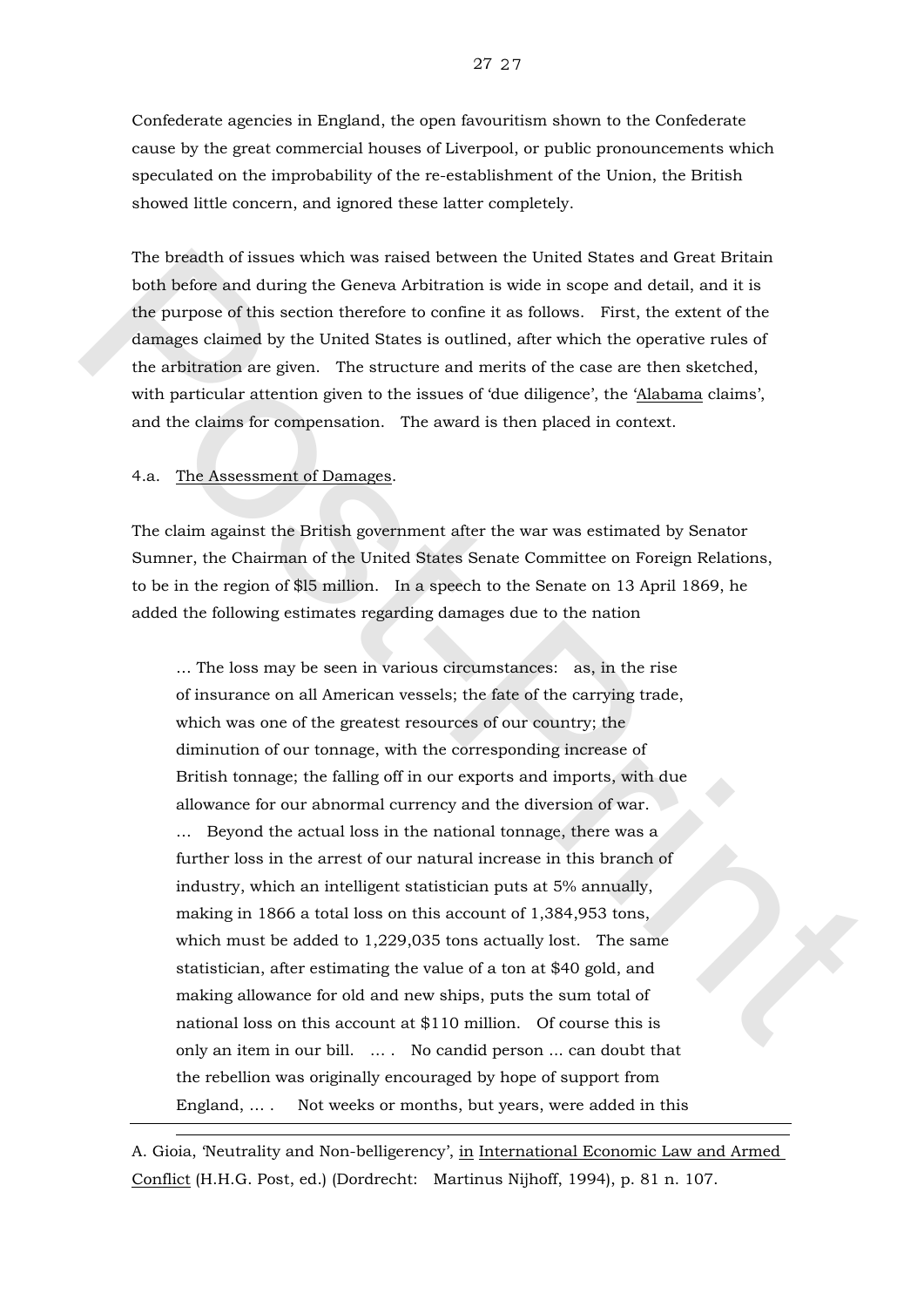way to our war, so full of costly sacrifice. … . Besides the blockade, there was the prolongation of the war. The rebellion was suppressed at a cost of more than \$4000 million, a considerable portion of which has been already paid, leaving \$250 millions as a national debt to burden the people. If, through British intervention, the war was doubled in duration, or in any way extended, as can not be doubted, then is England justly responsible for the additional expenditure to which our country was doomed ... .<sup>120</sup>

Most of these allegations pertain to the cost of waging war on commerce, with ship losses falling into the two main categories of warships and merchant ships.<sup>121</sup> Many of the heads of damage indicated in this speech by Senator Sumner were in fact impossible to quantify. Termed the so-called 'indirect' or 'national' claims, they unfortunately captured the mood of the time. In turn, these claims were to prove problematic at the Geneva Arbitration.

### 4.b. The Three Rules of Washington.

The rules of neutral duty, $122$  which were made the law of the tribunal by mutual agreement, were inserted in Article VI(1) of the Treaty. Termed the Three Rules of Washington, they were as follows:

That a neutral government is bound –

First, to use due diligence to prevent the fitting out, arming, or equipping, within its jurisdiction, of any vessel which it has reasonable ground to believe is intended to cruise or carry on war against a power with which it is at peace; and also to use like diligence to prevent the departure from its jurisdiction of any vessel intended to cruise or carry on war as above, such vessel having been specially adapted, in whole or in part, within such jurisdiction, to warlike use.<sup>123</sup> Bei[t](#page-27-2)sh intervention, the wave was doubled in duration, or<br>Findery intervention, as can not be dombted, then is England justly<br>responsible for the additional expenditure to which our country<br>was doomed ....<sup>220</sup><br>Most of th

<span id="page-27-3"></span><span id="page-27-0"></span><sup>120</sup> J.B. Moore, supra note 4, pp.  $511 - 512$ . The speech was received as formulating the demands on which the future negotiations of the U.S. would be based. It also set the standard of public expectation. See also F.E. Smith, supra note 8, p. l37.

<span id="page-27-1"></span> $121$  See supra note 69, and accompanying text. The main allegations concerned those British-built ships which caused damage.

<span id="page-27-2"></span> $122$  J.B. Moore, supra note 4, p. 547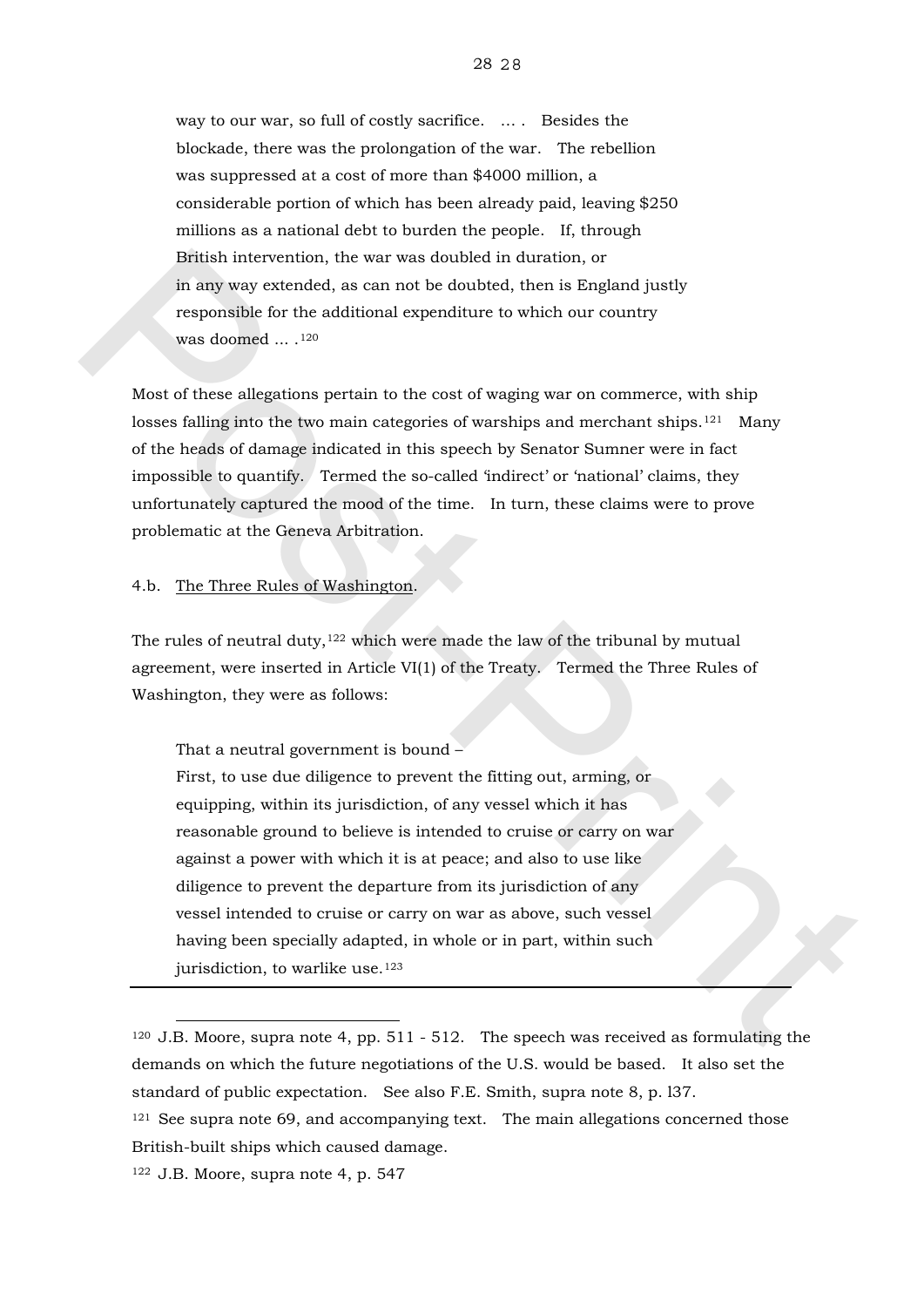Secondly. Not to permit or suffer either belligerent to make use of its ports or waters as the base of naval operations against the other, or for the purpose of the renewal or augmentation of military supplies or arms, or the recruitment of men. Thirdly. To exercise due diligence in its own ports or waters, and, as to all persons within its jurisdiction, to prevent any violation of the foregoing obligations and duties.

In consenting to arbitrate in accordance with these three 'known' rules of neutral duty, Britain expressly declared in Article VI(2) of the Treaty that

Her Britannic Majesty has commanded her High Commissioners and Plenipotentiaries to declare that Her Majesty's Government cannot assent to the foregoing rules as a statement of the principles of International Law which were in force at the time when the claims mentioned in Article I arose,  $124$  but that Her Majesty's Government, in order to evince its desire of strengthening the friendly relations between the two countries and of making satisfactory provision for the future, agrees that in deciding the questions between the two countries arising out of those claims, the Arbitrators should assume that Her Majesty's Government had undertaken to act upon the principles set forth in these rules. as to all persons within its ju[ri](#page-28-1)sdiction, to prevent any violation of<br>the foregoing obligations and duties.<br>In consenting to arbitrate in accordance with these three factors' rules of neutral duty,<br>Britain expressiy decl

And the High Contracting Parties agree to observe these rules as between themselves in future, and to bring them to the knowledge of other maritime Powers, and to invite them to accede to them.125

Thus, Great Britain agreed to arbitrate the Alabama claims in accordance with rules it expressly maintained were not operable from 1861 – 1865, largely because future Anglo-American relations were dependent on such co-operation. This made it all the

 123 The British had objected strongly to the inclusion of 'construction' of a vessel in the prohibition against 'fitting out, arming, or equipping' contained in the draft First Rule of Washington as too broad. Id., p. 542. See also supra notes 95 - 96. 124 The so-called 'Alabama claims'.

<span id="page-28-1"></span><span id="page-28-0"></span>125 An earlier statement read as follows. 'It being a condition of this undertaking that these obligations should in future be held to be binding internationally between the two countries'. J.B. Moore, supra note 4, p. 544; J.H.W. Verzijl, supra note 3, pp. ll7 - 118; H. Lauterpacht (ed.), supra note 22, p. 7l5.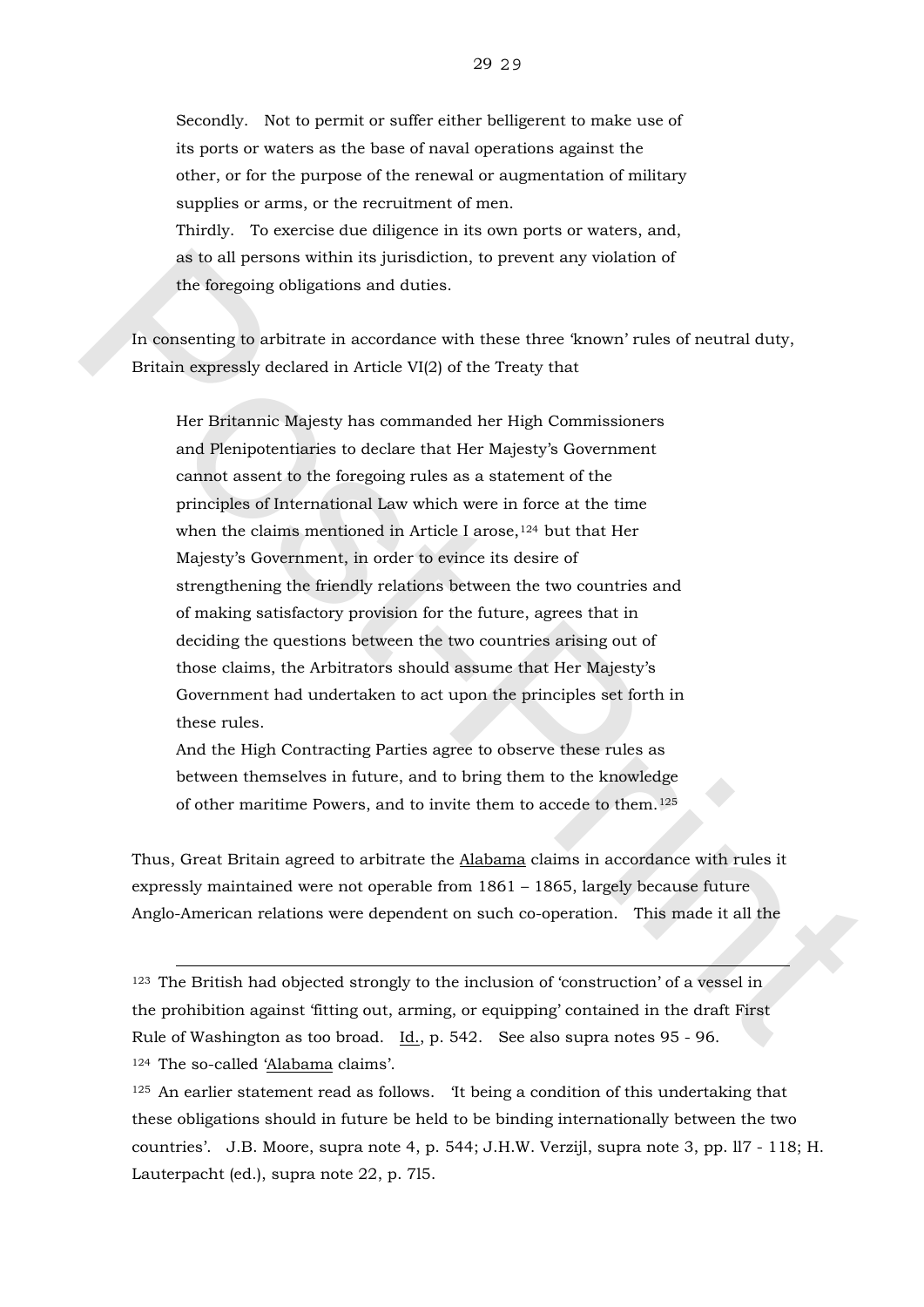30 30

more crucial to distinguish differences in position as to the correct interpretation of these rules, as would be done throughout the thirty-two meetings subsequently held.

# 4.c. The Structure and Merits of the Case.

The United States opened the six chapters of its case with a brief synopsis of the provisions of the Treaty regarding the Alabama claims.126 The second chapter, entitled 'The unfriendly course pursued by Great Britain towards the United States from the outbreak to the close of the insurrection', detailed the allegedly 'unfriendly' British acts.127 The third chapter of its case was entitled 'the duties which Great Britain, as a neutral, should have observed toward the United States'.<sup>128</sup> The fourth chapter was entitled 'Great Britain failed to perform its duties as a neutral'.129 The fifth chapter of the American case concerned Britain's failure to perform the duties of a neutral by tracing the origin and career of each of the Confederate cruisers. The sixth and final chapter dealt with the American claims for compensation.<sup>130</sup> The Uni[t](#page-29-5)ed Stutes operated the six chapters of its case with a brief symptosis of the frequencies of the frequency of the Aliaham claims, <sup>136</sup>. The second chapter, emitted The unificently covare pursued by Great Britain

To prove 'animus', the United States emphasised the following: (1) the premature British recognition of the belligerency;<sup>131</sup> (2) British collusion with France regarding the Declaration of Paris; (3) British refusal to amend its domestic neutrality laws on American request; (4) British lack of 'due diligence' in preventing the departure from Liverpool and other domestic ports of Confederate warships and rams132 built and/or

- <span id="page-29-3"></span><sup>129</sup> Id., pp. 580 - 589
- <span id="page-29-4"></span> $130$  Id., pp.  $589 - 591$ .

<span id="page-29-5"></span><sup>131</sup> The U.S. alleged that British recognition occurred ten days prior to official receipt in London of President Lincoln's proclamation of blockade. Owing to British opposition on this point, it was not expressly included in the terms of reference for the tribunal. T-C. Chen, supra note 79, p. 382 [citation omitted].

<span id="page-29-6"></span>132 'Rams' or 'iron-clad rams' were specially designed ships of war, the first and most famous of which were the Merrimac (an iron-clad former schooner, renamed the Virginia by the Confederates) and the Monitor (a new type of Federal gunboat equipped with a revolving turret). The Confederates commissioned several iron-clad rams, while the Federals completed more than thirty monitors. D. Stick, supra note 69, p. 53.

<span id="page-29-0"></span> $126$  J.B. Moore, supra note 4, p. 560.

<span id="page-29-1"></span><sup>127</sup> Id., pp. 560 – 566. An over-arching theme was thus proof of British 'animus'.

<span id="page-29-2"></span><sup>128</sup> Id., p. 567 - 580.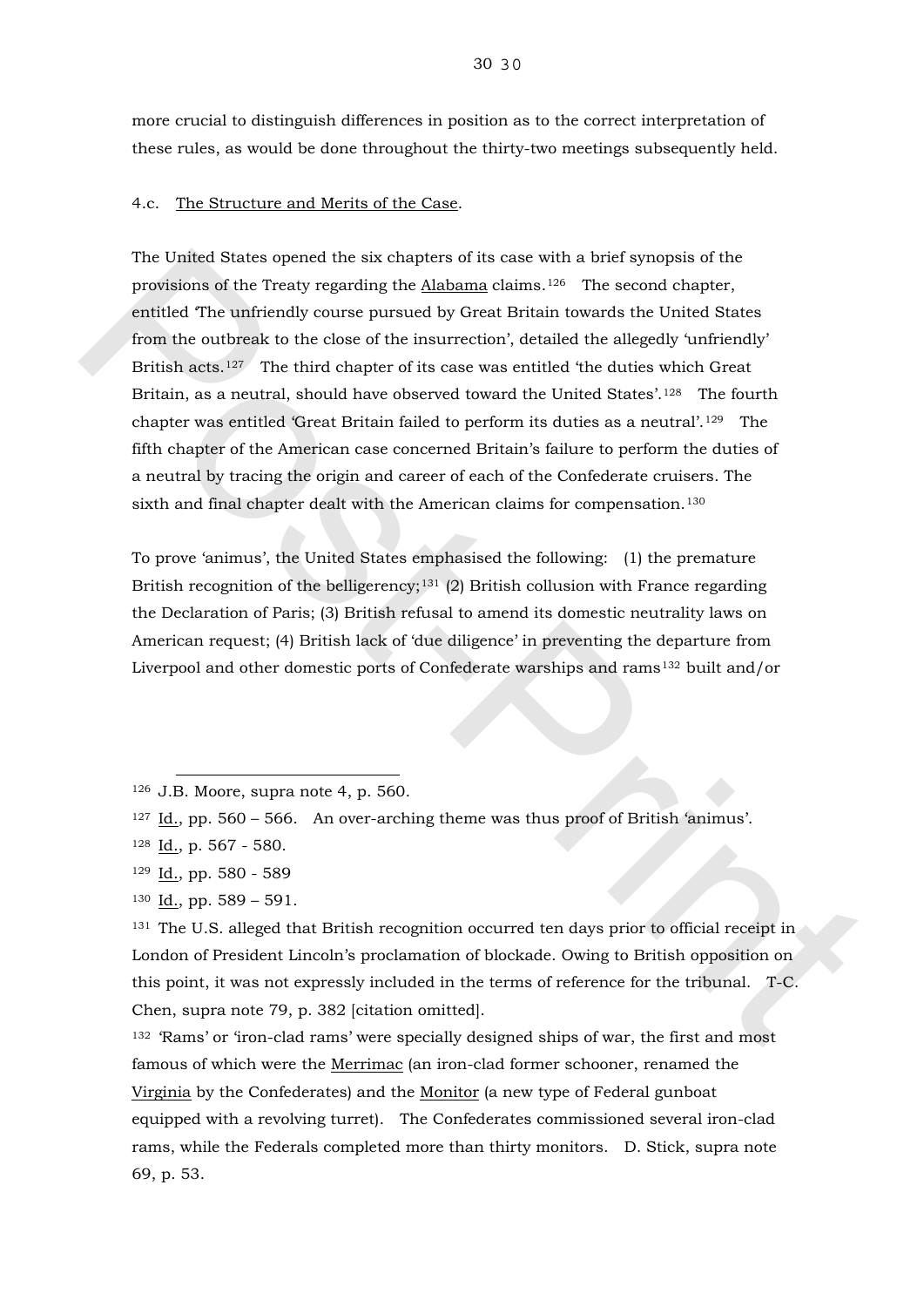equipped there; (5) British conduct in the affair of the  $Trent;^{133}$  $Trent;^{133}$  $Trent;^{133}$  (6) the hospitality allegedly enjoyed on British soil by Confederate government administrative bureaux; and (7) a desire for Confederate success allegedly expressed by British government ministers.[134](#page-30-1)

These were of course serious allegations, against which Great Britain defended itself as follows. An exposition of the subject matter of the arbitration as 'understood'135 was followed by a statement of propositions of international law with which, it was urged, British policy had been consistent.<sup>136</sup> In synopsis, the duty of a neutral government is first to act impartially toward the belligerent powers.Secondly, a neutral power is bound to recognise maritime commissions issued by each belligerent, and the captures made by each. Moore records the next British proposition as follows: These verte of course serious and<br>gaugitons, a gaugiton of the subject matter of the arbitration as 'understood'19<br>
was followed by a statement of propositions of international law with which, it was<br>
vas followed by a st

Where either belligerent is a community or body of persons not recognised by the neutral power as constituting a sovereign state, commissions issued by such belligerent are recognised as acts emanating, not indeed from a sovereign government, but from a person or persons exercising de facto, in relation to the war, the powers of a sovereign government.137

Ever conscious of the American need to prove 'animus', the chronology of events leading to Britain's recognition of the belligerency was then detailed, as based on British awareness, inter alia, of the secession movement after the election of President Lincoln.138 In other words, the British proclamation of neutrality, issued l3 May 1861, was not premature, but, instead,

<span id="page-30-4"></span><sup>137</sup> Id., p. 593.

<span id="page-30-5"></span>138 Id., pp. 594 – 595. See also The Prize Cases [1862], supra note 77 (large-scale insurrection constitutes war in the legal sense), aff'd. in Thorington v. Smith [l868] 8 Wall. l, Williams v. Bruffy [l877] 96 U.S. l76, Ford v. Surget [l878] 97 U.S. l0l8, and Baldy v. Hunter [l897] l7l U.S. 208. Cf. Editorial Comment, Borchard '"Neutrality" and Civil Wars' [1937] 31 A.J.I.L. 304.

<span id="page-30-0"></span> <sup>133</sup> The circumstances of which nearly brought the British into the war in 1861, as did the use of the British legation in Washington to forward correspondence to Richmond, Virginia. J.B. Moore, supra note 4, p. 564. See supra Section 3(C).

<span id="page-30-1"></span><sup>134</sup> Examples of which are detailed in J.B. Moore, supra note 4, p. 566.

<span id="page-30-2"></span><sup>135</sup> I.e., claims regarding the Alabama, the Florida, the Georgia, and the Shenandoah.

<span id="page-30-3"></span><sup>136</sup> J.B. Moore, supra note 4, pp. 593 – 4.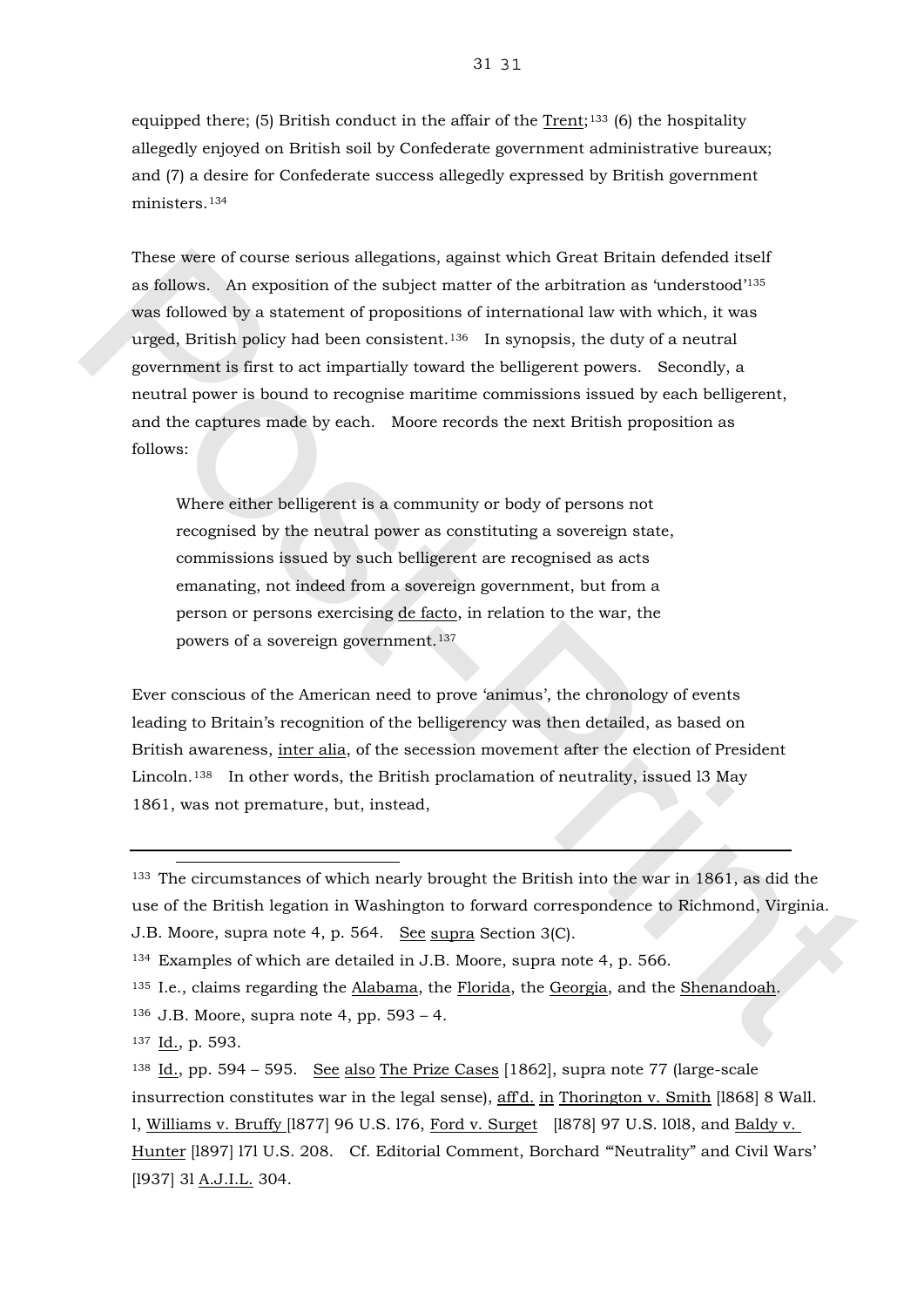[W]as published fourteen days after the receipt in London of the news that Fort Sumter had been reduced by bombardment, that the President of the United States had called out 75,000 men, and that Mr. Jefferson Davis had taken measures for issuing letters of marque; twelve days after receipt of intelligence that President Lincoln had published a proclamation of blockade; nine days after a copy of that proclamation had been received from Her Britannic Majesty's consul at New York, and three days after the same proclamation had been officially communicated to Her Majesty's secretary of state for foreign affairs by the United States minister, Mr. Dallas.139

The third part of the British case concerned the issue of international rights and duties.140 The British case then dealt with specific ships built in British shipyards allegedly for the Confederate navy and against which the United States made its main complaints.141 In view of their importance to the future course of the law of neutrality, the respective positions assumed by each party, regarding (1) the content of 'due diligence', and (2) British shipbuilding, now follow.

4.c.i. The Issue of Due Diligence.

The American case outlined what was felt were 'the duties which Great Britain, as a neutral, should have observed toward the United States'.142 Moore notes the American position, in pertinent part, as follows:

The United States understand that the diligence which is called for by the rules of the Treaty of Washington is a due diligence – that is, a diligence proportioned to the magnitude of the subject and to the dignity and strength of the power which is to exercise it; a diligence which shall ... prevent its soil from being violated; a diligence that shall ... deter designing men from committing acts of war upon the soil of the neutral against its will, and thus possibly dragging it into a war which it would avoid; a diligence which prompts the neutral ... to discover ... acts forbidden by its good faith as a neutral, and imposes upon it the obligation, when it receives the Linc[o](#page-31-1)ln had published a proclamation of blockeis; rime days<br>and a finite and published a proclamation bad been received from Her<br>
Britannic Majeraty's consul at New York, and three days after the<br>
same profederation had b

<span id="page-31-3"></span>142 Id., p. 567.

<span id="page-31-0"></span> <sup>139</sup> J.B. Moore, supra note 4, pp. 594 - 595.

<span id="page-31-1"></span><sup>140</sup> Id., pp. 599 - 604.

<span id="page-31-2"></span> $141$  Id., pp.  $605 - 611$ .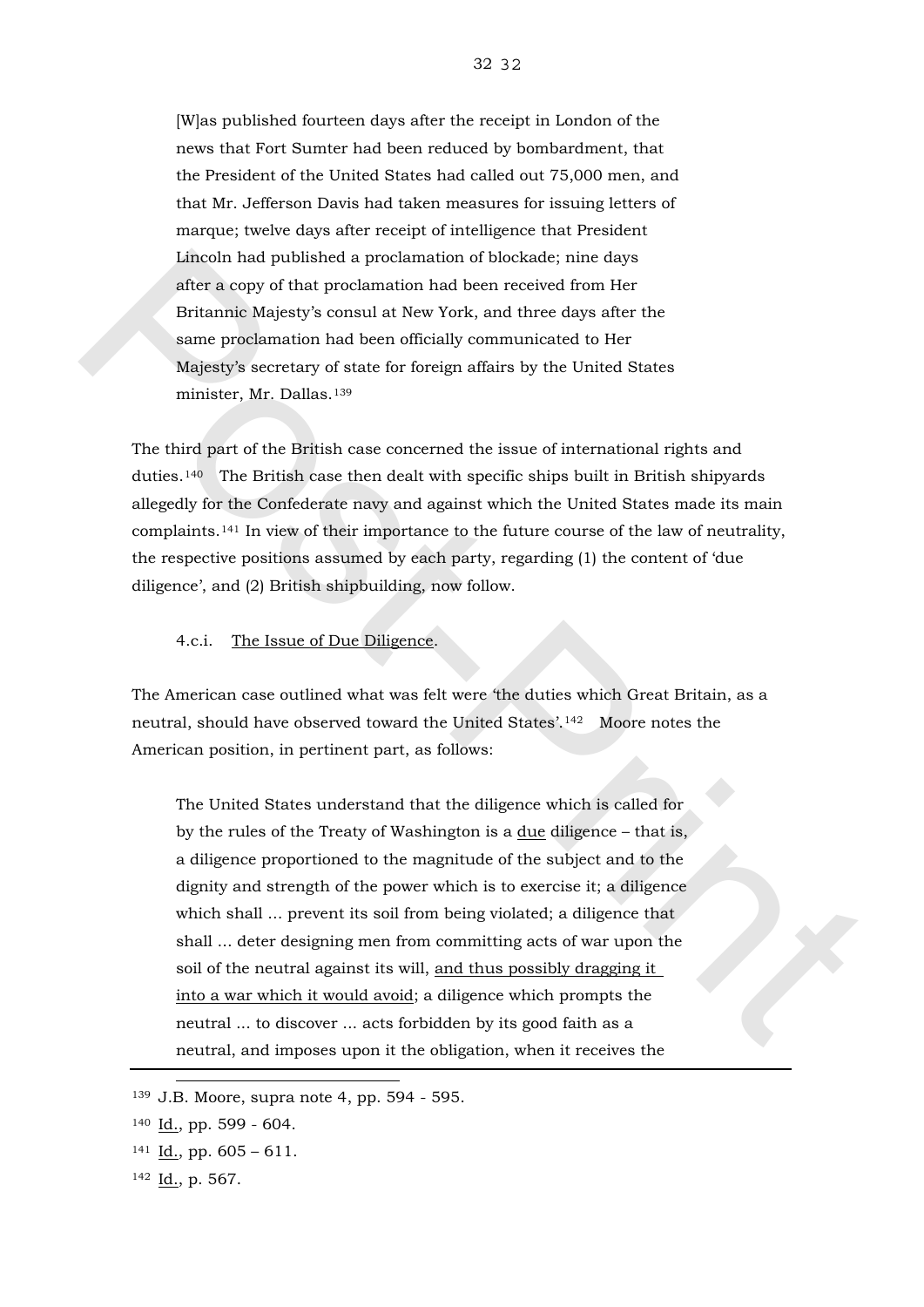knowledge of an intention to commit such acts, to use all the means in its power to prevent. No diligence short of this would be "due"; that is, commensurate with the emergency or with the magnitude of the results of negligence. ... .<sup>143</sup>

As this statement reveals, the American position shifts the responsibility to police neutrality onto the neutral in proportion to that neutral's enforcement abilities. This clearly imposes a high burden on powerful states. Moreover, the aim of this stance was largely to introduce American criticism of British municipal law which permitted Confederate ship-building.

In defence, the British case emphasised the minimal, and largely undefined, standards of neutral conduct in pertinent part as follows

Due diligence on the part of a sovereign government signifies that measure of care which the government is under an international obligation to use for a given purpose. This measure, where it has not been defined by international usage or agreement, is to be deduced from the nature of the obligation itself, and from those considerations … on which the law of nations is founded. The measure of care which a government is bound to use in order to prevent within its jurisdiction certain classes of acts, from which harm might accrue to foreign states or their citizens*,* must always (unless specifically determined by usage or agreement) be dependent, more or less, on the surrounding circumstances, and can not be defined with precision in the form of a general rule. … . Thus, the rules which exist in Great Britain … differ, from those which exist in France, Germany, or Italy. … [A]nd foreign states can not justly complain of this unless it can be clearly shown that these rules and modes of procedure conflict in any particular with natural justice, or, in other words, with principles commonly acknowledged by civilised nations to be of universal obligation.144 As this site<br>terms treveal, the America[n](#page-32-1) position shifts the responsibility to poice<br>an antrality onto the actural in proportion to that neutral's enforcement abilities. This<br>clearly imposes a high burden on powerful stat

In other words, and in the absence of a specific obligation, it was the duty of the belligerent to police neutrality.

4.c.ii. The 'Alabama' Claims.

- <span id="page-32-0"></span>143 [Emphasis added.] Id., pp. 572 – 573.
- <span id="page-32-1"></span><sup>144</sup> [Emphasis added.] <u>Id., pp. 600 – 601</u>.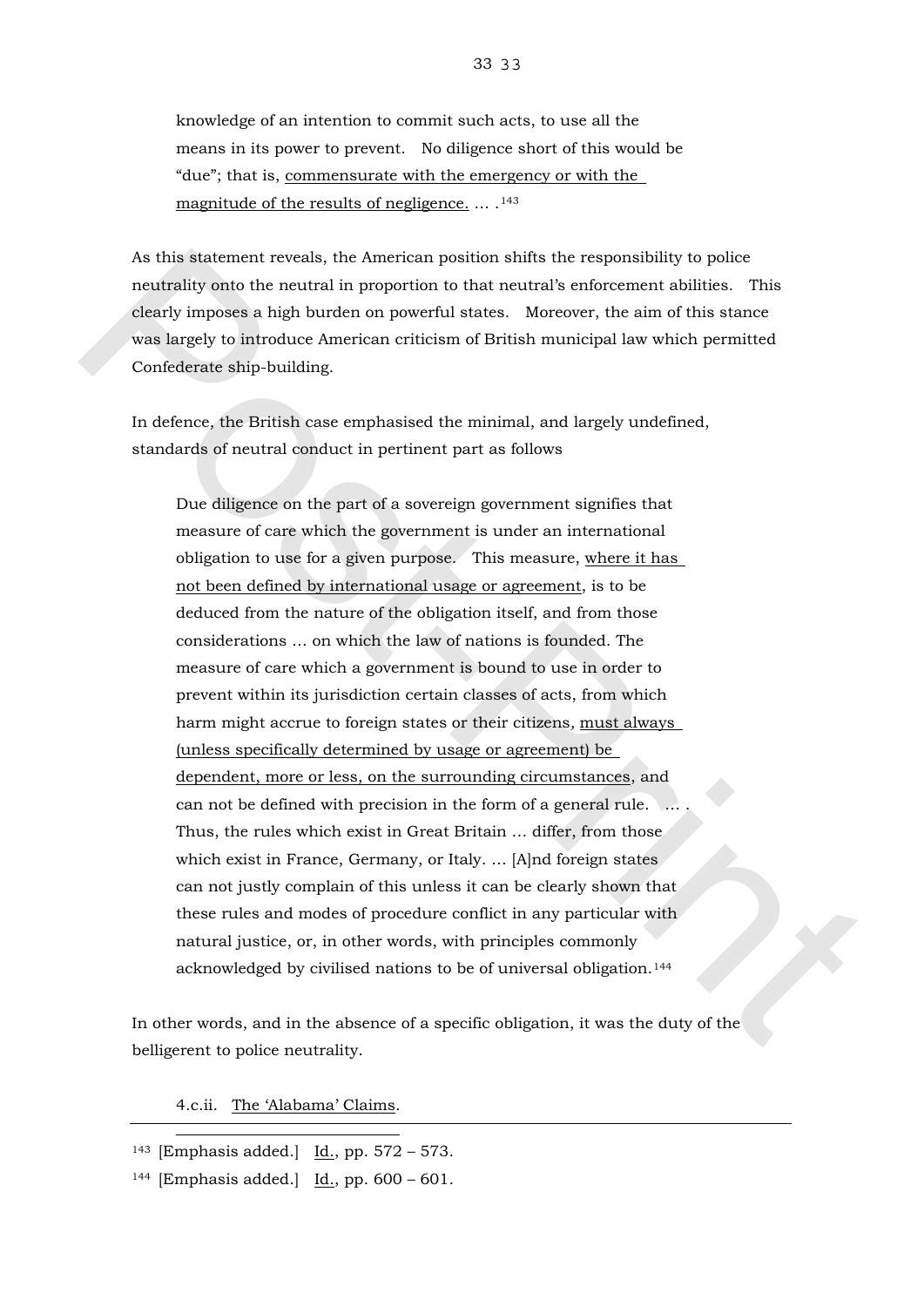34 34

The United States next gave details of specific breaches of British neutrality, instances of which included the open operation in Liverpool of branches of the Confederate Departments of War, Navy and the Treasury,[145](#page-33-0) contracts made for the construction and purchase of Confederate ships in exchange for future crops of Southern cotton,[146](#page-33-1) and the exchange of Confederate cotton for cargoes of arms and war munitions transhipped from Liverpool. 147 As a result, it was alleged, British colonial authorities had 'converted the port of Nassau into an insurgent port, which could not be blockaded by the naval forces of the United States'.<sup>148</sup>

An account of shipbuilding in Liverpool for the Confederacy followed. First discussed was the Alabama<sup>149</sup> which escaped from Liverpool in May 1862 after orders were sent for her arrest. Then, in March 1863, the gunboat Alexandra was launched at Liverpool, but subsequently seized by Liverpool customs officers on 5 April and prosecuted under the Foreign Enlistment Act. The special jury returned a verdict in favour of her owners. As reported by Moore, the American case made the following points regarding the Court of Exchequer's interpretation of the statute:

... [T]hough her hostile character was clearly proved, ... [t]he judge said that a neutral might make a vessel and arm it, and then offer it for sale to a belligerent; that, a fortiori, "if any man may build a vessel for the purpose of offering it to either of the belligerent powers, … may he not execute an order for it?"150 That "to 'equip' is 'to furnish with arms'; in the case of a ship especially, it is 'to furnish and complete with arms'; that 'equip', 'furnish', 'fit out', or 'arm' all mean precisely the same thing"; ... "the question is whether you think that this vessel was fitted. Armed she certainly and the exclusive of Confederate cotton for cargoes of arms and war matitions<br>transformed from Liverspoe form of cargoes of arms and we may consider a<br>surfaction and 'converted the port of Nassau into an insurgent port, w

<span id="page-33-3"></span><sup>148</sup> Id., p. 581. Lord Palmerston had countered: 'it would not do for U.S. ships of war to harass British commerce on the high seas under pretence of preventing the Confederates from receiving things that are contraband of war'. Id., p. 583.

<span id="page-33-4"></span>149 The assumption was that the Alabama was a duly commissioned warship. T-C. Chen, supra note 79, p. 382.

<span id="page-33-5"></span>150 Shipbuilding was not forbidden. See supra note 98; infra note 180.

<span id="page-33-0"></span> <sup>145</sup> Confederate agents were also established in the British West Indies. 'Purchases made in England were sent to Nassau in British bottoms and were there trans-shipped into steamers of light draft and great speed, constructed for the purpose, …'. Id., p. 581. <sup>146</sup> Id., pp. 580 – 58l. See also D. Stick, supra note 69, p. 61.

<span id="page-33-2"></span><span id="page-33-1"></span><sup>&</sup>lt;sup>147</sup> Coal was also a problem, even though it was not listed as contraband. J.B. Moore, supra note 4, pp. 581 – 582.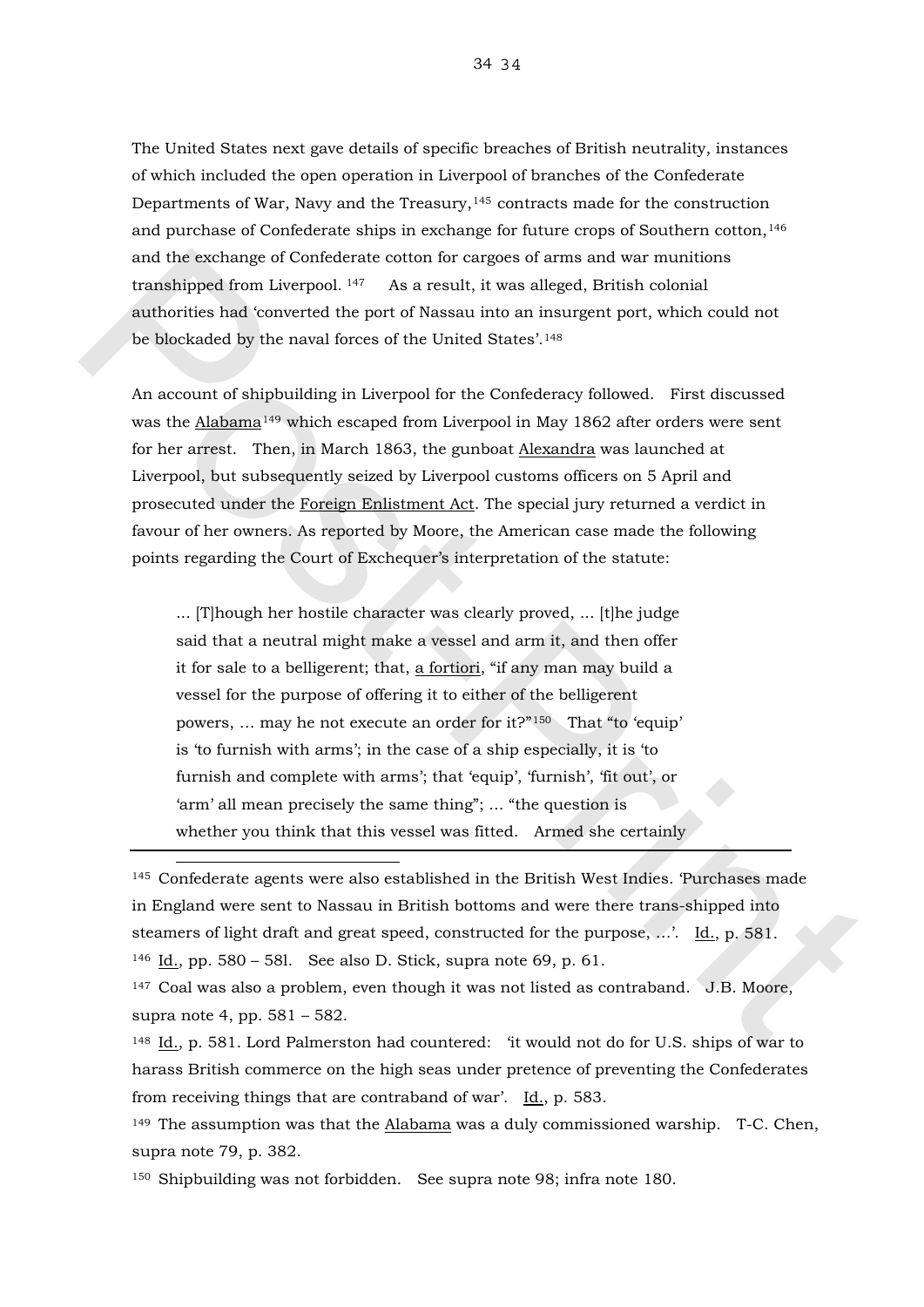was not, but was there an intention that she should be finished, fitted, or equipped in Liverpool? Because, gentlemen, I must say, it seems to me that the Alabama sailed away from Liverpool without any arms at all; merely a ship in ballast, unfurnished, unequipped, unprepared; and her arms were put in at Terceira, not a port in Her Majesty's dominions. The Foreign Enlistment Act is no more violated by that than by any other indifferent matter that might happen about a boat of any kind whatever".

The American case concluded: 'this ruling was not reversed, and stood as the law of England till after the close of the civil war'.<sup>151</sup> The case then proceeded to two ironclads<sup>152</sup> regarding which Britain risked war.<sup>153</sup> The American case then shifted to the history of army purchases and blockade-running, and complained that Confederate ships were welcomed in British jurisdiction until l5 March 1865.154 The origin and career of British-built Confederate cruisers were then outlined.155 mote port in Her Majesty's dominions. The <u>Protein</u> Enhiltment Act<br>is no more wiolated by that than by any orber indifferent matter<br>that might happen about a boat of any kind whatever".<br>The American case concluded: "this

The British defence was fairly short and to the point: the blockade was so 'imperfect' it created a situation in which it was profitable to build 'a certain class of ship'.156 Moreover, commerce in contraband carried through the blockade constituted an 'enterprise( ) which Her Majesty's Government could not undertake to prevent, and the repression of which belonged to the United States as a belligerent power'. Britain

<span id="page-34-1"></span>152 See supra note 132.

<span id="page-34-2"></span>153 British unwillingness to intervene constituted grounds for war between the U.S. and G.B.. J.B. Moore, supra note 4, p. 587.

<span id="page-34-3"></span><sup>154</sup> Id., p. 589.

<span id="page-34-4"></span><sup>155</sup> Specifically, the Sumter, the Nashville, the Florida and her tenders, the Clarence, the Tacony, the Archer, the Alabama and her tender the Tuscaloosa, the Georgia, the Tallahassee (or the Alustee), the Chickamauga, and the Shenandoah.

<span id="page-34-5"></span>156 J.B. Moore, supra note 4, pp. 604 – 605. Cf. the U.S. Supreme Court's earlier opinion in The Santissima Trinidad [1822] 7 Wheaton 283, at 340 (Mr. Justice Story):

...[T]here is nothing in our laws, or in the law of nations, that forbids our citizens from sending armed vessels, as well as munitions of war, to foreign ports for sale. It is a commercial adventure which no nation is bound to prohibit; and which only exposes the persons engaged in it to the penalty of confiscation.

<span id="page-34-0"></span> <sup>151</sup> J.B. Moore, supra note 4, p. 586. The Crown's application for a new trial failed. The bill for costs and damages was £3,700, as the ship had been held by customs for three years. The ship later cost British colonial government more than £300. Id., p. 606. See also Dana, pp. 471 n. 218, 474 – 477; infra note 170.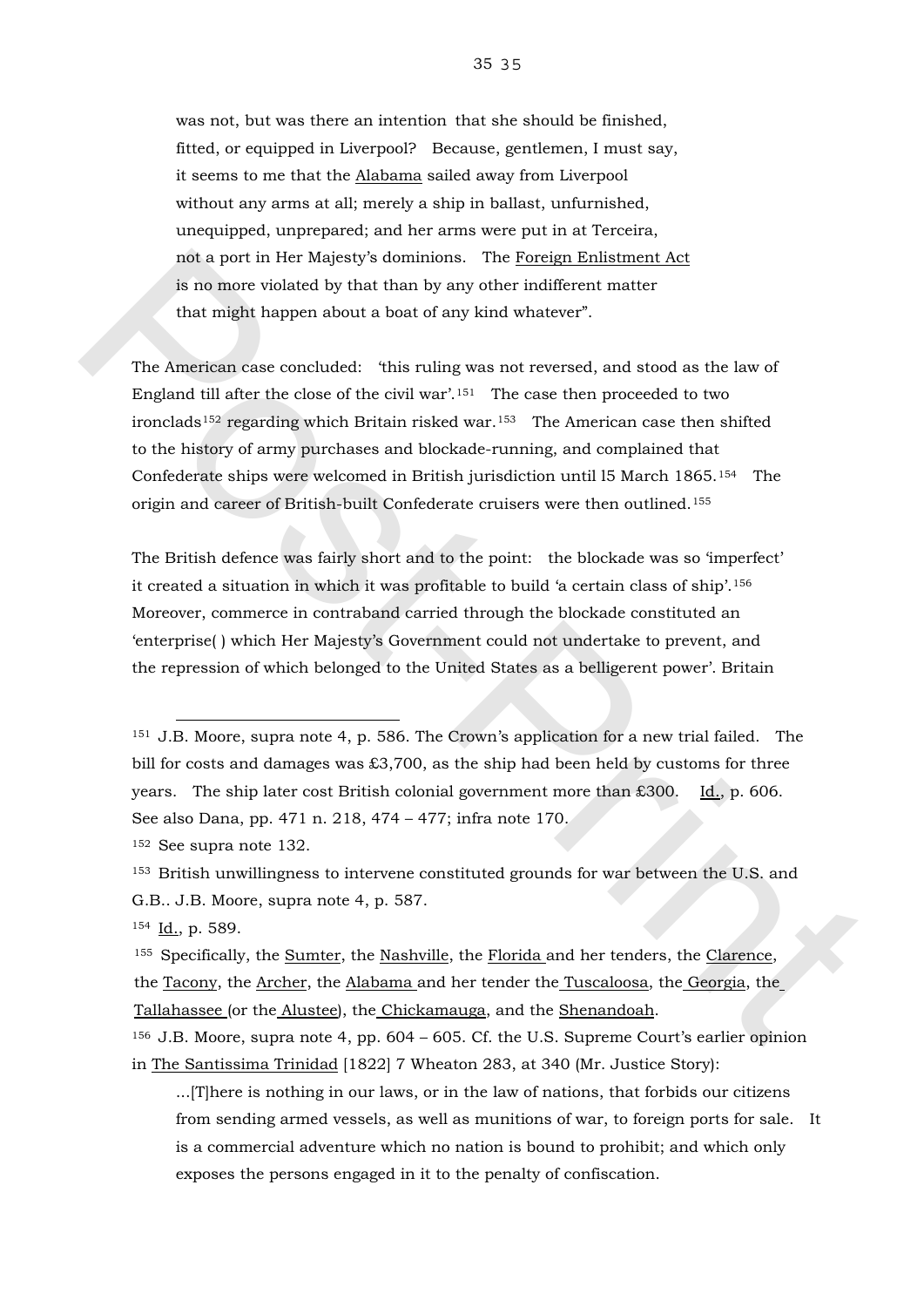had banned the dismantling and sale of belligerent warships in its ports.[157](#page-35-0) The British Orders of 1 June 1861, and 3l January 1862 were noted,<sup>[158](#page-35-1)</sup> and described as 'more stringent and comprehensive than those of any other neutral government'.[159](#page-35-2)

With regard to specific American complaints about ship-building, with the exception of the Florida and the Alabama, the British case asserted it had investigated in every case.<sup>160</sup> Where reasonable evidence<sup>161</sup> was produced, the vessel was seized, and proceedings instituted, but the government had been unable to sustain seizure in all cases due to insufficient evidence, erroneous information, or changes in circumstances subsequent to government surveillance.162 The ironclad rams remained under seizure from October 1863 until May 1864. The British government bought them for £220,000 to prevent their use by the belligerents. Finally, Britain had to beware of 'mere peculiarities in construction' which led to mistaken inferences, 'especially in cases where the vessel is constructed with a view to some employment which, though commercial, is out of the ordinary course of commerce'.<sup>163</sup> of the Efferida und the Alabamas, the Drividn case usserted it had investigated in every<br>case, the Theories case and the content of the system case of the system of the system of the system of the system of the system of

4.c.iii. Claims for Compensation.

The American claims for compensation were divided into two classes: (1) direct losses growing out of the destruction of vessels and their cargoes by the 'insurgent'

<span id="page-35-0"></span> 157 On the other hand, 'it was not the duty of a neutral government to prohibit the sale in its territory of a ship owned by a belligerent to a neutral purchaser'. J.B. Moore, supra note 4, pp. 597 - 598.

<span id="page-35-1"></span>158 See supra Section 3(B), text.

<span id="page-35-2"></span>159 J.B. Moore, supra note 4, p. 596.

<span id="page-35-3"></span>160 E.g., the Canton/Pampero was seized 10 December by Glasgow customs collectors, declared forfeit in April 1864, and remained under seizure until the war's end. The British government was unable to establish reasonable suspicion in 1864 regarding the Amphion and the Hawk, and in 1865 regarding the Virginia, the Louisa Ann Fanny, and the Hercules. Id., p. 606.

<span id="page-35-4"></span>161 'By reasonable evidence is understood testimony which, though not conclusive, offered nevertheless a reasonable prospect that the government might be able, when the time for trying the case should arrive, to sustain the seizure in a court of law'. Id., p. 608. 162 See supra note 92, and accompanying text.

<span id="page-35-6"></span><span id="page-35-5"></span>163 J.B. Moore, supra note 4, pp. 607 – 608. The British case then described its efforts to prevent 'the Anglo-Chinese Flotilla' falling into Confederate hands.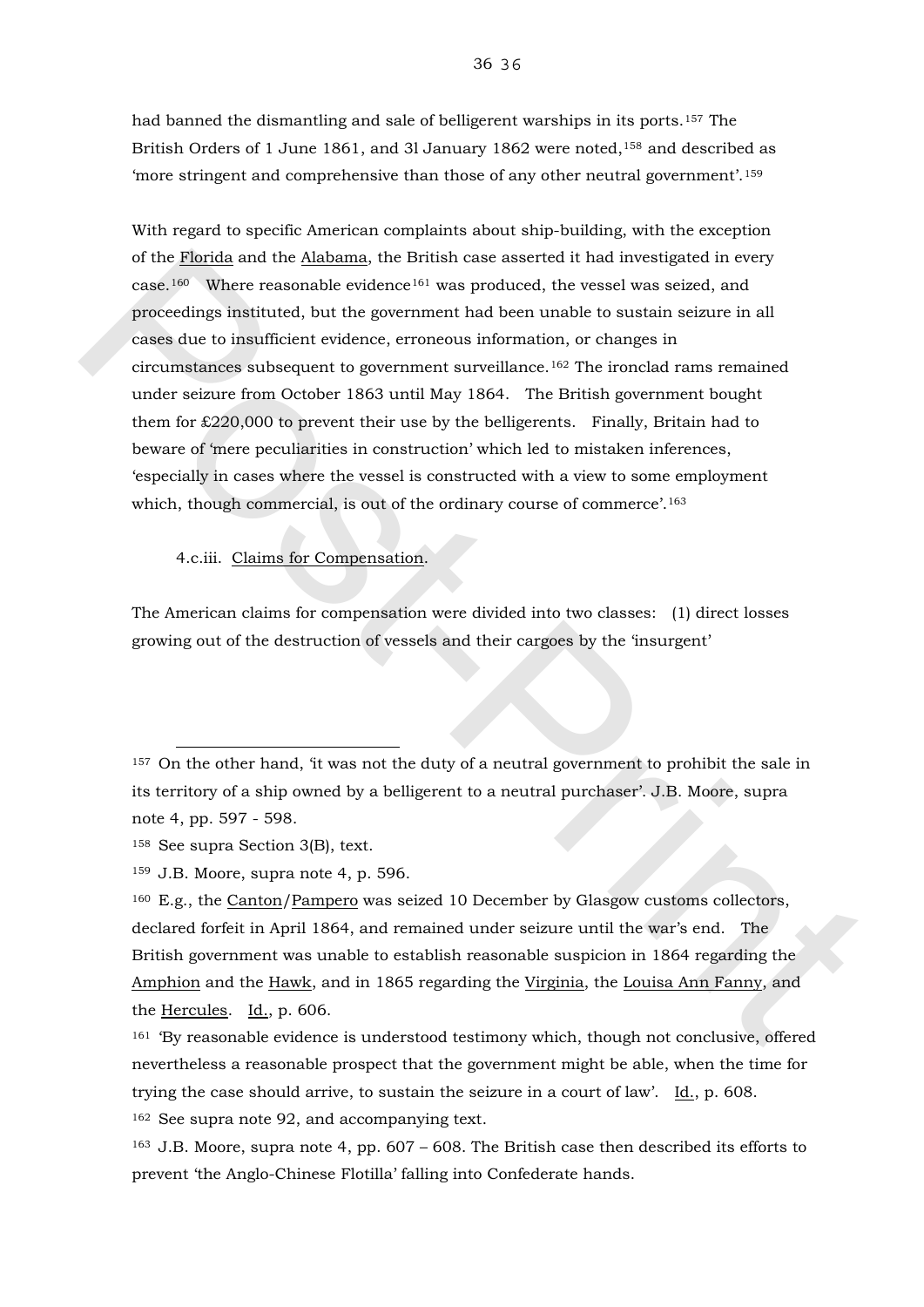cruisers,  $164$  and (2) national expenditure pursuing those cruisers, the transfer of commercial sea traffic to the British flag, higher insurance costs, and the prolongation of the war, which increased costs generally. There then followed a detailed statement of the cost of pursuing Confederate cruisers, estimated at \$26,101,907.31, exclusive of interest.[165](#page-36-1) No estimate was given to the tribunal regarding the so-called 'national' or 'indirect' claims.<sup>166</sup> Otherwise, the American case by the terms of the Treaty asked for interest to the day when the award was payable – twelve months after the date of award, at 7% interest (the legal rate in New York); 1 July 1863 was suggested as an 'average day' from which to compute the interest.167

Moore reports that Britain contended strongly that 'there were no grounds on which the United States could maintain a claim for pecuniary indemnity':

… [A] charge of injurious negligence on the part of a sovereign government, in the exercise of any of the powers of sovereignty, must be sustained on strong and solid grounds. ... It was not enough to show that a government had acted on an opinion from which an arbitrator could be induced to dissent; or that a judgement pronounced by a court of competent jurisdiction, and acted upon by the Executive, was tainted with error ... . On the contrary, it was necessary to show that there had been "a failure to use, for the prevention of an act which the government was bound to endeavour to prevent, such care as governments ordinarily employ in their domestic concerns, and may reasonably be expected to exert in matters of international interest and obligation"… . ... (I)t was not reasonable "that a belligerent state ... should ... claim indemnity from the neutral for losses ... which it had not actively and diligently exerted itself to prevent and or indiger<br>c'entimies <sup>1810</sup> Otherwise, the American cuse by the terms of the Teruty usince<br>for interest to the day when the award was payable – twelve months after the date of<br>sward, at 7% interest (the legal rate in New

<span id="page-36-1"></span><span id="page-36-0"></span> 164 Including the (a) destruction of vessels and property of the U.S. Government; (b) destruction of vessels and property under the American flag; and (c) damages or injuries to persons, growing out of the destruction of each class of vessels'. Id., p. 589. 165 This sum comprised two principal items: \$ 7,080,478.70 (incurred in cruising against Confederate ships), and \$19,021,428.61 (the amount, including increased war premiums, claimed for the seizure, detention, and destruction of vessels by Confederate cruisers). 166 Supra, note 120, and accompanying text. This issue, first formulated by Senator Sumter, threatened to derail the entire proceedings, and the Geneva Arbitrators were asked to declare that the indirect claims were non-justiciable. J.B. Moore, supra note 4, pp. 643 – 646; J.H.W. Verzijl, supra note 3, p. 118.

<span id="page-36-3"></span><span id="page-36-2"></span>167 J.B. Moore, supra note 4, p. 590.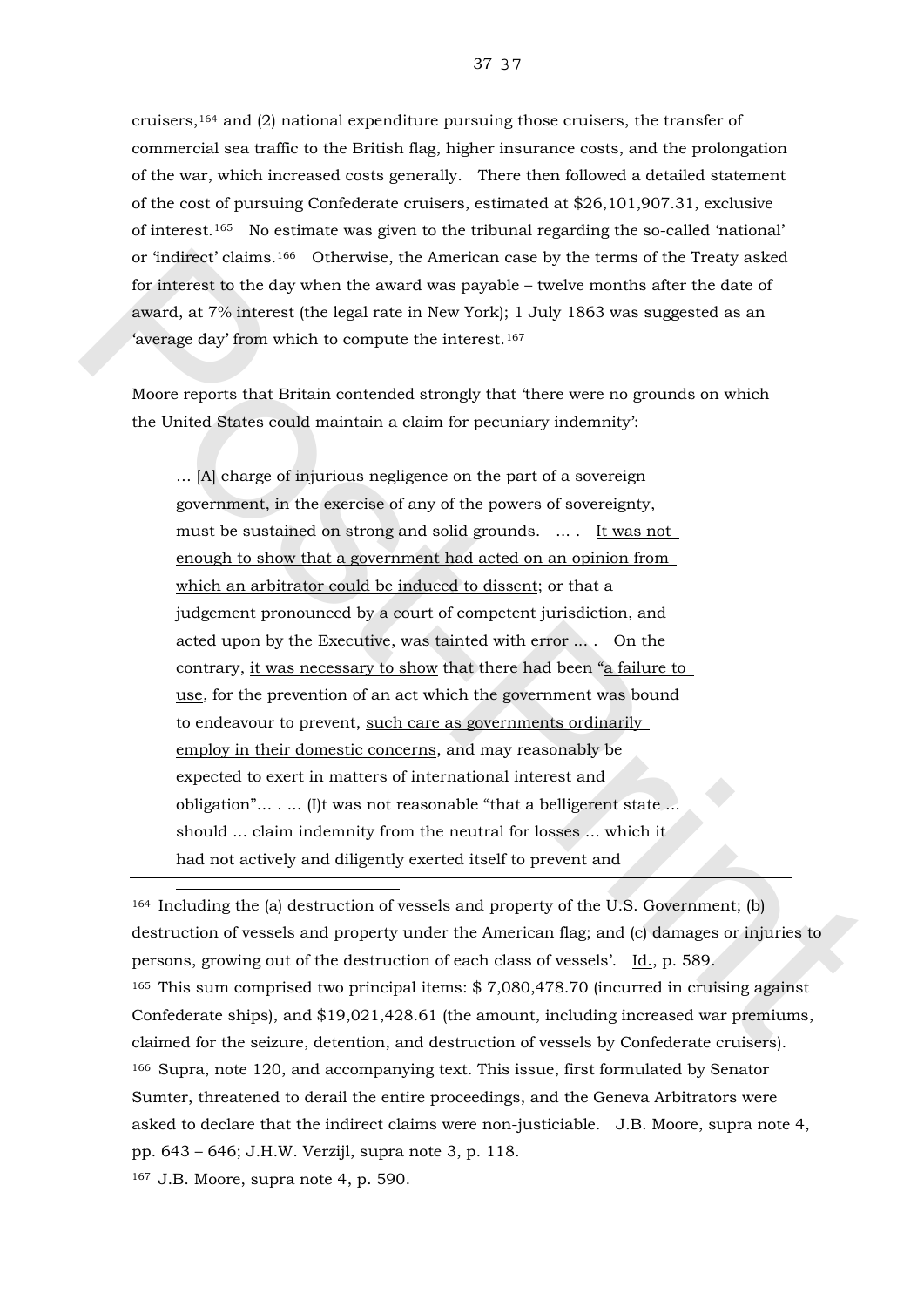38 38

#### arrest".[168](#page-37-0)

The British position thus relied throughout on the rationale for the rights and duties of traditional neutrality law: the belligerent must police the carriage of contraband as the belligerent was responsible for the disruption of normal peacetime trade.

### 4.d. The Award.

The tribunal re-convened in mid-June 1872 to receive the written arguments from each side, at which point Britain requested an eight months adjournment in order that the two governments could devise a supplementary treaty. The source for such late British discontent was the so-called 'indirect claims', and American attempts to trace these claims back to the allegedly 'premature' British recognition of the war. Although ultimately settled without the need for further adjournment, the controversy surrounding the 'indirect claims' so nearly ruptured the proceedings that the British arbitrator, Sir Alexander Cockburn, professed himself to be unprepared when the tribunal re-convened in mid-July to consider the facts, the general principles of law, and the case of each cruiser. When the reading of opinions did get underway, on 17 July, further 'special argument' was allowed, prompted in each case by the British arbitrator, which concerned, inter alia, the meaning of 'due diligence', the recruitment of men for the Shenandoah at Melbourne, the entry of the Florida into the port of Mobile, the question of interest, and the general subject of the statement of claims.<sup>169</sup> 4.d. The Award.<br>
The Hubrand re-convened in mid-June 1872 to receive the written arguments from<br>
reach side, at which point Britain requested an eight months adjournment in order<br>
that the two governments could devise a s

As discussed above, Great Britain agreed to arbitrate on the basis of the Three Rules of Washington, even though these rules were not yet accepted as principles of general international law. These rules clearly favoured the American case from the outset, and Britain expressly maintained they were not operable from 1861 – 1865. In turn, the award made clear that neutral 'due diligence' 'ought to be exercised … in exact proportion to the risks to which either of the belligerents may be exposed from a failure to fulfil the obligations of neutrality on their part', and that a violation of neutrality had occurred with the 'construction, equipment, and armament' of vessels. As for American attempts to prove hostile British 'animus', the consensus of the tribunal seems instead to have been that the British were guilty only of failures of 'watchfulness', in that the 'feebleness in certain branches of the public service resulted in great detriment to the United States'.

<span id="page-37-0"></span> <sup>168 [</sup>Emphasis added.] Id., pp. 610 - 611.

<span id="page-37-1"></span><sup>169</sup> Id., pp. 632 - 646, 649 - 650. See supra note 166.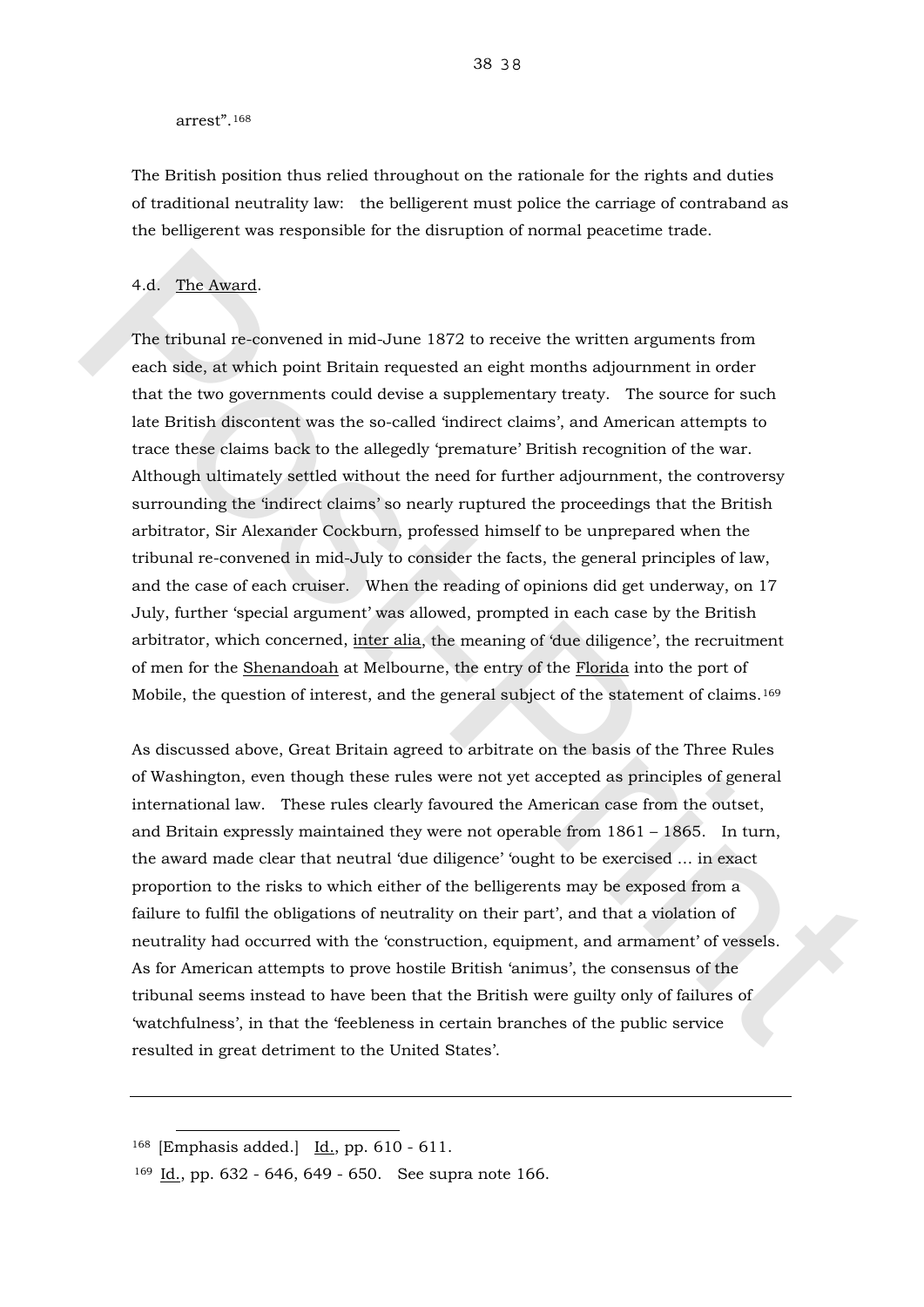As for the ships, the arbitrators held the British government liable for the acts of the Alabama,<sup>[170](#page-38-0)</sup> the Shenandoah,<sup>[171](#page-38-1)</sup> the Florida,<sup>[172](#page-38-2)</sup> and four tenders.<sup>[173](#page-38-3)</sup> On the other hand, no liability was found regarding the Sumter and the Nashville, <sup>174</sup> the Retribution,[175](#page-38-5) the Georgia, the Tallahassee, and the Chickamauga.[176](#page-38-6) The award of a gross sum of \$l5,500,000 was reached on 2 September by a majority of 4 votes to 1; Sir Alexander Cockburn, the British arbitrator, dissenting. Double claims were disallowed, as were claims for 'gross freights' insofar as they exceeded 'net freights'. Interest was disallowed for the costs incurred in pursuing the Confederate cruisers, and the loss of prospective earnings.177

#### 5. Conclusions.

Issues of public order and organisation are frequently solved by means of the use of armed force,  $178$  and the ACW was no exception. The war proved to be a long and costly dispute, not merely due to the countless sufferings of the American peoples, but also in terms of the many values which had to be re-cast forcibly. Widespread system change was the result. Various doctrines and theories were effectively Si Alexander C[o](#page-38-8)ckburn, the British arbitrator, disseming, Double chima were<br>Si Alexander Cockburn, the British arbitrator, disseming, Double chima were<br>disablewed, as were chima for 'groas freightits' linearing the Confed

<span id="page-38-0"></span> 170 Unanimous with regard to Rules I and III, adding 'the (British) Government … cannot justify itself for a failure in due diligence on the plea of insufficiency of the legal means of action which it possessed'.

<span id="page-38-1"></span>171 By 3 votes (Adams, Staempfli, Sclopis) to 2 (d'Itajuba, Cockburn), in respect of Rules II and III, and regarding acts committed after February 1865, prior to which the Tribunal was unanimous that no liability attached.

<span id="page-38-2"></span>172 By 4 votes (Adams, Staempfli, Sclopis, d'Itajuba) to 1 (Cockburn), in respect of all three Rules.

<span id="page-38-3"></span><sup>173</sup> The Tuscaloosa (the Alabama), and the Clarence, Tacony and Archer (the Florida). The Tribunal was unanimous that such auxiliary vessels 'must … be submitted to the same decision'. See J.H.W. Verzijl, supra note 3, p. 118.

<span id="page-38-4"></span>174 Unanimous.

<span id="page-38-5"></span>175 By 3 votes (Cockburn, d'Itajuba, Sclopis), to 2 (Adams 'yes' (all acts); Staempfli 'yes' (for the loss of the Emily Fisher)).

<span id="page-38-6"></span>176 Unanimous. Claims also made against the Sallie, the Jefferson Davis, the Music, the Boston, and the V.H. Joy, were excluded for lack of evidence.

<span id="page-38-7"></span><sup>177</sup> The Tribunal allowed interest at  $6\%$  per annum in gold. J.B. Moore, supra note 4, p. 651 n. 1. Sir Alexander Cockburn refused to sign the award. His dissent was published in a supplement to the London Gazette of 24 September l872, and by the U.S. government in  $[1872]$  IV(2) For. Rel. 48, as a note to Protocol No. XXXII. See J.B. Moore, supra note 4, pp. 652, 659 – 661; J.H.W. Verzijl, supra note 3, p. 118.

<span id="page-38-8"></span>178 See T-C. Chen, supra note 79, p. 422.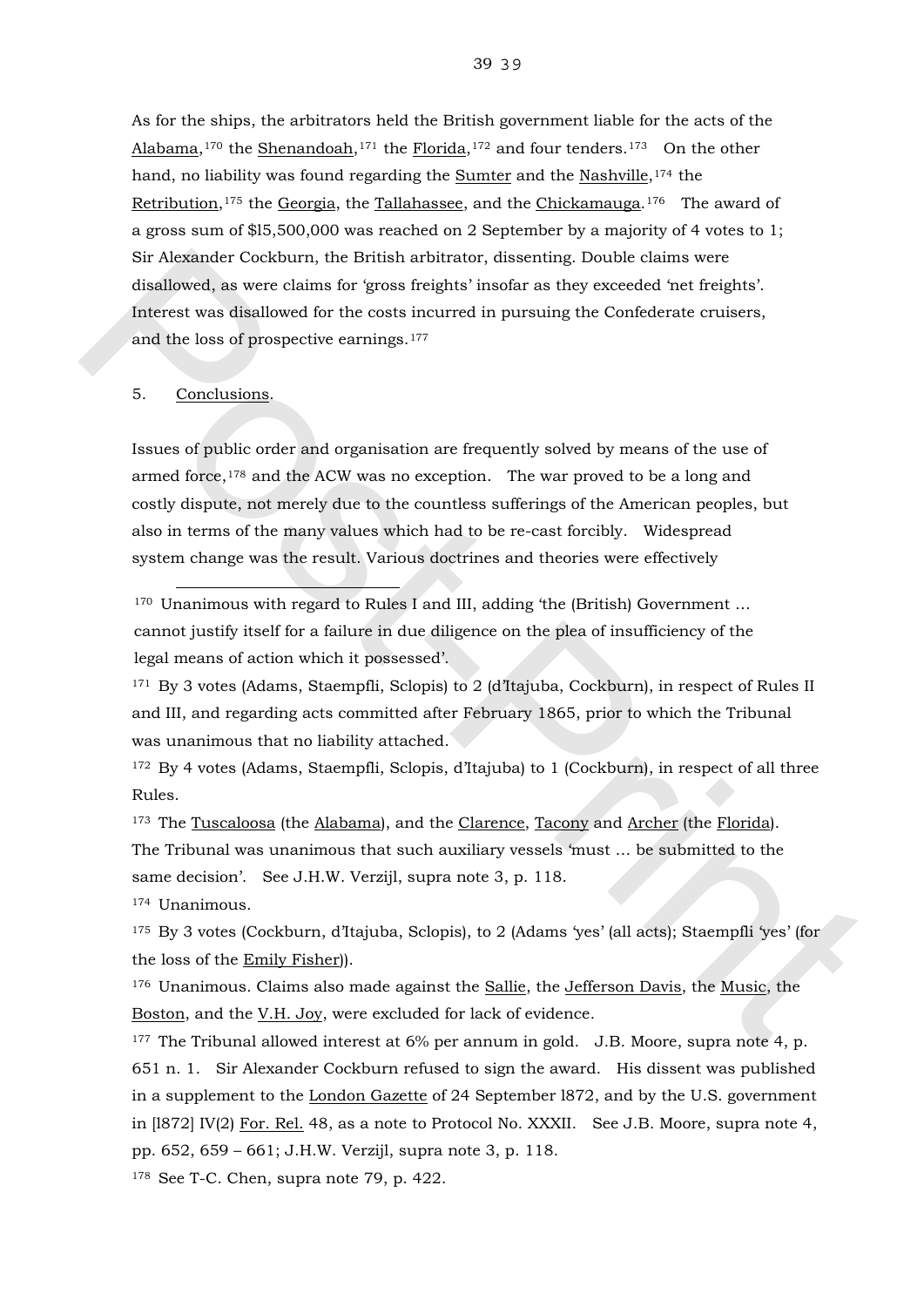overthrown during the war; others were elevated to unprecedented heights. In the latter category are found the laws of maritime neutrality, construed through the perspectives, first, of known discrepancies in third state neutral practice during civil wars, and secondly, of levels of impartial 'due diligence', perceived neither as uniform nor 'due' from self-declared and largely self-regulating neutral third states.

The Three Rules of Washington carried merely conventional authority at the time,  $179$ but Lauterpacht asserts they were 'the starting-point of the movement for the universal recognition' that neutral impartiality places burdens on neutrals to prevent their subjects from supplying belligerents.180 Admittedly, the terms for arbitration put a non-British construction upon the term 'due diligence', i.e., the diligence 'due' to a belligerent must be proportional to the risks that belligerent would otherwise incur.181 More controversially, perhaps, the Geneva Arbitration marked the beginning of a more cautious approach to neutrality generally, and declarations of neutrality would hardly ever again be made in connection with a civil war.182

The British approach to freedom of trade during others' wars supported a fundamental, commercial proposition: a neutral government need only extend equal

<span id="page-39-1"></span><span id="page-39-0"></span>179 F.E. Smith, supra note 8, p. l38.

180 H. Lauterpacht (ed.), supra note 22, p. 7l6. The Geneva Arbitrators did not alter the rule that vessels could be built, etc., for a belligerent within the territory if neither commissioned directly nor made ready for immediate hostilities. F.E. Smith, supra note 8, p. l39. Cf. H. Lauterpacht (ed.), supra note 22, p. 7l4 (a 'hair-splitting' distinction); A.P. Rubin, supra note 21, p. 21 – 25; F.J. Merli, Great Britain and the Confederate Navy 1861 – 1865 (Bloomington: Indiana University Press, 1970), pp. 235 - 249. Geneva also did nothing to disturb private neutral trade in armaments. See, e.g., J.H.W. Verzijl, supra note 3, pp. ll6, 166; E. Castrén, supra note 17, p. 505. The U.S. conceded also that the Second Rule of Washington applied only 'to the use of a neutral port by a belligerent for the renewal or augmentation of such military supplies or arms for the naval operations referred to in the rule'. J.B. Moore, supra note 4, p. 575. The Three Rules of Washington carried merely conventional authority at the time, <sup>179</sup><br>but Lauterpachi asserts they were the starting point of the movement for the<br>uniformalism consignition that neutral impartiality place

<span id="page-39-2"></span> $181$  H. Lauterpacht (ed.), supra note 22, pp. 757 – 758, who also argues that for purposes of international law, the accepted meaning of 'due diligence' is 'such diligence as can reasonably be expected when all the circumstances and conditions of the case are taken into consideration'. See, e.g., Article 8 of Hague Convention XIII, 1907, reprinted in A. Roberts and R. Guelff, supra note 53, pp. 86 – 89, which substitutes the words 'to use due diligence' with 'to employ the means at its disposal'.

<span id="page-39-3"></span>182 E.g., the San Domingo rebellion (1864), two Cuban rebellions (1870, 1875), the Carlist rebellion in Spain (1874), the Balkan rebellion (1878), the Columbian revolt (1885), and the Brazilian rebellion (1893).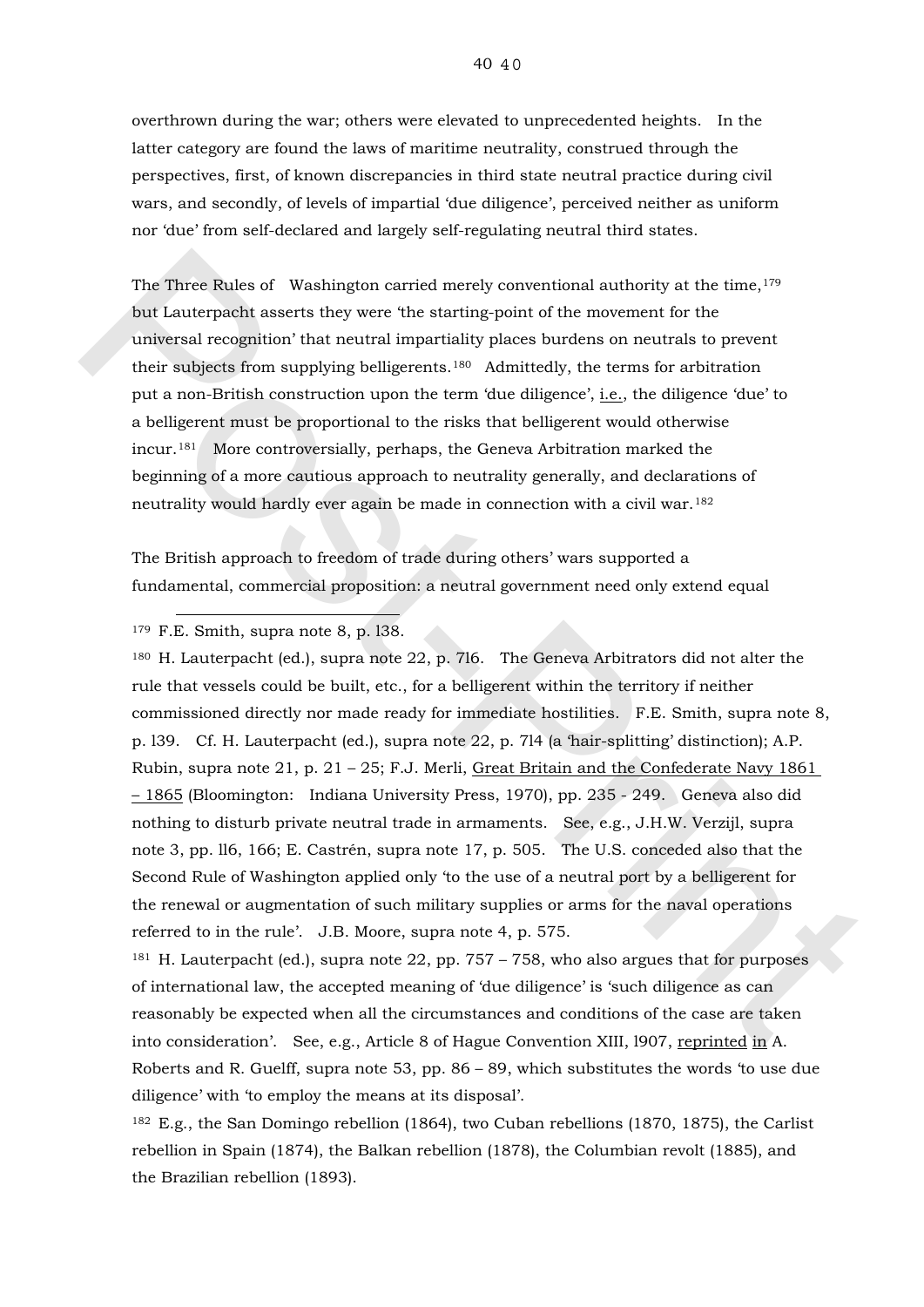facilities to each belligerent, for instance to purchase coal and other supplies, or to undergo repairs. This meant that many British citizens profited hugely from the ACW, and from the 'known' laws of neutrality to which Great Britain adhered. The British position on the enforcement of neutrality was beneficial to its ship-builders, armaments manufacturers, and cotton industries, to name a few. The British government remained unwilling, until pressured so to do, to intervene in the commercial activities of its citizens, a stance nonetheless which could easily have threatened British neutrality, given the geographical proximity of British colonial ports to the American coastline, and the historic trade routes located there.

In a similar vein, the British stance had its strategic dimension: a divided United States, coupled with a new Confederate ally, might be no bad thing. Great Britain's status and early position on the issue of neutrality during the ACW obliged the United States to exercise greater caution on the high seas, despite the latter's view that Confederate privateers were mere pirates. Britain established diplomatic contact with the Confederate government in Richmond, Virginia, and conceded its awareness that its colonial ports were important to the Confederacy as a result of the blockade. Last, but by no means least, Britain followed the traditional rationale of neutrality law and left the policing of the carriage of contraband to the belligerents.

Thus, the position in which the United States appeared to find itself regarding certain modes of neutral trade during the ACW was not dissimilar to that of belligerents in the pre-modern era of neutrality when faced with a stance of non hostes, which also meant that a certain 'equality of arms' was a pre-requisite to the success of any state's particular neutral policies. Particular 'rules' of neutrality were made operative through modes of neutral and belligerent self-help. The content of neutral rules could only be as good as each state's ability to police and enforce its own position within them. The rules of neutrality therefore were a function of given circumstances, and hence, inherently flexible. government remained unwilling, until presearces so to do, to interest in the charge and the other in the charge and the charge and the charge of the American coantiline, and the interpretent proximity of British chonial pr

The shift, after Geneva, of a greater degree of responsibility onto neutral states to prevent certain types of private trade with one belligerent to the detriment of the other gives a valuable insight into the award of compensation made to the United States in Geneva. The United States won the war. British concerns regarding its future colonial trading interests were clearly in evidence when it agreed to arbitrate on the basis of rules it denied were in force during the ACW. Moreover, the formulation of American claims for compensation after the war reflected that country's growing strength and ability to enforce its own version of the applicable 'rules'. With the rapid approach of 'total war', however, the distinction between neutral and un-neutral